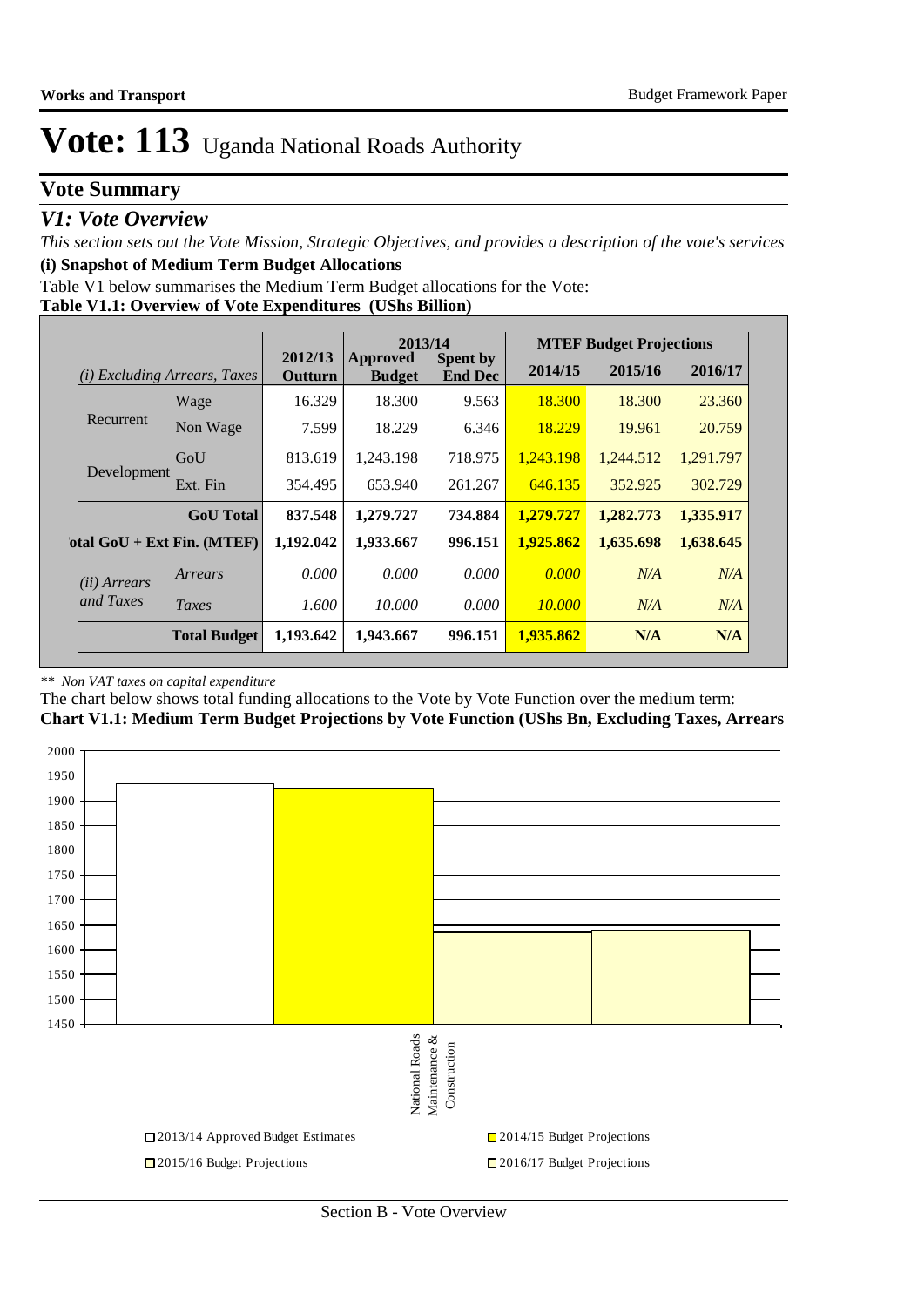### **Vote Summary**

### **(ii) Vote Mission Statement**

The Vote's Mission Statement is:

*To develop and maintain a national roads network that is responsive to the economic development needs of Uganda, to the safety of all road users and to the environmental sustainability of the national roads corridors.*

#### **(iii) Vote Outputs which Contribute to Priority Sector Outcomes**

The table below sets out the vote functions and outputs delivered by the vote which the sector considers as contributing most to priority sector outcomes.

| <b>Sector Outcome 1:</b>                                                                                                                       | <b>Sector Outcome 2:</b>                      | <b>Sector Outcome 3:</b>                                                |
|------------------------------------------------------------------------------------------------------------------------------------------------|-----------------------------------------------|-------------------------------------------------------------------------|
| Road network in good condition.                                                                                                                | <b>Safe and Efficient Construction Works.</b> | Safe, efficient and effective transport<br>infrastructure and services. |
| Vote Function: 04 51 National Roads Maintenance & Construction                                                                                 |                                               |                                                                         |
| <i><b>Outputs Contributing to Outcome 1:</b></i>                                                                                               | <b>Outputs Contributing to Outcome 2:</b>     | <b>Outputs Contributing to Outcome 3:</b>                               |
| Outputs Provided<br>045105 Axle Load Control<br>Capital Purchases<br>045180 National Road<br>Construction/Rehabilitation<br>(Bitumen Standard) | None                                          | None                                                                    |
| 045181 National Road<br>Construction/Rehabilitation<br>(Other)<br>045182 Construction/Rehabilitation of<br><b>Bridges</b>                      |                                               |                                                                         |

#### **Table V1.2: Sector Outcomes, Vote Functions and Key Outputs**

### *V2: Past Vote Performance and Medium Term Plans*

*This section describes past and future vote performance, in terms of key vote outputs and plans to address sector policy implementation issues.* 

#### **(i) Past and Future Planned Vote Outputs**

*2012/13 Performance*

National Roads Construction:

A total of 121 km-equivalent were upgraded from gravel to tarmac. Km-equivalent refers to the value of roads works done expressed in terms of Kilometers. It is computed through translating the percentage works done into Km. The roads covered included;

Kabale - Kisoro (11.1km), cumulative (96km),

Fort Portal - Bundibugyo (37.4km), cumulative (62km) 

Nyakahita – Kazo (39.4km), cumulative (39.4km)

Kazo – Kamwenge (17.3km), cumulative (17.3km)

Mbarara – Kikagati (11.1km), cumulative (11.1km)

Vurra – Arua - Oraba (4.6km), cumulative (4.6km)

A total of 184 km (equivalent) were reconstructed/rehabilitated. The roads included;

Busega - Masaka (28km), cumulative (63km)

Busega - Mityana (12km), cumulative (57km)

Masaka - Mbarara (49km), cumulative (148km)

Kawempe – Kafu (55km), cumulative ( 55 km)

Mbarara – Ntungamo – Katuna (8.5km), cumulative (8.5km)

Bugiri – Malaba/Busia (17km), cumulative (17km)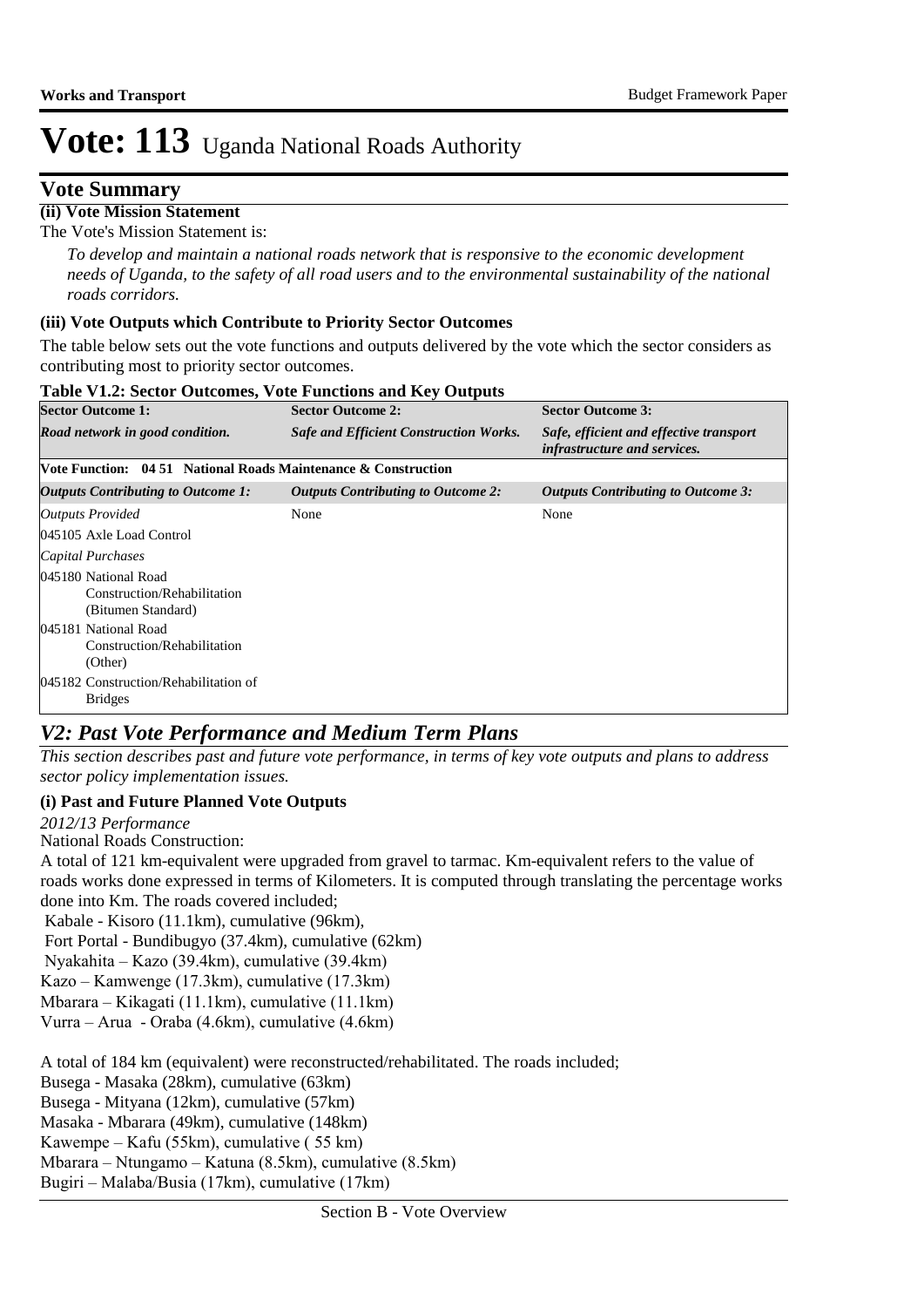### **Vote Summary**

Tororo – Mbale – Soroti (14.4km), cumulative (14.4km)

During the FY 2011/12, the following roads were substantially completed; Kampala – Gayaza – Zirobwe (44km) 10%) 10%, cumulative 100% Busega – Mityana (57km) 20%) 20%, cumulative 100%a Masaka – Mbarara (148km) 20%) 31%, cumulative 99.5% The performance of ongoing projects was as shown below (annual targets are shown in brackets): Kabale-Kisoro –Bunagana/Kyanika (11%) 11% completed, cumulative 88% based on March 2012 program. Fort Portal – Bundibugyo-Lamia (30%) 36% completed, cumulative 62% based on revised program. Busega – Masaka Phase 1 (25%) 25% completed, cumulative 100% Kawempe – Kafu (30%) 55% completed, cumulative 55% Nyakahita – Kazo (15%)58%, cumulative 58% and Kazo – Kamwenge (15%) 23%, cumulative 23% Gulu- Atiak - Bibia/Nimule (10%) 2% completed, cumulative 2% Vurra- Arua- Koboko - Oraba (10%) 5% completed, cumulative 5% Mbarara – Kikagati – Murongo Bridge (15%) 15% completed, cumulative 15% Hoima – Kaiso – Tonya (15%) 5% completed, cumulative 5% Mbarara – Ntungamo (10%) 15% completed, cumulative 15% Ntungamo – Katuna (10%) 5% completed, cumulative 5% Malaba/Busia – Bugiri (20%)20% completed, cumulative 20% Tororo – Mbale (30%)15% completed , cumulative 15% Mbale – Soroti (30%)8% completed, cumulative 8%. Mokono – Jinja (20%) – design review completed and works commenced. Ishaka – Kagamba (5%) contractor completed mobilization of equipment and personnel Atiak – Moyo – Afoji (5 bridges) 1 bridge was completed.

Kampala – Entebbe Expressway (5%) contract signed and contractor commenced mobilization.

National Roads designs: Draft engineering designs were completed for the following roads: Olwiyo- Gulu- Kitgum (167.1 kms), Muyembe-Nakapiripit and Moroto- Kotido (201.5 kms), Soroti- Katakwi- Moroto- Lokitanyala (290 kms), Masaka- Bukakata (36Kms), Villa Maria - Sembabule (48 Kms), Kyenjojo- Hoima-Masindi-Kigumba (238Kms), Musita- Lumino- Busia/Majanji (140Kms), Tirinyi - Pallisa -Kumi/Pallisa-Mbale (111Km), Mbale –Bubulo-Lwakhakha (41 kms), Namagumba- Budadiri- Nalugugu (30 kms), and Kamuli- Bukungu (64 Kms).

Capacity improvement/ dualing Projects: Kampala-Jinja (80km) – feasibility and preliminary design completed, Kibuye-Mpigi (30km) – feasibility and draft design completed, Kampala Northern Bypass (17km) - design completed.

Bridges on National Roads: Detailed engineering design of the second Nile Bridge at Jinja was completed. The construction Aswa (Gulu – Kitgum road), Kaichumu Nyungu (Kiruhura) and Muzizi (Kyenjojo –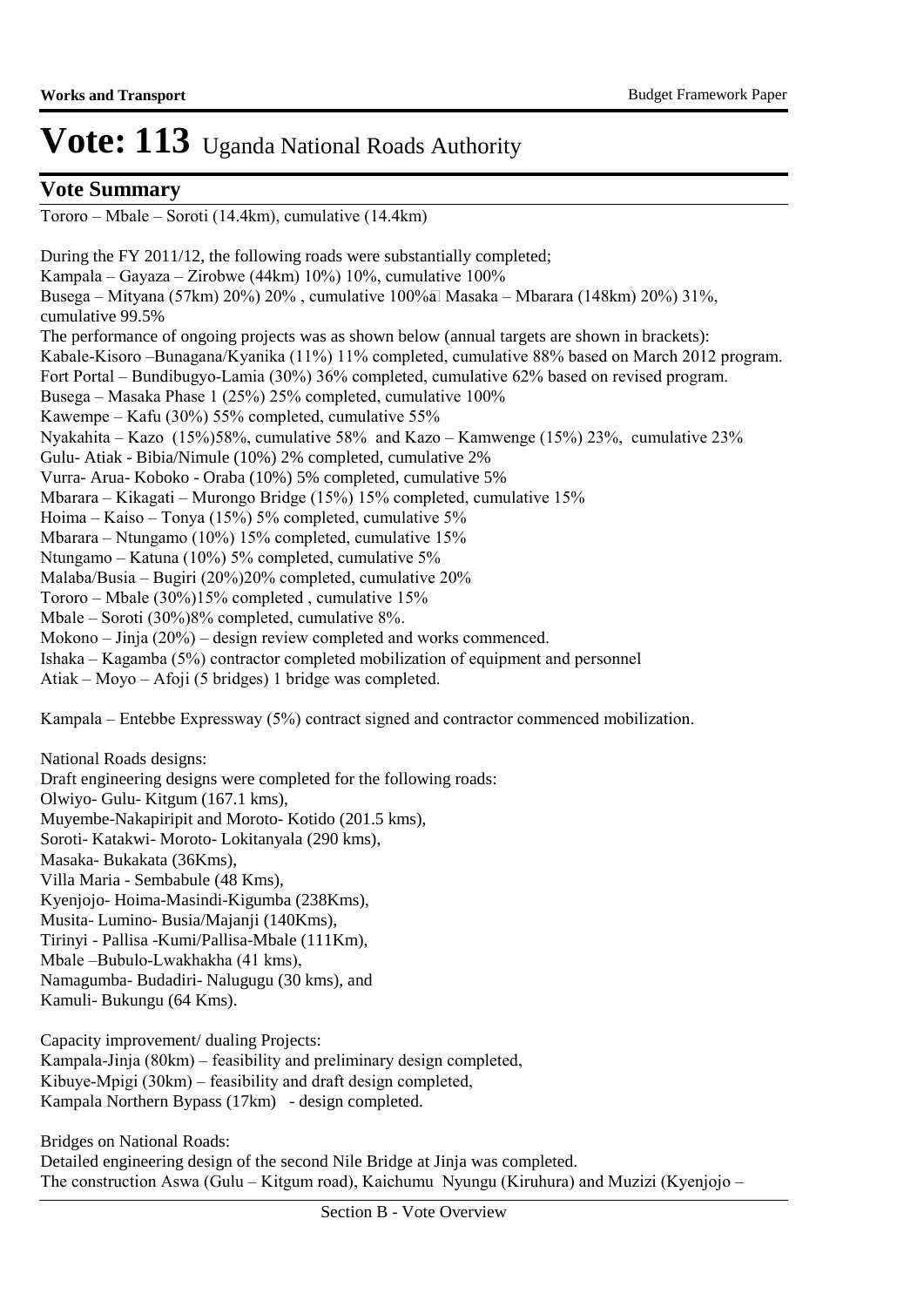### **Vote Summary**

#### Kibaale road) Bridges was completed.

The construction of Bulyamusenyu (75% completed) on Nakaseke – Masindi road, Awoja Bridge (40% completed) on Mbale – Soroti road and the rehabilitation of Nalubale Bridge (25% completed) in Jinja continued.

#### Ferry Services linking National Roads

Six (6) ferries were operated and maintained at 95% availability. The ferry for Obongi/ Sinyanya was delivered. Construction of ferry landings for Obongi/ Sinyanya ferry was completed and the ferry is now operational. The ferry for Lwampanga-Namasale was delivered and scheduled to be operational by September 2012. The construction of the ferry landings was completed. The Mbulamuti ferry was relocated to Kasana-Bugobero route and expected to be operational by September 2012. The contract for a new and bigger capacity ferry for Laropi was signed and the ferry is expected to be delivered by February 2013. The Kalangala Infrastructure Services (KIS) Project ferry was delivered. Trial runs, testing of the vessel and training of ferry route crew are ongoing. Ferry services are expected to commence in July 2012.

#### Maintenance of Paved National Roads:

The percentage of paved national roads network in fair to good condition was 75% against the annual target of 76%. The achievement for routine mechanized maintenance of paved roads was 1,890 km out of the annual target of 2,107km. The achievement of periodic maintenance of paved roads (resealing) was 6 kmequivalent out of the annual target of 28km.

#### Maintenance of unpaved National Roads:

The percentage of unpaved national roads in fair to good condition was 64% out of the annual target of 65%. The condition of the gravel roads did not improve much because of the heavy rains which revaged the roads. Routine mechanized maintenance of 7,500km of unpaved roads was done out of the planned target of 11,396km. Periodic maintenance (regravelling) of 197km of unpaved roads was carried out of the planned 556km.

6 Bridges were rehabilitated i.e. Karuma (Kampala – Gulu road), Pakwach (Karuma – Arua road), Kafu (Kampala – Gulu road), Nkusi (Hoima – Kyenjojo road), Ngoromwenda (Mbarara – Kabale road) and Ntungwe Bridges (temporary bridge on Katunguru – Ishasha road).

#### Axle Load Control

The following seven (7) weighbridges were operated and maintained: Mbarara (Makenke), Luwero, Busia, Lukaya, Mubende, Busitema, and Mbale. Magamaga weighbridge was completed and expected to be operational by October 2012. 161,184 vehicles weighed out of the annual target of 200,000 vehicles. 88,650 (55%) vehicles were overloaded. Overloading has not reduced because the existing fines are not deterrent.

#### *Preliminary 2013/14 Performance*

#### National Roads Construction:

A total of 90 km-equivalent were upgraded from gravel to bitumen standard (tarmac) against the annual target of 200Km-equiv. This represents 45% performance. 94km-equiv. of existing old paved roads were reconstructed/ rehabilitated against the annual target of 180km. This represents 52% performance.

The progress of ongoing upgrading roads projects as of Nov 2013 was as follows:

Fort Portal – Bundibugyo road (104km) was substantially completed. The cumulative progress since the project start was 98.7%; hand over is expected by January 2014.

Nyakahita – Kazo (69km); works were completed and the project is under defect liability period Kazo- Kamwenge (75km) 21.5% of road works was completed out of the annual target of 30%. The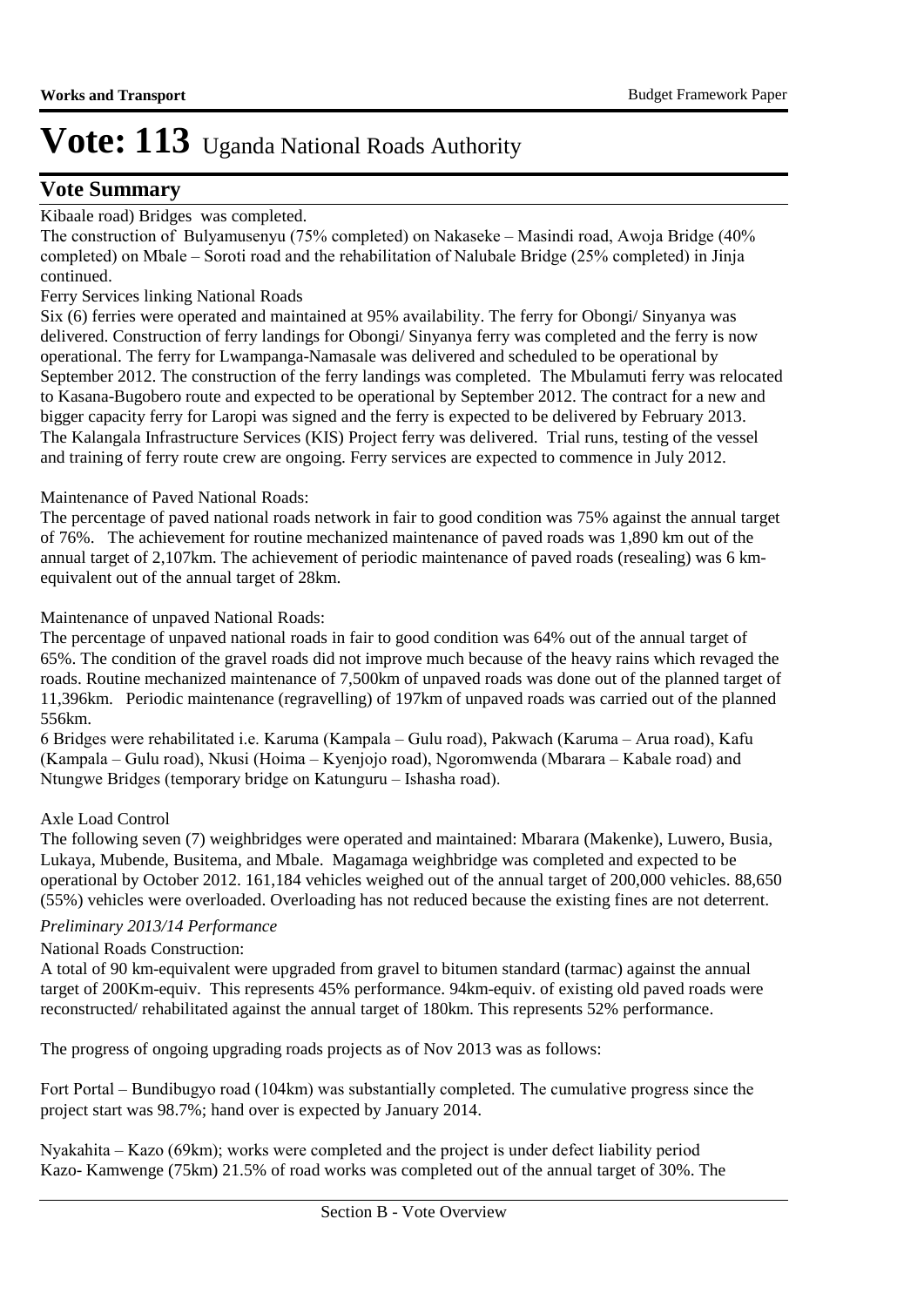### **Vote Summary**

cumulative progress since the project start was 90.5%. This project is expected to be completed by March 2014.

Kamwenge- Fort Portal (65km) 5% of the works completed out of the annual target of 30%.

Gulu- Atiak (74km) 23.7% of road works was completed out of the annual target of 30%. The cumulative since the project start was 41.7%. Works are expected to be completed by June 2015.

Atiak- Nimule (35km). 5% of the road works were completed out of the planned 30%. Under performance was because the contractor delayed to access advance payment and started mobilization in September 2013.

Vurra – Arua – Oraba (92km) 19.3% of road works were completed out of the annual target of 30%. This brings the cumulative progress since the project start to 55.3%. Works are expected to be completed by December 2014.

Hoima – Kaiso – Tonya (92km) 25.8% of road works were completed out of the annual target of 30%. The cumulative progress since the project start was 65.1%. Works are expected to be completed by June 2015.

Mbarara – Kikagati (74km) 23.5% of road works were completed out of the annual target of 30%. The cumulative progress since project start was 58.5% out of the programmed 62%. The project is expected to be completed by December 2014.

Ishaka – Kagamba road (35km) 7.5% of the road works were completed out of the annual target of 30%. The cumulative progress since project start was 27.5% against the programmed 60%. Works are expected to be completed by December 2014. The contractor underperformed partly because of poor mobilization and land disputes.

Moroto – Nakapiripirit road (92km) 10.8% of the road works were completed out of the annual target of 30%. The cumulative achievement was 16.7% and is expected to be completed by June 2015.

Kampala – Entebbe Expressway with spur to Munyonyo (51km): 7.4% of the works was completed out of the annual target of 30%. The cumulative achievement was 14.4% and is expected completed by December 2017. The contractor underperformed because delays in land and property compensation.

Ntungamo – Mirama Hills road (37km): Evaluation of bids for contractor and supervision consultant completed by TMEA and works expected to commence by March 2014.

Kampala Northern Bypass (17km): Evaluation of bids completed; works are expected to commence by **March 2014.** 

Mbarara Bypass (40km): The contractor is mobilizing and road works are due to commence. Masaka – Bukakata (41km): Advertised for bids on 24 October 2013 and the deadline for submission was 30 December 2013. Works expected to commence by June 2014.

Kigumba – Masindi – Hoima – Kabwoya (135km): Evaluation of bids is ongoing and works are expected to commence by April 2014.

Mukono – Kyetume – Katosi/Kisoga – Nyenga (74km): Contract was signed on 15 November 2013 and the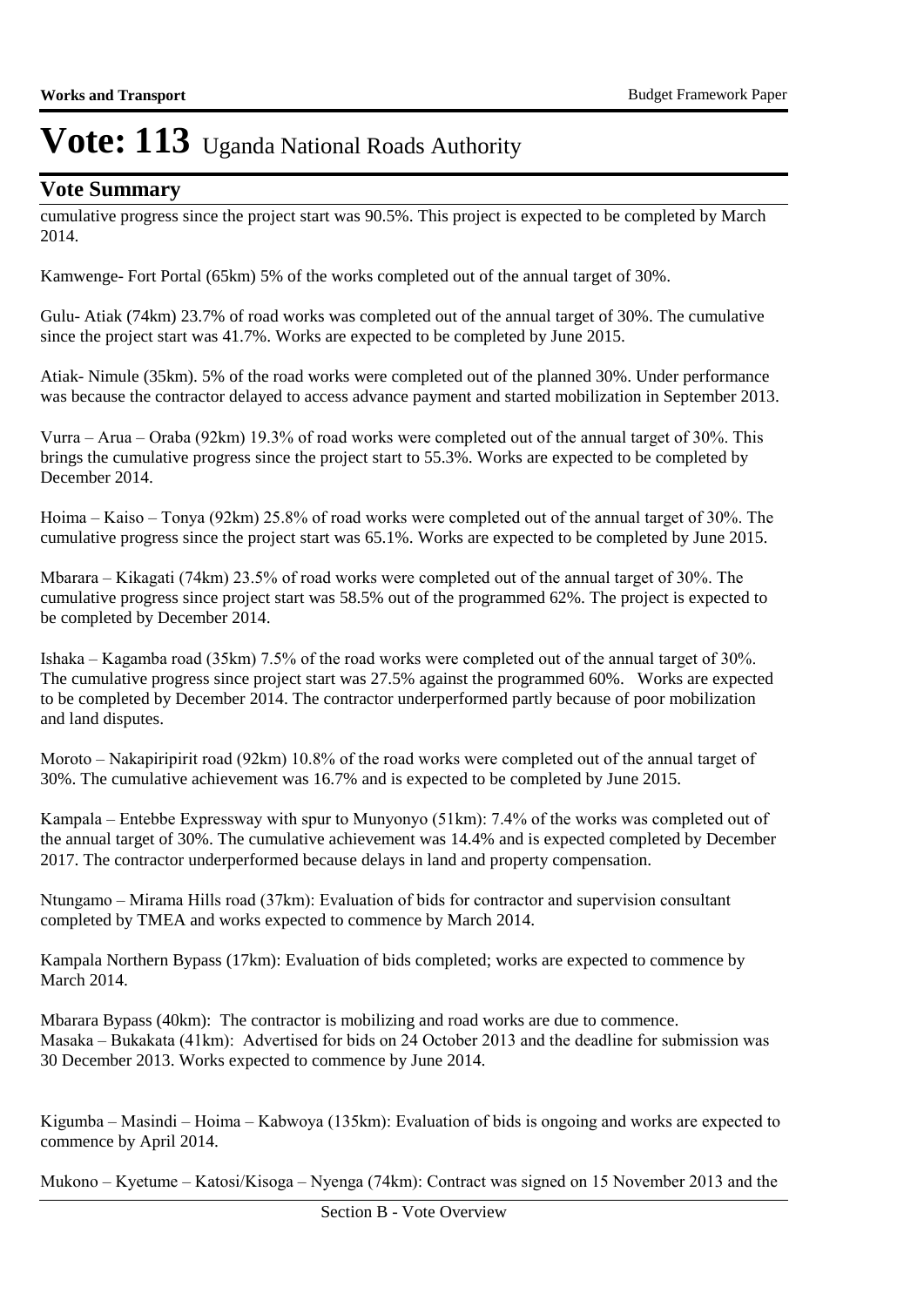### **Vote Summary**

.

contractor is mobilising. Works expected to commence by February 2014.

Mpigi – Kanoni (66km): The contract was signed in October 2013 and the contractor is mobilizing. Works expected to commence by February 2013.

Maddu – Sembabule (69km), Villa Maria – Sembabule (38km), Musita – Lumino – Busia/ Majanji (104km) and Olwiyo – Gulu – Kitgum – Musingo (223km): Bids were submitted 13 December 2013 and evaluation of bids commenced. Works expected to commence in April 2014

 Mubende – Kakumiro – Kibale – Kagadi (104km): This is a design and build project. Bids were advertised and the contract is expected to be signed by the end of April 2014 Tirinyi – Pallisa – Kumi/ Pallisa – Kamonkoli (111km)- Islamic Development Bank approved the loan. The loan request is before Parliament for approval. Procurement of the contractor will commence in January 2014 after approval of the loan by Parliament.

– Procurement of the design review consultant is ongoing. This project will be funded by AfDB. Rukungiri – Kihihi – Ishasha – Kambuga/ Kihihi – Kanungu (74km), Mbale (Bumbobi – Bubulo – Lwakhakha)41km) and Kapchorwa – Suam (77km): Procurement of the design review consultant is ongoing. This project will be funded by AfDB; Project appraisal by AfDB expected in February 2014.

Old Paved Roads Reconstructed/ Rehabilitated Malaba/Busia- Bugiri (82km): works were substantially completed in December 2013.

Mbarara (Buteraniro)- Ntungamo (Rwentobo)section (59km)- 33.6% of the road woks were completed out of the annual target of 30%. The cumulative progress since the project start was 67%. Works are expected to be completed by December 2014.

Ntungamo (Rwentobo)- Katuna section (65km)- 20% of the works were completed out of the annual target of 30%. The cumulative progress since the project start was 47%. Works are expected to be completed by December 2014.

Mbarara Bypass (40km)- Works contract was signed on 1 March 2013. However, mobilization did not commence because of delayed approval of the EIB loan by Parliament and fulfillment of the conditions prior disbursement. The loan was approved in April 2013 and the commencement order was issued on 1 October 2013. The contractor is mobilizing equipment and personnel.

Busega - Masaka (51km) Phase II: 10% of works were completed out of the annual target of 30%. The cumulative progress since project start was 70%. Overall this project is ahead of schedule and will be completed by December 2014.

Tororo- Mbale (49km): 25% of the works were completed out of the annual target of 30%. Cumulative progress since the project start was 75.9%. 36km of tarmac (first seal) out of 49km were completed. Overall, this project was behind schedule due to initial delays in finalizing the design and underperformance of the contractor. Works are expected to be completed by March 2014.

Mbale- Soroti (103km): 12% of road works were completed out of the annual target of 30%. The cumulative progress since project start was 60%. 58km of tarmac (first seal) out of 103km were completed. Overall, this project was behind schedule due to initial delays in finalizing the design and underperformance of the contractor. Works are expected to be completed by June 2014.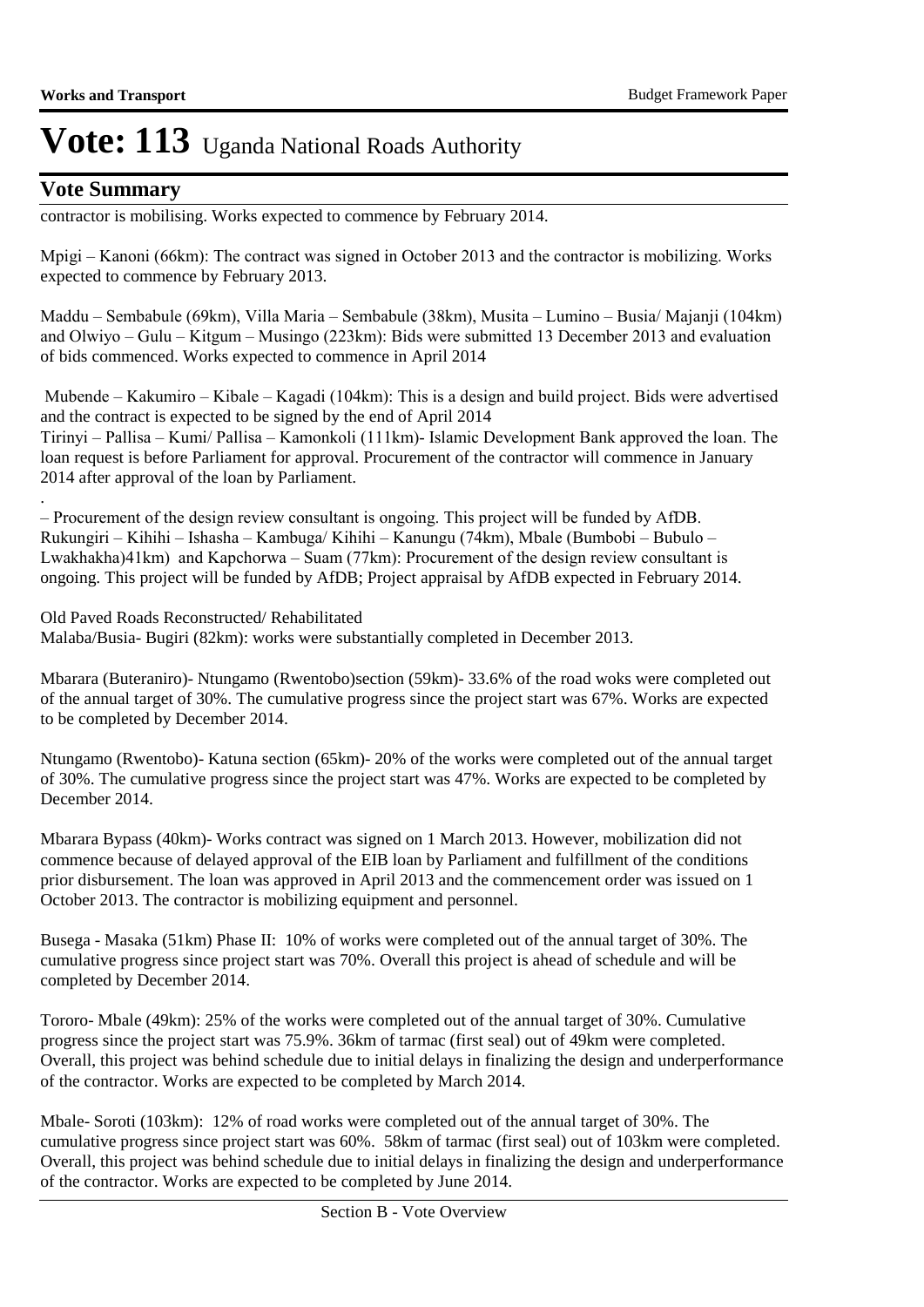### **Vote Summary**

Jinja-Kamuli roads (57km) - 27% of works were completed out of the annual target of 30%. The cumulative progress since the project start was 70%. 43km of asphalt concrete wearing course (tarmac) out of the 57km.

Mukono- Jinja road (52km) 20.5% of works were completed out of the annual target of 30%. The cumulative since the project start was 52%. This project is behind schedule because of design changes and delays in replacement of the supervision consultant.

Overlay Kawempe- Kafu road (166km)- 11.5% of works were completed out of the annual target of 30%. The cumulative progress since project start was 85%. In terms of length, 130km have been completed out of the 166km. Works are expected to be completed by June 2014.

Kiryandongo - Karuma and Kamdini – Gulu road (: Evaluation was completed and contracts awarded. Works expected to commence in April 2014.

Pakwach – Nebbi (30km): Bid Evaluation was completed and the report submitted to Contracts Committee for approval. Works expected by April 2014.

Nasana – Busunju (47km), Kyenjojo – Fort Portal (50km), Ishaka – Rugazi – Katunguru (55km), Mbale – Nkokonjeru (20km), Namunsi – Sironko – Muyembe (32km)- Bidding documents were completed and works are expected to be advertised in February 2014. Proposals for supervision services were invited. Mukono – Kayunga – Njeru (94km): Procurement of the contractor for design and build is ongoing.

Procurement of road maintenance equipment is ongoing. The first set of equipment was delivered. Road Design Studies

Detailed designs for upgrading to paved standard were completed for Hoima – Butiaba – Wanseko (111km) Designs for capacity improvement are ongoing for:

 Kampala-Mpigi Highway (33km), Kampala-Jinja Highway and Kampala Southern Bypass (18km). Kampala – Matugga – Bombo (35km)- procurement of the design is ongoing.

Zirobwe- Wobulenzi road (24km): the design review commenced. Kayunga – Galiraya (88km)- The Draft feasibility study was finalized and design completed

Bridges on national roads Awoja Bridge construction was completed

Nalubale Bridge rehabilitation was completed

Rehabilitation of Mobuku and Kilembe Bridges destroyed by floods was completed. Bridges on Atiak – Moyo – Afoji road - Construction of Ayugi and Erei Bridges continued. New Nile Bridge across the Nile at Jinja – contract was signed in November 2013 and the contractor is mobilizing.

Pakwala, Nyacyara, Goli, Nyagak-3(Nebbi) , Enyau-3 and Alla (Arua) Bridges funded by BADEA; Works are ongoing; 5% of works completed.

The replacement of Daca, Envetre and Uzurugo Bridges on Arua - Wandi - Yumbe road was completed; Works on Ure Bridge is at 90% complete.

Ntungwe( Katunguru - Ishasha road) and Mitaano( Kanungu) bridges procurement halted by court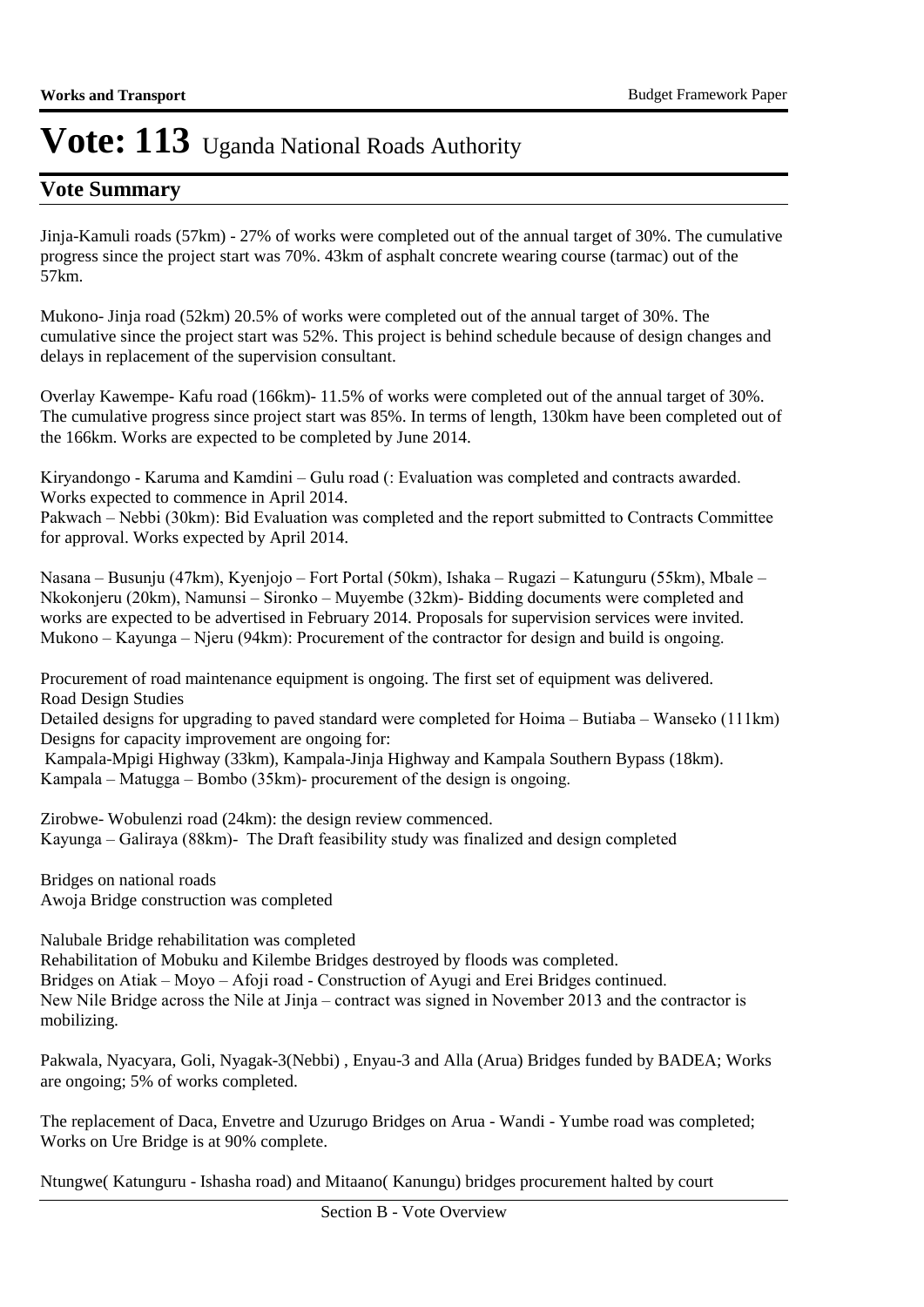### **Vote Summary**

injunction. However, court lifted the injunction and the works are expected to commence by April 2014.

Birara Bridge – contract was signed and contractor is mobilizing. Preliminary design completed and works expected to commence in March 2014.

Apak Bridge – works are ongoing and so far; 5% completed.

Karamoja Bridges- Lopei, Nalakasi and Kaabong; Evaluation of bids is ongoing and works expected by April 2014.

Advertised for contractors for the following Bridges

Kabale on Kyankwanzi – Ngoma road

Leresi Bridge on Butaleja – Budaka road

Nyalit Bridge on Kapchorwa – Suam road

The deadline for submission of bids is 12 February 2014 and works are expected to commence in June 2014 Preparation of bidding documents for Nyamugasani Maliba (Kasese) and Kasozi (Lugogo) was completed and tenders are expected to be invited in February 2014.

#### Ferries

Rehabilitation of Kiyindi ferry is ongoing.

The supply of ferries for Sigulu Islands, Namasale and Panyamur was advertised.

#### **Table V2.1: Past and 2014/15 Key Vote Outputs\***

| Vote, Vote Function<br><b>Key Output</b>                                                 | <b>Approved Budget and</b><br><b>Planned outputs</b>                                                   | 2013/14<br><b>Spending and Outputs</b><br><b>Achieved by End Dec</b>                                   | 2014/15<br><b>Proposed Budget and</b><br><b>Planned Outputs</b>                                        |
|------------------------------------------------------------------------------------------|--------------------------------------------------------------------------------------------------------|--------------------------------------------------------------------------------------------------------|--------------------------------------------------------------------------------------------------------|
| <b>Vote: 113 Uganda National Roads Authority</b>                                         |                                                                                                        |                                                                                                        |                                                                                                        |
|                                                                                          | Vote Function: 0451 National Roads Maintenance & Construction                                          |                                                                                                        |                                                                                                        |
| Output: 045105                                                                           | <b>Axle Load Control</b>                                                                               |                                                                                                        |                                                                                                        |
| <b>Description of Outputs:</b>                                                           | 40% of vehicles overloaded                                                                             | 54% of vehicles were<br>overloaded.                                                                    | 40% of vehicles overloaded                                                                             |
| Performance Indicators:                                                                  |                                                                                                        |                                                                                                        |                                                                                                        |
| % of vehicles overloaded                                                                 | 40                                                                                                     | 40                                                                                                     | 40 <sup>°</sup>                                                                                        |
| Output Cost: UShs Bn:                                                                    | 0.784                                                                                                  | $UShs Bn$ :<br>0.000                                                                                   | <b>UShs Bn:</b><br>0.784                                                                               |
| Output: 045180                                                                           |                                                                                                        | <b>National Road Construction/Rehabilitation (Bitumen Standard)</b>                                    |                                                                                                        |
| <b>Description of Outputs:</b>                                                           | 78% of paved roads in fair to<br>good condition. 68% of<br>unpaved roads in fair to good<br>condition. | 77% of paved roads in fair to<br>good condition. 66% of<br>unpaved roads in fair to good<br>condition. | 78% of paved roads in fair to<br>good condition. 68% of<br>unpaved roads in fair to good<br>condition. |
| Performance Indicators:                                                                  |                                                                                                        |                                                                                                        |                                                                                                        |
| Number of Financial and<br>Technical Audits on road<br>construction works<br>undertaken* | 1                                                                                                      | $\boldsymbol{0}$                                                                                       |                                                                                                        |
| No. (Km) of unpaved<br>national roads upgrade to<br>bitumen standards* (equiv<br>km)     | 200                                                                                                    | 68                                                                                                     | 200                                                                                                    |
| % of national unpaved roads 68<br>in good to fair condition*                             |                                                                                                        | 66                                                                                                     | 68                                                                                                     |
| % of national paved roads in 78<br>good to fair condition*                               |                                                                                                        | 77                                                                                                     | 78                                                                                                     |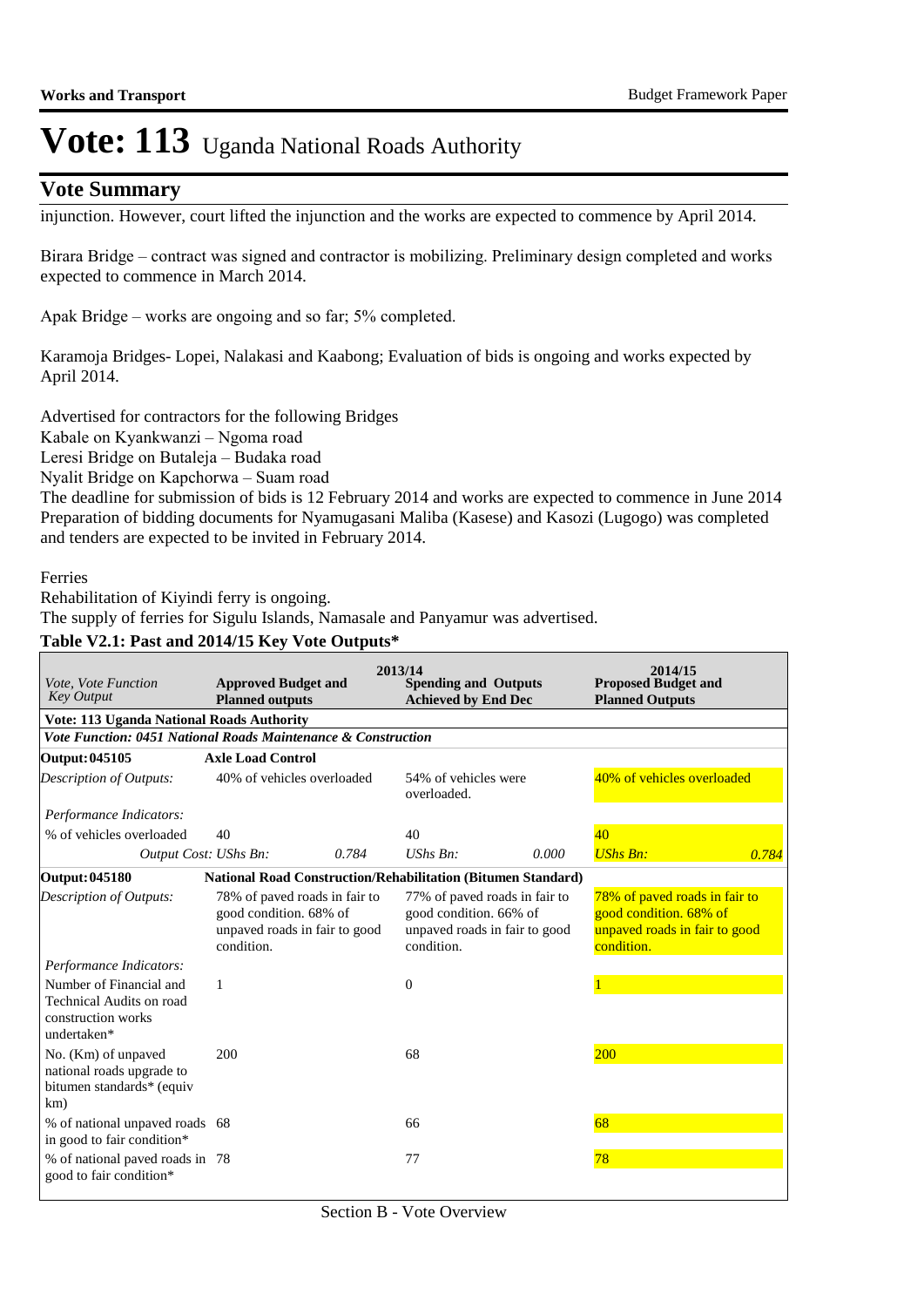### **Vote Summary**

| Vote, Vote Function<br>Key Output   | <b>Approved Budget and</b><br><b>Planned outputs</b> | 2013/14            | <b>Spending and Outputs</b><br><b>Achieved by End Dec</b> |         | <b>Proposed Budget and</b><br><b>Planned Outputs</b> | 2014/15   |
|-------------------------------------|------------------------------------------------------|--------------------|-----------------------------------------------------------|---------|------------------------------------------------------|-----------|
| Output Cost: UShs Bn:               |                                                      | 1,518.487          | UShs $B_n$ :                                              | 410.831 | <b>UShs Bn:</b>                                      | 1,540.333 |
| Output Cost Excl. Ext Fin. UShs Bn: |                                                      | 930.047            | UShs $Bn$ :                                               | 410.831 | <b>UShs Bn:</b>                                      | 957.198   |
| <b>Vote Function Cost</b>           | $UShs$ $Bn$ :                                        |                    | 1,943.667 UShs Bn:                                        |         | 996.151 UShs Bn:                                     | 1,925.862 |
| VF Cost Excl. Ext Fin.              | UShs Bn                                              | 1,289.727          | UShs Bn                                                   |         | 734.884 <mark>UShs Bn</mark>                         | 1,279.727 |
| <b>Cost of Vote Services:</b>       | UShs $Bn$ :                                          | 1,933.667 UShs Bn: |                                                           |         | 996.151 <i>UShs Bn:</i>                              | 1,925.862 |
| Vote Cost Excl. Ext Fin.            | UShs Bn                                              | 1,289.727 UShs Bn  |                                                           |         | 734.884 <mark>UShs Bn</mark>                         | 1,279.727 |

*\* Excluding Taxes and Arrears*

#### *2014/15 Planned Outputs*

A total of 200 km-equiv. of gravel national roads will be tarmacked during the FY 2014/15. In addition, 180 km-equiv. of old paved national roads will be reconstructed/ rehabilitated.

Construction works will continue on the following roads: Upgrading gravel roads to bitumen standard: Mbarara – Kikagati – Murongo Bridge (74km) 30% Hoima – Kaiso – Tonya (92km) 30% Vurra – Arua – Koboko – Oraba (92km) 30% Gulu – Atiak (74km) 30% Ishaka-Kagamba (35.4km)30% Kampala – Entebbe Expressway /Munyonyo spur (51km) 30% Moroto – Nakapiripiriti (92km) 30% Atiak – Nimule (35km) 30% Kamwenge – Fort Portal (65km) 30% Ntungamo – Mirama Hills (37km) 30% Kampala Northern Bypass (17km) 30% Mbarara Bypass (40km) 30% Masaka – Bukakata (41km) 30% Kigumba – Masindi – Hoima – Kabwoya (135km)30% Olwiyo – Gulu – Kitgum – Musingo (223km) 30% Mukono – Kyetume – Katosi/Kisoga – Nyenga (74km) 30% Mpigi – Maddu – Sembabule (135km) 30% Villa Maria – Sembabule (38km) 30% Musita – Lumino – Busia/ Majanji (104km) 30% Mubende – Kakumiro – Kibale – Kagadi (104km) 20% Luuku – Kalangala (66km)- staged upgrading 30% Tirinyi – Pallisa – Kumi/ Pallisa – Kamonkoli (111km) – 15% Kyenjojo – Kabwoya (105km) – 5% Finalise the design review, procure contractors and pay advance for the following roads:

Rukungiri – Kihihi – Ishasha/Kanungu (74km) Mbale –Bubulo –Magale/Lwakhakha (41km) Kapchorwa – Suam (77km)

Finalize the structuring of Kampala – Jinja Expressway (77km) as a Public Private Partnership (PPP) project and Obtain the Private Partner. Reconstruction/Rehabilitation of old paved road Busega - Masaka (Phase 2 (51km) 5%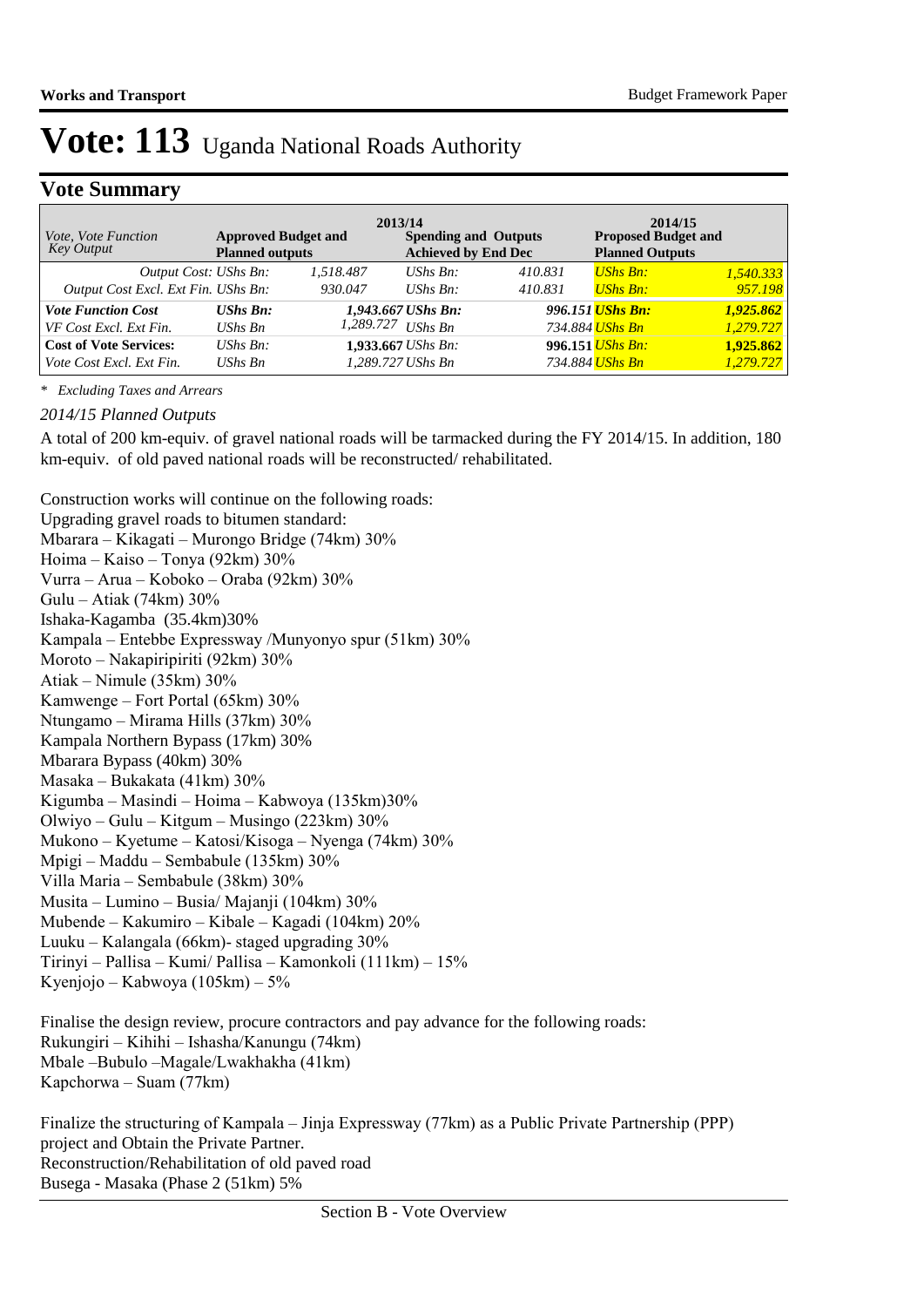### **Vote Summary**

Kawempe – Kafu (166km) 10% Mbarara (Buteraniro)– Ntungamo (Rwentobo) (59km) 30%, Ntungamo(Rwentobo) – Katuna (74km)30% Kampala - Mukono – Jinja (80km) 30% Jinja - Kamuli (60km) 5%. Kafu – Kiryandongo (43km) 30% Kiryandongo – Karuma – Kamdini (58km)30% Kamdini – Gulu (65km) 30% Mukono – Kayunga – Njeru (94km) 30% Kyenjojo - Fort Portal (50km) -30% Ishaka - Rugazi - Katunguru (55km) -30% Sironko - Namunsi - Muyembe (32km) -30% Nansana - Busunju (47km) -30% Pakwach - Nebbi (30km) - 30% Mbale - Nkokonjeru (20km) - 30% Staged upgrading of Luuku – Kalangala road (30%) Complete the design for the following roads: Roads for upgrading from gravel to bitumen standard Kayunga – Galiraya (88km) Zirobwe – Wobulenzi (25km) Seeta – Namugongo – Kyaliwajala-Kiira-Kasangati – Matugga – Wakiso – Temangalo – Buloba – Nsangi (84km) Nambole (Jokas Hotel) – Namilyango – Mukono (24km) and Najjanakumbi – Busabala (15km) Kabwohe - Bwizibwera/ Nsika - Ibanda-Kabujogera-Masyoro-Rwenjaza/Kyambura (85km), Atiak-Kitgum (108km), Pajule-Pader (18km), Kotido-Kaabong (64km), Angatun-Lokapel (47km), Jinja-Mbulamuti-Kamuli (80km), Kashozi-Buremba-Kariro (53km), Kashwa-Kashongi-Ruhumba (33km), Kisubi-Nakawuka-Natete(27km), Nakawuka-Kasanje-Mpigi (20km), Nakawuka-Mawugulu-Nanziga-Maya (15km), Kasanje-Buwaya (9km), Bududa circular road (28km), Muhanga - Kisiizi –Rwashamaire. Goli – Paidha – Zombo – Warr – Arua (59km) Design for rehabilitation of Mutukula – Kyotera (47km) Complete Roads designs for capacity improvement: Kampala – Jinja road (77km) Kampala Southern Bypass (18km),

Finalize Design Studies on the following Road Projects:

Kampala - Bombo (35km),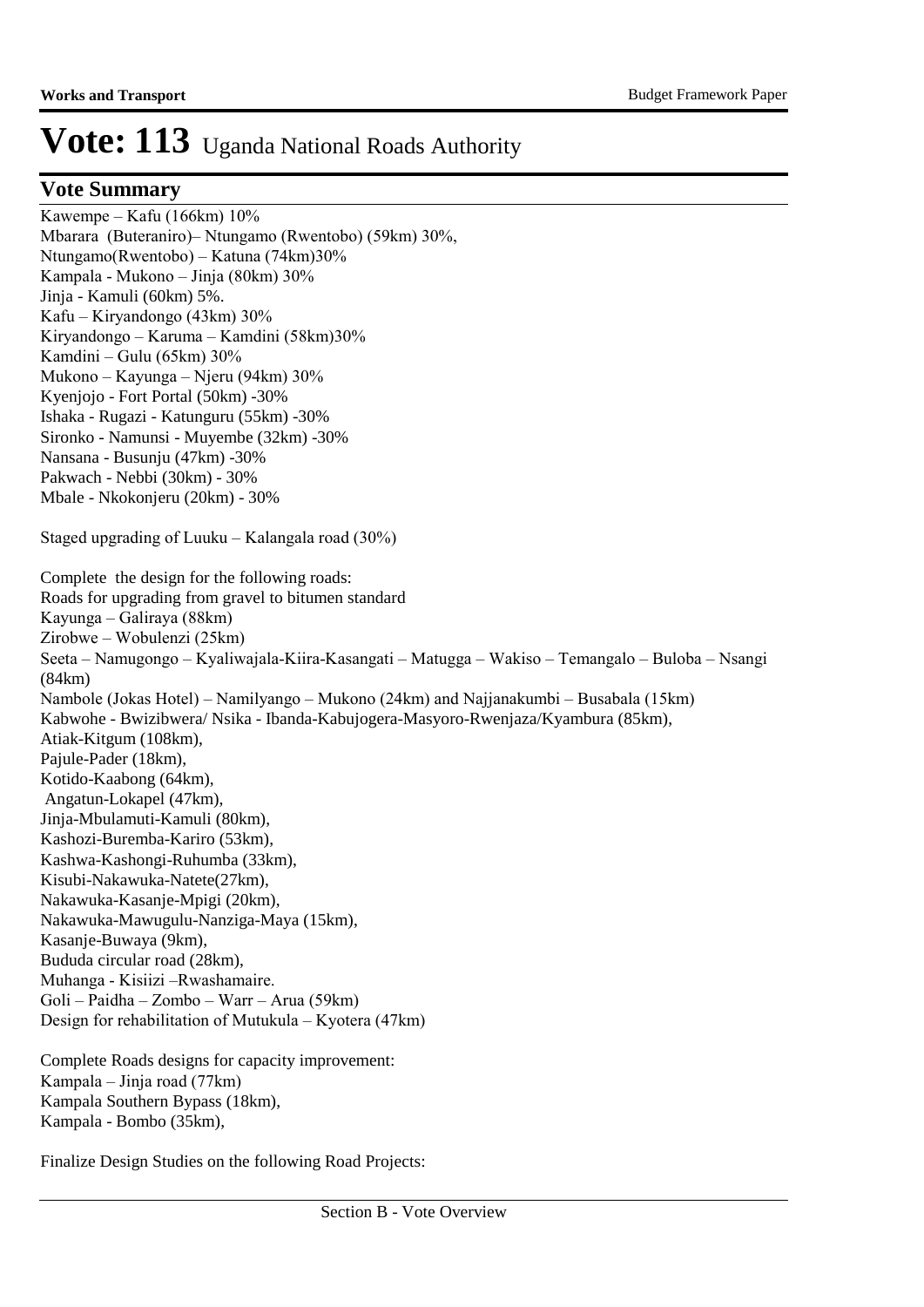### **Vote Summary**

Soroti- Katakwi- Moroto- Lokitanyala (208 km) Kayunga –Bbaale - Galiraya (88.5km) Buwaya-Kasanje-Mpigi and Kanoni -Mityana (60km) Hamurwa-Kerere-Kanungu (47km) and Hamayanja – Ifasha – Ikumba (50km) Harutenga – Ruhinja – Mpungu – Buhoma (30km) and Kanyantongo - Butogota-Buhoma (32km) Ishasha-Katunguru (88km) Kabale-Bunyonyi (km) Kisoro-Mgahinga Gate (14km) Kisoro-Nkuringo/Bwindi (40km) Atiak – Moyo – Afoji (104km) Namutumba – Butaleja – Nabumali (88km) Rwenkunye – Apac – Lira – Kitgum – Musingo border (350km) Bridges on National Roads Continue/ complete the construction of the following new Bridges: Ayugi and Irei Bridges on Atiak-Moyo-Afoji road – to be completed Second Nile Bridge at Jinja 20% completed.

Ntungwe Bridge (Katunguru – Ishasha road) 50% completed Mitaano Bridge (Rukungiri – Kanungu road) 50% completed Pakwala, Nyacyara, Goli, Nyagak- 3 (Nebbi)50% completed Enyau-3 and Alla Bridges (Arua) 50% completed Birara Bridge (Kanungu )50% completed Apak bridge on Lira - Moroto road- 50% completed Kabaale (linking Kyankwanzi to Ngoma in Nakaseke)50% completed Kasozi (Lugogo) Bridge (linking Ngoma - Buruli )50% completed Nalakasi-Ariamoi-Kotido-Kabong-Kapedo road, Kaabong District, 50% completed Nyamugasani (Kasese)-Kinyamaseke-Kisinga-Kyarumba-Kibirizi road , 50% completed Kyanzuki-Kasese-Kilembe road, 50% completed Kaboong (Kaboong)-Ariamoi-Kotido-Kabong-Kapedo road , 50% completed Lopei-Ariamoi-Kotido-Kabong-Kapedo road , 50% completed Maliba-Nkenda – Bugoye – Nyakalingijo road, Kasese , 50% completed Ruboni-Only access to Mt Mageritta tourist site, Kasese , 50% completed Cido-Nebbi-Goli, Nebbi District , 50% completed Leresi (Butaleja)-Butaleja-Leresi-Budaka road, 50% completed Nyalita -Kapchorwa-Suam road, 50% completed

National Roads Maintenance The outputs under the national roads maintenance will be as follows: 2410 km of routine mechanized maintenance of paved roads 12,875 km of routine mechanized maintenance of unpaved roads 1,484 km of periodic maintenance (re-gravelling) of unpaved roads 50 km of periodic maintenance (remedial repairs & sealing) of paved roads 7 Bridges rehabilitated Road Safety

Ferry Services Procurement will commence for the following ferries New ferry to replace Wanseko – Panyamur ferry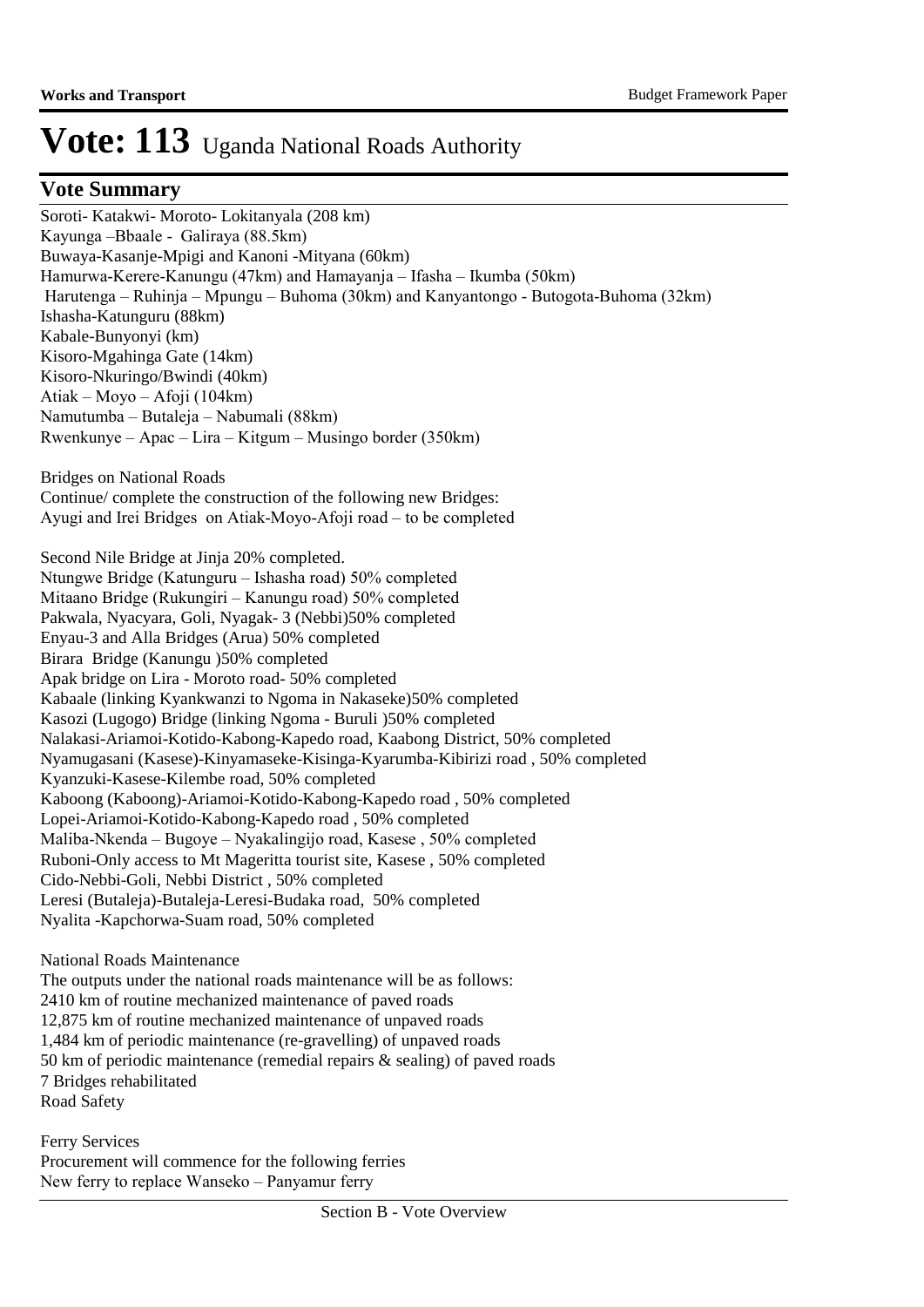### **Vote Summary**

Second new ferry for Namasale – Lwampanga New ferry for Sugulu Islands (Bugiri district)

#### **Table V2.2: Past and Medium Term Key Vote Output Indicators\***

|                                                                                                                     |                         | 2013/14                 |                              |              | <b>MTEF Projections</b> |           |
|---------------------------------------------------------------------------------------------------------------------|-------------------------|-------------------------|------------------------------|--------------|-------------------------|-----------|
| Vote Function Key Output<br><b>Indicators and Costs:</b>                                                            | 2012/13<br>Outturn      | <b>Approved</b><br>Plan | Outturn by<br><b>End Dec</b> | 2014/15      | 2015/16                 | 2016/17   |
| Vote: 113 Uganda National Roads Authority                                                                           |                         |                         |                              |              |                         |           |
| Vote Function:0451 National Roads Maintenance & Construction                                                        |                         |                         |                              |              |                         |           |
| % of vehicles overloaded                                                                                            |                         | 40                      | 40                           | 40           | 30                      | 20        |
| % of national paved roads in good to<br>fair condition*                                                             |                         | 78                      | 77                           | 78           | 80                      | 85        |
| % of national unpaved roads in good<br>to fair condition*                                                           |                         | 68                      | 66                           | 68           | 70                      | 75        |
| No. (Km) of unpaved national roads<br>upgrade to bitumen standards*<br>(equiv km)                                   |                         | 200                     | 68                           | 200          | 200                     | 200       |
| Number of Financial and Technical<br>Audits on road construction works<br>undertaken*                               |                         | $\mathbf{1}$            | $\vert 0 \vert$              | $\mathbf{1}$ | 1                       | 1         |
| % of executed road maintenance<br>works excuted confirmed through<br>technical/financial value for money<br>audits* |                         | 10                      | $\vert 0 \vert$              | 10           | 5                       | 5         |
| % of expenditure for maintenance<br>excuted by private sector (National<br>roads)*                                  |                         | 85                      | 80                           | 85           | 85                      | 85        |
| No. (Km) of national paved roads<br>Reconstructed/Rehabilitated* (equiv<br>km)                                      |                         | 180                     | 54                           | 180          | 180                     | 180       |
| No. Km of paved national road<br>maintained (Periodic)*                                                             |                         | 50                      | $\vert 0 \vert$              | 50           | 50                      | 50        |
| No. Km of paved national road<br>maintained (Routine Mechanised)*                                                   |                         | 2410                    | 500                          | 2500         | 2500                    | 2500      |
| No. Km of unpaved national road<br>maintained (Periodic)*                                                           |                         | 1484                    | 300                          | 1484         | 1484                    | 1484      |
| No. Km of unpaved national road<br>maintained (Routine Mechanised)*                                                 |                         | 12875                   | 3000                         | 12875        | 12875                   | 12875     |
| No. of bridges rehabilitated                                                                                        |                         | 3                       | $\mathbf{1}$                 | 3            | 5                       | 5         |
| No. Of new bridges constructed                                                                                      |                         | 10                      | 1                            | 10           | 15                      | 15        |
| <b>Vote Function Cost (UShs bn)</b>                                                                                 | N/A                     | 1,933.667               | 996.151                      | 1,925.862    | 1,635.698               | 1,638.645 |
| VF Cost Excl. Ext Fin.                                                                                              | 839.148                 | 1,279.727               | 734.884                      | 1,279.727    | N/A                     | N/A       |
| <b>Cost of Vote Services (UShs Bn)</b>                                                                              | $\mathbf{N}/\mathbf{A}$ | 1,933.667               | 996.151                      | 1,925.862    | 1,635.698               | 1,638.645 |
| Vote Cost Excl. Ext Fin                                                                                             | 839.148                 | 1,279.727               | 734.884                      | 1,279.727    | N/A                     | N/A       |

#### *Medium Term Plans*

Upgrading from gravel to bitumen stand 1500km of priority national roads

Rehabilitation/ reconstruction of 700km of old paved roads to reduce on the road maintenance backlog

Completing the construction of Kampala – Entebbe Express Way and commencing works on Kampala - Jinja Express Way under the public private sector (PPPs) arrangement

Improve the condition of national roads to tourists attraction sites and the Albertine Graben to facilitate the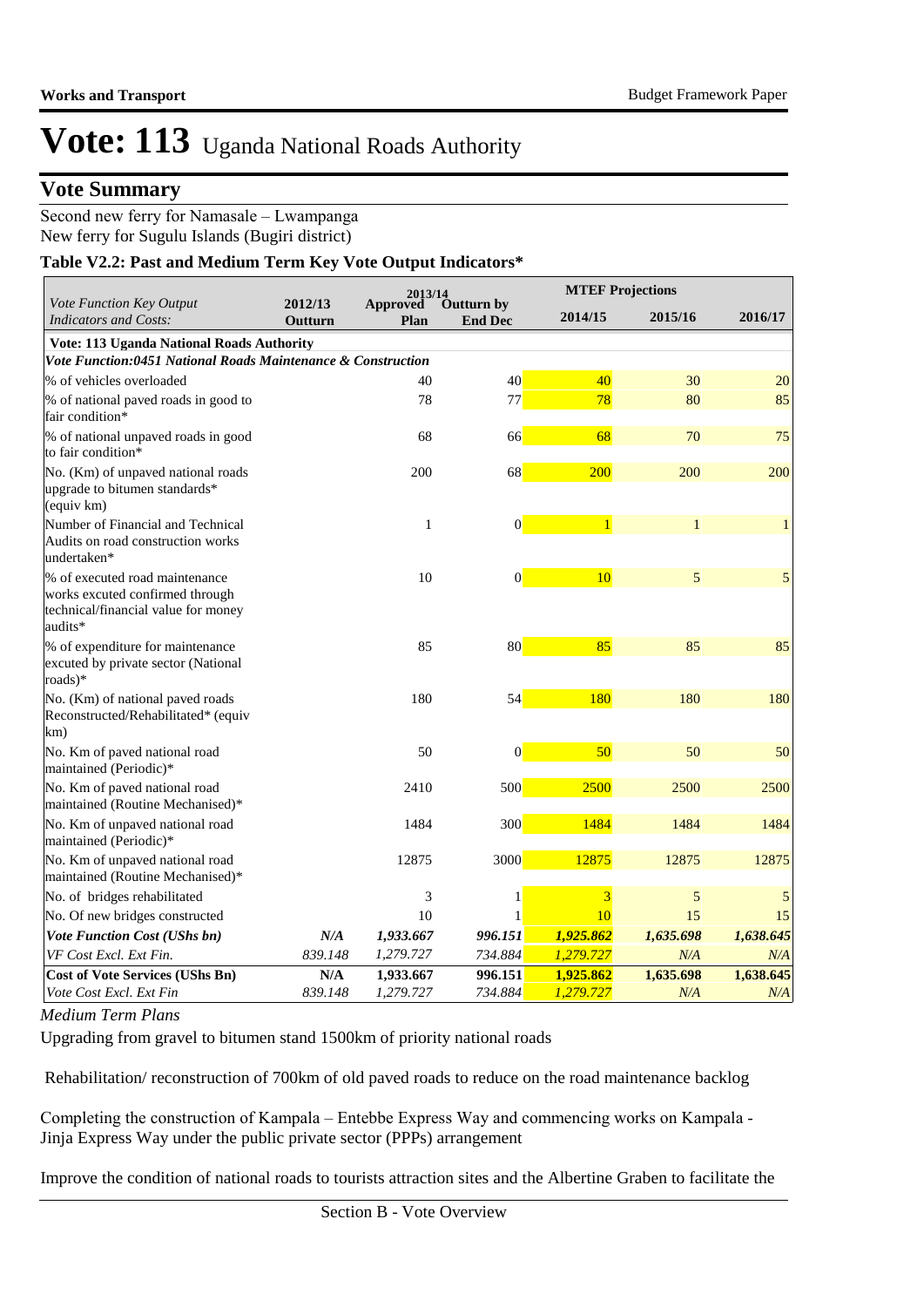### **Vote Summary**

exploration and evacuation of oil.

Implement road projects to facilitate the primary growth sectors (Oil and gas, Tourism and Agriculture)

Construction of the second Nile Bridge at Jinja and design a new bridge across the Nile at Karuma Upgrading and rehabilitation of the additional 10,000km taken over from the districts to national roads standard including raising low laying areas which are prone to flooding

Piloting output and performance road contracts (OPRC) on Tororo – Mbale – Soroti – Lira – Kamdini road

Implementing term maintenance contracts on 10,000km of critical road corridors to ensure all year round maintenance

Outsourcing axle load control operations on the major corridors to reduce fraud at weighbridge stations

Procuring additional 5 ferries to replace old ferries and open up new crossings on Lake Victoria, Kyoga and across River Nile

Construction of strategic bridges focusing on Karamoja, Kanungu, Rwenzori and Northern Uganda

#### **(ii) Efficiency of Vote Budget Allocations**

In allocation of the budget, the following considerations were made;

The first priority was given to ongoing road projects based on outstanding payments for the work done and rate of progress of the contractor. Adequate provisions were made to ensure works continue uninterrupted. The second priority was given to new road projects with Development Partners/ external funding to ensure sufficient funds are provided for land and property compensation and counterpart funding where required. This was to the donor conditions prior to disbursements are met in time.

The third priority was the new strategic road projects which are part of the NRM manifesto commitments. However, for long roads with 2 to 3 contracts will be implemented in phases over the medium term.

The forth priority was given to rehabilitation/ reconstruction of roads on strategic corridors e.g. Kafu – Karuma – Gulu road, Nansana – Busunju, Fort Portal – Katunguru – Ishaka etc. The roads are critical to regional trade, oil evacuation and tourism respectively.

#### **Table V2.3: Allocations to Key Sector and Service Delivery Outputs over the Medium Term**

|                                 | $(i)$ Allocation (Shs Bn) |  |                                 | $(ii)$ % Vote Budget                    |       |           |                                 |                   |
|---------------------------------|---------------------------|--|---------------------------------|-----------------------------------------|-------|-----------|---------------------------------|-------------------|
| <b>Billion Uganda Shillings</b> |                           |  | 2013/14 2014/15 2015/16 2016/17 |                                         |       |           | 2013/14 2014/15 2015/16 2016/17 |                   |
| <b>Key Sector</b>               |                           |  |                                 | $1,519.3$ $1,541.1$ $1,257.2$ $1,218.9$ | 78.6% | $-80.0\%$ |                                 | $85.6\%$ $86.3\%$ |
| Service Delivery                |                           |  |                                 | $1,518.5$ $1,540.3$ $1,256.5$ $1,218.2$ | 78.5% |           | $80.0\%$ 85.5%                  | 86.3%             |

In following were the cost assumptions made;

Inflation will be maintained in single digit and as a result, there will be minimal price fluctuations.

The exchange rate will remain stable and as a result there will be small foreign exchange losses which will not affect the overall programme.

There will be high competition in the bidding process and as a result the bid prices will be lower than the Engineer's estimates.

The performance of the contractors will be average and as a result, there will be no extreme cases of over performance to cause budget shortfall or under performance to cause low absorption.

#### **Table V2.4: Key Unit Costs of Services Provided and Services Funded (Shs '000)**

| <b>Unit Cost</b><br><b>Costing Assumptions and Reasons for</b><br><b>Planned</b><br>Actual<br><b>Proposed</b><br><b>Actual</b><br><b>Description</b><br>2012/13<br>2013/14<br>2014/15<br>any Changes and Variations from Plan<br>by Sept |
|------------------------------------------------------------------------------------------------------------------------------------------------------------------------------------------------------------------------------------------|
|------------------------------------------------------------------------------------------------------------------------------------------------------------------------------------------------------------------------------------------|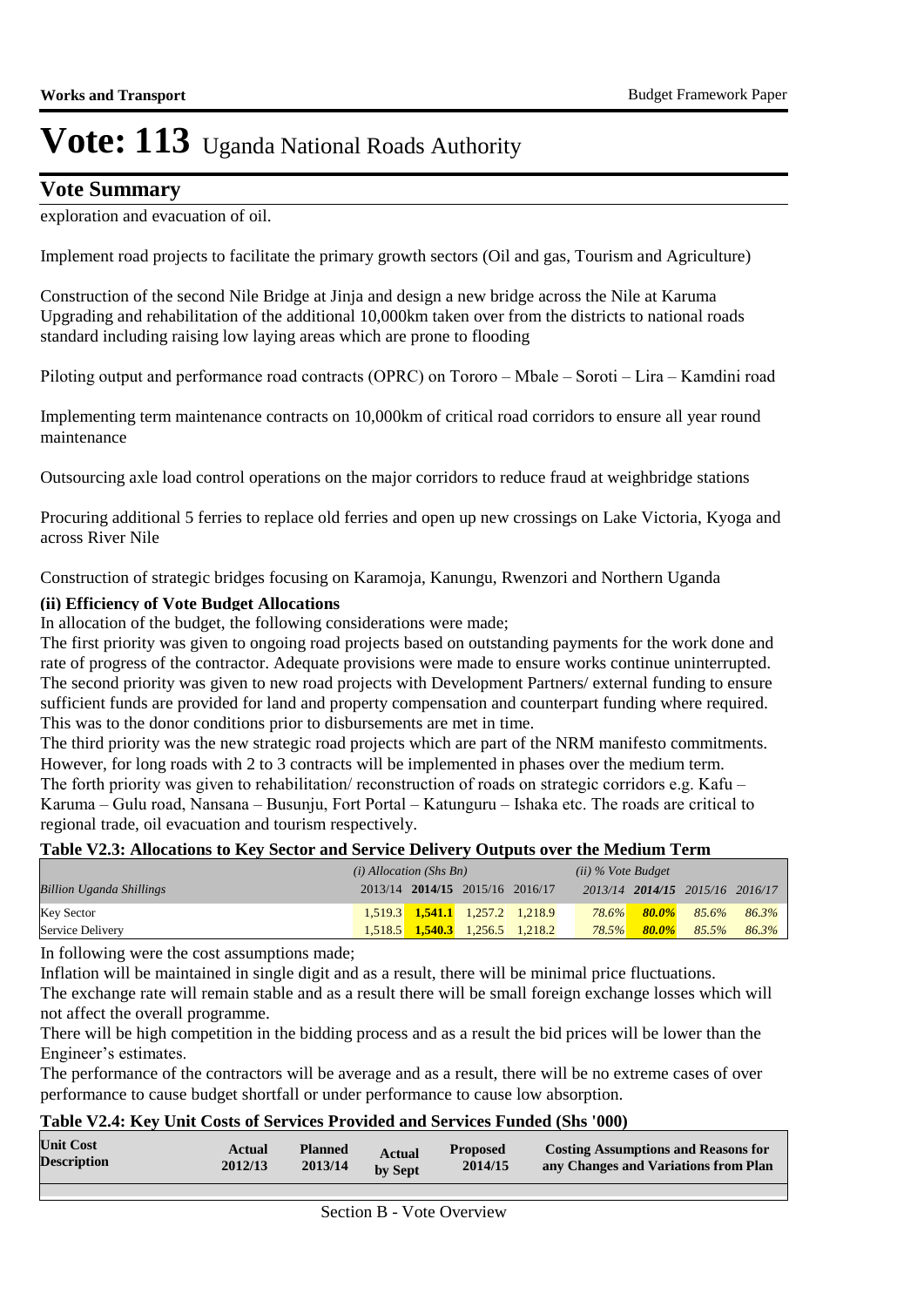### **Vote Summary**

| <b>Unit Cost</b><br><b>Description</b>                                        | Actual<br>2012/13 | <b>Planned</b><br>2013/14 | Actual<br>by Sept | <b>Proposed</b><br>2014/15 | <b>Costing Assumptions and Reasons for</b><br>any Changes and Variations from Plan            |
|-------------------------------------------------------------------------------|-------------------|---------------------------|-------------------|----------------------------|-----------------------------------------------------------------------------------------------|
| Vote Function:0451 National Roads Maintenance & Construction                  |                   |                           |                   |                            |                                                                                               |
| <b>Upgrading from Gravel</b><br>to Bitumen standard in<br>rolling plain areas |                   | 1,714,286                 |                   |                            | Market rates will determine the actual<br>unit cost through a competitive bidding<br>process. |
| <b>Upgrading from Gravel</b><br>to Bitumen standard in<br>mountaineous areas  |                   | 1.700.000                 |                   |                            | Market rates will determine the actual<br>unit cost through a competitive bidding<br>process. |
| Rehabilitation of<br>existing paved road                                      |                   | 1.000.000                 | 554,342           | 554,342                    | Market rates will determine the actual<br>unit cost through a competitive bidding<br>process. |
| Reconstruction of<br>existing old paved roads                                 | *###########      | 1.571.429                 | 1,575,970         | 1,575,970                  | Market rates will determine the actual<br>unit cost through a competitive bidding<br>process. |

#### **(iii) Vote Investment Plans**

In the medium term, 60% of UNRA's development budget will be allocated to upgrading gavel roads to bitumen standard in line with the NDP target of increasing the stock of paved roads by 220km annually. Similarly, about 30% of the development will be allocated to rehabilitation of the old paved roads as part of the strategy to reducing the road maintenance backlog. Construction of Bridges will be given substantial budget allocation because most of the exiting bridges need to be replaced to cope with current traffic and vehicle loads.

#### **Table V2.5: Allocations to Capital Investment over the Medium Term**

|                                           | $(i)$ Allocation (Shs Bn) |         |                                 | $(ii)$ % Vote Budget |           |           |                                 |         |
|-------------------------------------------|---------------------------|---------|---------------------------------|----------------------|-----------|-----------|---------------------------------|---------|
| <b>Billion Uganda Shillings</b>           |                           |         | 2013/14 2014/15 2015/16 2016/17 |                      |           |           | 2013/14 2014/15 2015/16 2016/17 |         |
| Consumption Expendture (Outputs Provided) | 47.7                      | 43.5    | 34.2                            | 34.2                 | 2.5%      | 2.3%      | 2.3%                            | $2.4\%$ |
| Investment (Capital Purchases)            | 1.886.0                   | 1.882.3 |                                 | 1.434.9 1.378.2      | $97.5\%$  | 97.7%     | 97.7%                           | 97.6%   |
| <b>Grand Total</b>                        | 1.933.7                   | 1,925.9 | 1,469.1 1,412.4                 |                      | $100.0\%$ | $100.0\%$ | $100.0\%$ $100.0\%$             |         |

The major capital investment will be in upgrading from gravel to bitumen standard 200 km-equivalent during the FY 2014/15. In addition, 180 km-equivalent of old paved roads will be rehabilitated across the country. Other capital investments will include construction of 10 new bridges and rehabilitation of 3 old Bridges. The procurement and delivery of 16 road maintenance units to replace the old units will be concluded. The design of about 500km of gravel roads for upgrading to bitumen standard will be concluded.

#### **Table V2.6: Major Capital Investments**

| ⊶.                                                  |                                                                           |                                                                                                                                                                                   |                                                                           |
|-----------------------------------------------------|---------------------------------------------------------------------------|-----------------------------------------------------------------------------------------------------------------------------------------------------------------------------------|---------------------------------------------------------------------------|
| <b>Project, Programme</b>                           | 2013/14                                                                   | 2014/15                                                                                                                                                                           |                                                                           |
| <b>Vote Function Output</b><br><b>UShs Thousand</b> | <b>Approved Budget, Planned</b><br><b>Outputs (Quantity and Location)</b> | <b>Actual Expenditure and</b><br><b>Outputs by September</b><br>(Quantity and Location)                                                                                           | <b>Proposed Budget, Planned</b><br><b>Outputs (Quantity and Location)</b> |
| Project 0265 Upgrade Atiak - Movo-Afoji (104km)     |                                                                           |                                                                                                                                                                                   |                                                                           |
| 045174 Major Bridges                                | 2 bridges and 4 box culverts<br>completed.                                | 9% of the works were completed<br>out of the programmed 24% for<br>the quarter.<br>The cumulative progress since<br>the start of the project was<br>74.3% of the works completed. | 2 bridges and 1 box culverts<br>completed                                 |
|                                                     |                                                                           | Ayugi Bridge works included<br>placement of concrete to<br>approach slab at abatment 1,<br>placement of concrete at Parapet<br>wall and hand rail on the right                    |                                                                           |

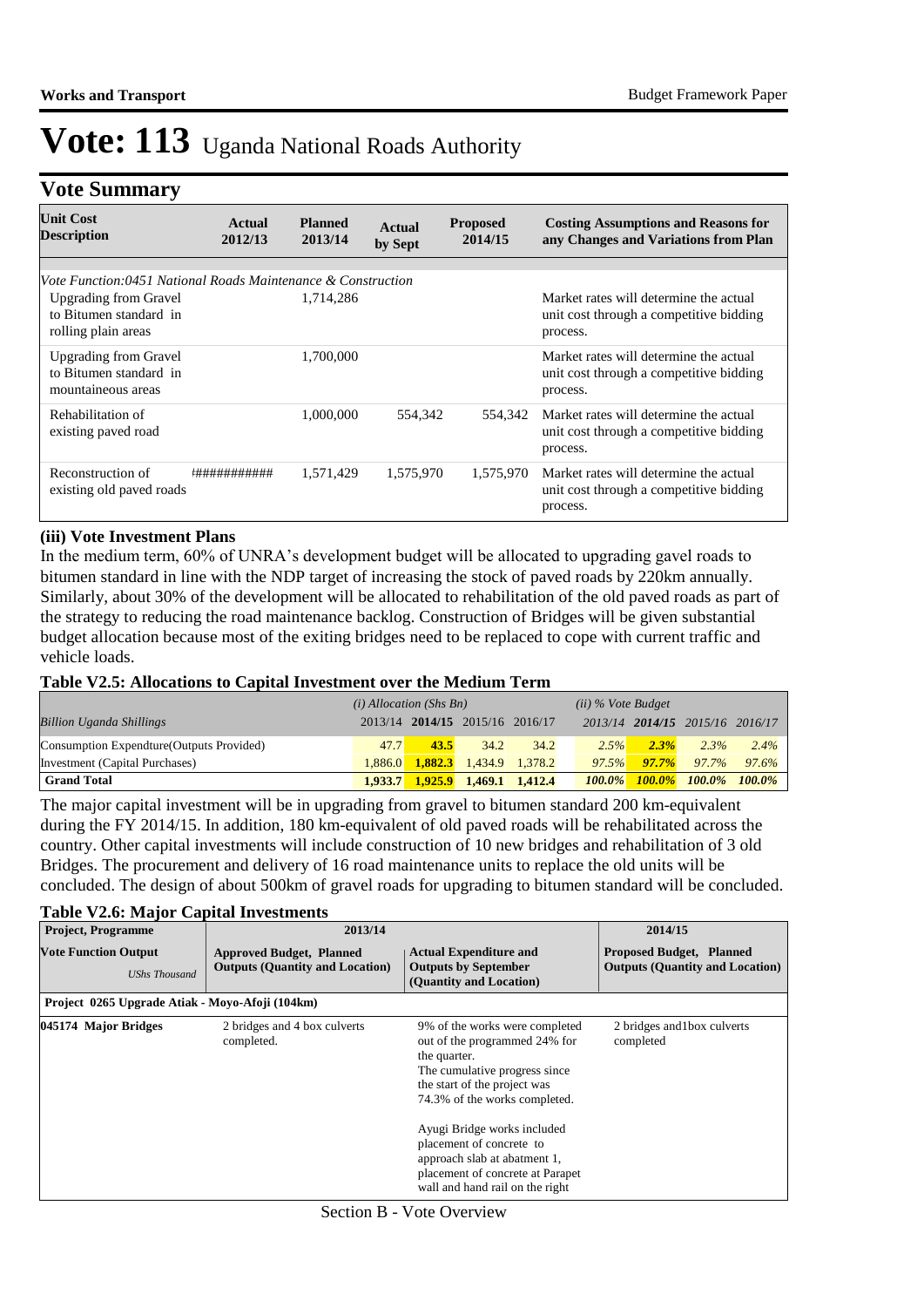| <b>Project, Programme</b>                                                            | 2013/14                                                                                                                                                                                                                              | 2014/15                                                                                                                                                                                                                                                                                                                                                                                                                                                                                                                                                                                                                                           |                                                                                                                                                                                                                   |
|--------------------------------------------------------------------------------------|--------------------------------------------------------------------------------------------------------------------------------------------------------------------------------------------------------------------------------------|---------------------------------------------------------------------------------------------------------------------------------------------------------------------------------------------------------------------------------------------------------------------------------------------------------------------------------------------------------------------------------------------------------------------------------------------------------------------------------------------------------------------------------------------------------------------------------------------------------------------------------------------------|-------------------------------------------------------------------------------------------------------------------------------------------------------------------------------------------------------------------|
| <b>Vote Function Output</b><br><b>UShs Thousand</b>                                  | <b>Approved Budget, Planned</b><br><b>Outputs (Quantity and Location)</b>                                                                                                                                                            | <b>Actual Expenditure and</b><br><b>Outputs by September</b><br>(Quantity and Location)                                                                                                                                                                                                                                                                                                                                                                                                                                                                                                                                                           | Proposed Budget, Planned<br><b>Outputs (Quantity and Location)</b>                                                                                                                                                |
|                                                                                      |                                                                                                                                                                                                                                      | and left hands respectively.<br>Erei Bridge works included<br>placement of concrete to<br>approach slab at abatment 1 and<br>parapet wall and hand rail on<br>the right and left hands, and<br>compaction of approach roads.<br>Surumu Box culvert -<br>completed; planting grass on the<br>embarkments and installing<br>guard rails.<br>Lower Cala Box culvert -<br>completed; general filling of the<br>approach road.<br>Upper Cala Box culvert -<br>casting of walls and kickers of<br>wall of the main structure.<br>Ebikwe Box culvert - errecting<br>the deck slab and placement of<br>concrete on wall 1 and 5 of the<br>main structure. |                                                                                                                                                                                                                   |
|                                                                                      |                                                                                                                                                                                                                                      |                                                                                                                                                                                                                                                                                                                                                                                                                                                                                                                                                                                                                                                   |                                                                                                                                                                                                                   |
| <b>Total</b>                                                                         | 7,000,000                                                                                                                                                                                                                            | 1,915,301                                                                                                                                                                                                                                                                                                                                                                                                                                                                                                                                                                                                                                         | 2,000,000                                                                                                                                                                                                         |
| <b>GoU</b> Development<br><b>External Financing</b>                                  | 7,000,000<br>0                                                                                                                                                                                                                       | 1,915,301<br>0                                                                                                                                                                                                                                                                                                                                                                                                                                                                                                                                                                                                                                    | 2,000,000<br>0                                                                                                                                                                                                    |
|                                                                                      |                                                                                                                                                                                                                                      |                                                                                                                                                                                                                                                                                                                                                                                                                                                                                                                                                                                                                                                   |                                                                                                                                                                                                                   |
| Project 0267 Improvement of Ferry Services                                           |                                                                                                                                                                                                                                      |                                                                                                                                                                                                                                                                                                                                                                                                                                                                                                                                                                                                                                                   |                                                                                                                                                                                                                   |
| 045180 National Road<br><b>Construction/Rehabil</b><br>itation (Bitumen<br>Standard) | Laropi ferry commissioned.<br>Procurement of Wanseko-<br>Panyemuru ferry commenced.<br>Kalangala Infrastructure Project<br>Second Ferry for Namasale-<br>Lwampanga<br>Ferry for Sigulu Islands- Bugiri<br>Refurbishing Kiyindi Ferry | Bidding documents for the<br>procurement of ferries for<br>Panyemur, Namasale and Sigulu<br>Islands ferries were completed.<br>The contract for rehabilitation<br>of Kiyindi ferry was signed.                                                                                                                                                                                                                                                                                                                                                                                                                                                    | Wanseko-Panyamur ferry<br>procured.<br>Kalangala ferry Infrastructure<br>Project support provided.<br>Second Ferry for Namasale-<br>Lwampanga (Zengebe) procured<br>Ferry for Sigulu Islands- Bugiri<br>procured. |
|                                                                                      |                                                                                                                                                                                                                                      | 13,333,333                                                                                                                                                                                                                                                                                                                                                                                                                                                                                                                                                                                                                                        |                                                                                                                                                                                                                   |
| Total<br><b>GoU</b> Development                                                      | 20,000,000<br>20,000,000                                                                                                                                                                                                             | 13,333,333                                                                                                                                                                                                                                                                                                                                                                                                                                                                                                                                                                                                                                        | 27,000,000<br>27,000,000                                                                                                                                                                                          |
| <b>External Financing</b>                                                            | 0                                                                                                                                                                                                                                    | 0                                                                                                                                                                                                                                                                                                                                                                                                                                                                                                                                                                                                                                                 | 0                                                                                                                                                                                                                 |
| Project 0293 Construction of RD Agency HQs                                           |                                                                                                                                                                                                                                      |                                                                                                                                                                                                                                                                                                                                                                                                                                                                                                                                                                                                                                                   |                                                                                                                                                                                                                   |
| 045172 Government<br><b>Buildings and</b><br>Administrative<br><b>Infrastructure</b> | Draft Design of UNRA<br>Headquarters                                                                                                                                                                                                 | Terms of Reference were<br>prepared. However, the<br>procurement delayed to<br>commence because MoWT<br>received an solicited offer from<br>a developer to construct 3<br>towers including a UNRA<br>tower. Discussions were still                                                                                                                                                                                                                                                                                                                                                                                                                | Design of UNRA Headquarters<br>buildings.                                                                                                                                                                         |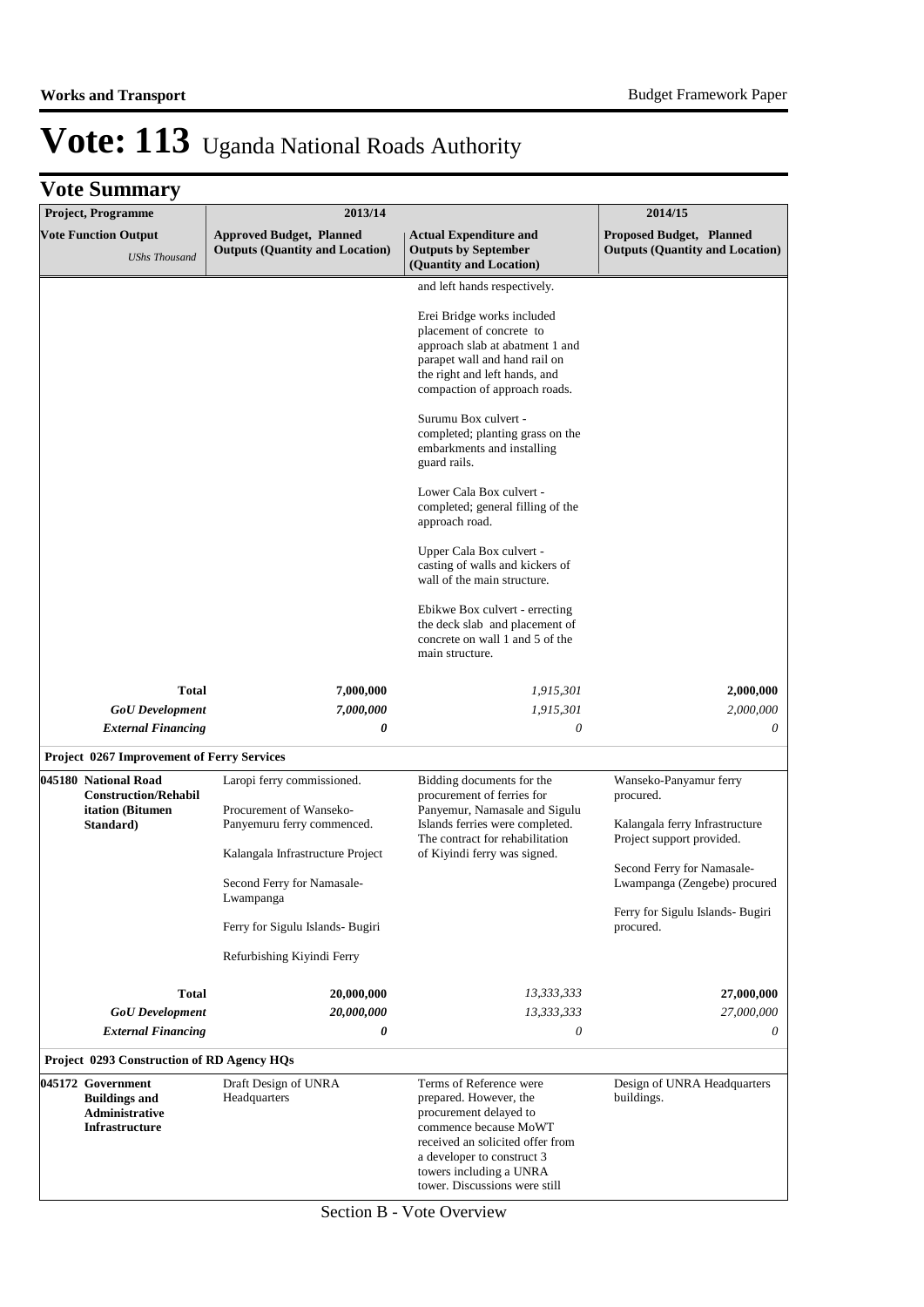| <b>Project, Programme</b>                                                                                                                         | 2013/14                                                                                        |                                                                                                                                                                                                                      | 2014/15                                                                                        |
|---------------------------------------------------------------------------------------------------------------------------------------------------|------------------------------------------------------------------------------------------------|----------------------------------------------------------------------------------------------------------------------------------------------------------------------------------------------------------------------|------------------------------------------------------------------------------------------------|
| <b>Vote Function Output</b><br><b>UShs Thousand</b>                                                                                               | <b>Approved Budget, Planned</b><br><b>Outputs (Quantity and Location)</b>                      | <b>Actual Expenditure and</b><br><b>Outputs by September</b><br>(Quantity and Location)                                                                                                                              | <b>Proposed Budget, Planned</b><br><b>Outputs (Quantity and Location)</b>                      |
|                                                                                                                                                   |                                                                                                | ongoing.                                                                                                                                                                                                             |                                                                                                |
| <b>Total</b>                                                                                                                                      | 1,000,080                                                                                      | $\theta$                                                                                                                                                                                                             | 1,000,080                                                                                      |
| <b>GoU</b> Development                                                                                                                            | 1,000,080                                                                                      | 0                                                                                                                                                                                                                    | 1,000,080                                                                                      |
| <b>External Financing</b>                                                                                                                         | 0                                                                                              | $\theta$                                                                                                                                                                                                             | $\theta$                                                                                       |
|                                                                                                                                                   | Project 0321 Upgrade Fort Portal - Budibugyo - Lamia (104km)                                   |                                                                                                                                                                                                                      |                                                                                                |
| 045171 Acquisition of Land                                                                                                                        | 180 Hectres of land and                                                                        |                                                                                                                                                                                                                      | Persons affected by the projects                                                               |
| by Government                                                                                                                                     | properties therein procured                                                                    | There was no land<br>compensation because the CGV<br>had not approved the<br>supplementary report.                                                                                                                   | (injerous affection) paid                                                                      |
| <b>Total</b>                                                                                                                                      | 3,000,000                                                                                      | 1,848,631                                                                                                                                                                                                            | 1,000,000                                                                                      |
| <b>GoU</b> Development                                                                                                                            | 3,000,000                                                                                      | 1,848,631                                                                                                                                                                                                            | 1,000,000                                                                                      |
| <b>External Financing</b>                                                                                                                         | 0                                                                                              | $\theta$                                                                                                                                                                                                             | 0                                                                                              |
| 045180 National Road<br><b>Construction/Rehabil</b><br>itation (Bitumen<br>Standard)                                                              | 10% of the works completed.                                                                    | 4.96% achieved out of the<br>targeted 5%. Cumulative<br>progress was 95.99%.<br>87km out of the 103km were<br>tarmacked up second seal.                                                                              | Completion Certificate issued<br>and retention paid                                            |
| <b>Total</b>                                                                                                                                      | 57,000,000                                                                                     | 10,999,979                                                                                                                                                                                                           | 9,000,000                                                                                      |
| <b>GoU</b> Development                                                                                                                            | 17,000,000                                                                                     | 10,999,979                                                                                                                                                                                                           | 9,000,000                                                                                      |
| <b>External Financing</b>                                                                                                                         | 40,000,000                                                                                     | $\theta$                                                                                                                                                                                                             | 0                                                                                              |
| Project 0952 Design Masaka-Bukakata road                                                                                                          |                                                                                                |                                                                                                                                                                                                                      |                                                                                                |
| 045171 Acquisition of Land<br>by Government                                                                                                       | 90 hectares and properties<br>therein procured.                                                | The RAP report was submitted<br>to the CGV. Procurement of the<br><b>Ressettlement Action Plan</b><br>(RAP) implementation<br>consultant commenced.                                                                  | 90 hectares and properties<br>therein procured.                                                |
| <b>Total</b>                                                                                                                                      | 3,000,000                                                                                      | 1,000,000                                                                                                                                                                                                            | 3,000,000                                                                                      |
| <b>GoU</b> Development                                                                                                                            | 3,000,000                                                                                      | 1,000,000                                                                                                                                                                                                            | 3,000,000                                                                                      |
| <b>External Financing</b>                                                                                                                         | 0                                                                                              | $\theta$                                                                                                                                                                                                             | 0                                                                                              |
| 045180 National Road<br><b>Construction/Rehabil</b><br>itation (Bitumen<br>Standard)                                                              | 5% of works completed.                                                                         | Bidding documents were<br>finalised and approved by<br>BADEA. The procurement of<br>the works contractor<br>commenced. Bids were<br>advertised on 24 October 2013<br>and are to be submitted on 30<br>December 2013. | 30% of works completed.                                                                        |
| Total                                                                                                                                             | 22,000,000                                                                                     | 563,046                                                                                                                                                                                                              | 32,000,000                                                                                     |
| <b>GoU</b> Development                                                                                                                            | 2,000,000                                                                                      | 563,046                                                                                                                                                                                                              | 2,000,000                                                                                      |
| <b>External Financing</b>                                                                                                                         | 20,000,000                                                                                     | 0                                                                                                                                                                                                                    | 30,000,000                                                                                     |
|                                                                                                                                                   | Project 0953 Rehabilitate Kawempe - Luwero - Kafu road (166km)                                 |                                                                                                                                                                                                                      |                                                                                                |
| 045180 National Road<br>28% of Kawempe - Luwero -<br><b>Construction/Rehabil</b><br>Kafu road overlay completed.<br>itation (Bitumen<br>Standard) |                                                                                                | 4.2% of the works were<br>completed out of the planned<br>7%. The cumulative progress<br>since the project start was<br>76.2%. In terms of km,                                                                       | 5% of Kawempe - Luwero -<br>Kafu road overlay completed.                                       |
|                                                                                                                                                   | Feasibility and Preliminary<br>Designs for full reconstruction<br>of Kafu- Karuma-Kamdini road | 125.58km out of the 166km<br>have so far been completed.                                                                                                                                                             | Feasibility and Preliminary<br>Designs for full reconstruction<br>of Kafu- Karuma-Kamdini road |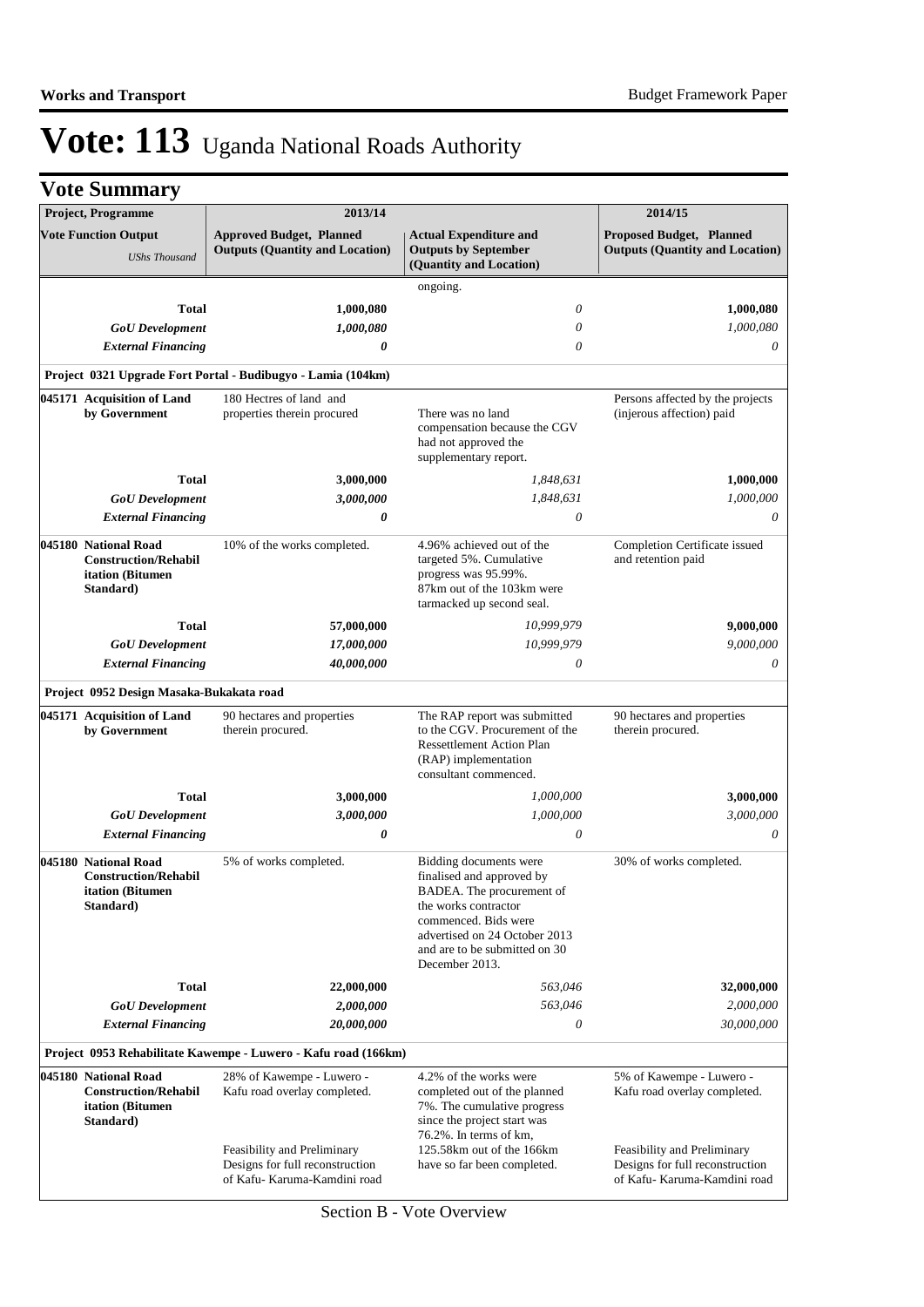| <b>Project, Programme</b>                                                            | 2013/14                                                                   |                                                                                                                                                                                                                                   | 2014/15                                                            |
|--------------------------------------------------------------------------------------|---------------------------------------------------------------------------|-----------------------------------------------------------------------------------------------------------------------------------------------------------------------------------------------------------------------------------|--------------------------------------------------------------------|
| <b>Vote Function Output</b><br><b>UShs Thousand</b>                                  | <b>Approved Budget, Planned</b><br><b>Outputs (Quantity and Location)</b> | <b>Actual Expenditure and</b><br><b>Outputs by September</b><br>(Quantity and Location)                                                                                                                                           | Proposed Budget, Planned<br><b>Outputs (Quantity and Location)</b> |
|                                                                                      |                                                                           |                                                                                                                                                                                                                                   | completed                                                          |
| Total                                                                                | 41,000,000                                                                | 15,333,333                                                                                                                                                                                                                        | 18,000,000                                                         |
| <b>GoU</b> Development                                                               | 40,000,000                                                                | 15,333,333                                                                                                                                                                                                                        | 17,000,000                                                         |
| <b>External Financing</b>                                                            | 1,000,000                                                                 | $\theta$                                                                                                                                                                                                                          | 1,000,000                                                          |
|                                                                                      | Project 0954 Design Muyembe-Moroto - Kotido (290km)                       |                                                                                                                                                                                                                                   |                                                                    |
|                                                                                      |                                                                           |                                                                                                                                                                                                                                   |                                                                    |
| 045180 National Road<br><b>Construction/Rehabil</b><br>itation (Bitumen<br>Standard) | 30% of works completed                                                    | 3.68% achieved out of the<br>planned 7.5%. Cumulative<br>progress was 9.24% out of the<br>programmed 18.18%. In terms<br>time 22% of the project time has<br>elapsed.                                                             | 30% of works completed.                                            |
| Total                                                                                | 39,500,000                                                                | 12,959,764                                                                                                                                                                                                                        | 59,500,000                                                         |
| <b>GoU</b> Development                                                               | 39,500,000                                                                | 12,959,764                                                                                                                                                                                                                        | 59,500,000                                                         |
| <b>External Financing</b>                                                            | 0                                                                         | 0                                                                                                                                                                                                                                 | 0                                                                  |
|                                                                                      | Project 0955 Upgrade Nyakahita-Ibanda-Fort Portal (208km)                 |                                                                                                                                                                                                                                   |                                                                    |
| 045171 Acquisition of Land<br>by Government                                          | 45 hectares of land including<br>properties procured.                     | 15 hectares of land were<br>compensated.                                                                                                                                                                                          | 30 hectares of land and property<br>therein acquired.              |
| Total                                                                                | 2,000,000                                                                 | 1,333,333                                                                                                                                                                                                                         | 1,000,000                                                          |
| <b>GoU</b> Development                                                               | 2,000,000                                                                 | 1,333,333                                                                                                                                                                                                                         | 1,000,000                                                          |
| <b>External Financing</b>                                                            | 0                                                                         | $\theta$                                                                                                                                                                                                                          | 0                                                                  |
| 045180 National Road<br><b>Construction/Rehabil</b><br>itation (Bitumen              | Nyakahita-Kazo; 1% of<br>roadworks completed.                             | Nyakahita-Kazo; 1% of<br>roadworks completed and<br>cumulative was 99.6%. All                                                                                                                                                     | Nyakahita-Kazo; Defect<br>Liability Certificate issued.            |
| Standard)                                                                            | Kazo-Kamwenge: 30%<br>roadworks completed.                                | major works were completed.<br>Kazo-Kamwenge: 16.5% were                                                                                                                                                                          | Kazo-Kamwenge: 3Defect<br>Liability Certificate issued.            |
|                                                                                      | Kamwenge - Fort Portal: 25%<br>of works completed.                        | achieved out of the 7.5% target.<br>Cumulative progress was 85%<br>out of the programmed 90.4%.<br>In terms of time 86% of the<br>contract time had elapsed.<br>62.87km of first seal completed<br>and 41.4km of the second seal. | Kamwenge - Fort Portal: 30%<br>of works completed.                 |
|                                                                                      |                                                                           | Kamwenge - Fort Portal : 25%<br>of works completed.                                                                                                                                                                               |                                                                    |
| <b>Total</b>                                                                         | 97,000,000                                                                | 8,666,667                                                                                                                                                                                                                         | 59,000,000                                                         |
| <b>GoU</b> Development                                                               | 13,000,000                                                                | 8,666,667                                                                                                                                                                                                                         | 9,000,000                                                          |
| <b>External Financing</b>                                                            | 84,000,000                                                                | 0                                                                                                                                                                                                                                 | 50,000,000                                                         |
| Project 0957 Design the New Nile Bridge at Jinja                                     |                                                                           |                                                                                                                                                                                                                                   |                                                                    |
| 045171 Acquisition of Land<br>by Government                                          | 5 hectare of land procured.                                               |                                                                                                                                                                                                                                   | 5 hectare of land procured.                                        |
| <b>Total</b>                                                                         | 0                                                                         | 0                                                                                                                                                                                                                                 | 4,000,000                                                          |
| <b>GoU</b> Development                                                               | 0                                                                         | 0                                                                                                                                                                                                                                 | 4,000,000                                                          |
| <b>External Financing</b>                                                            | 0                                                                         | 0                                                                                                                                                                                                                                 | 0                                                                  |
| 045174 Major Bridges                                                                 | 10% of the works completed.                                               | Procurement of the contractor<br>was completed and the contract<br>was signed on 25 November<br>2013.                                                                                                                             | 20% of the works completed.                                        |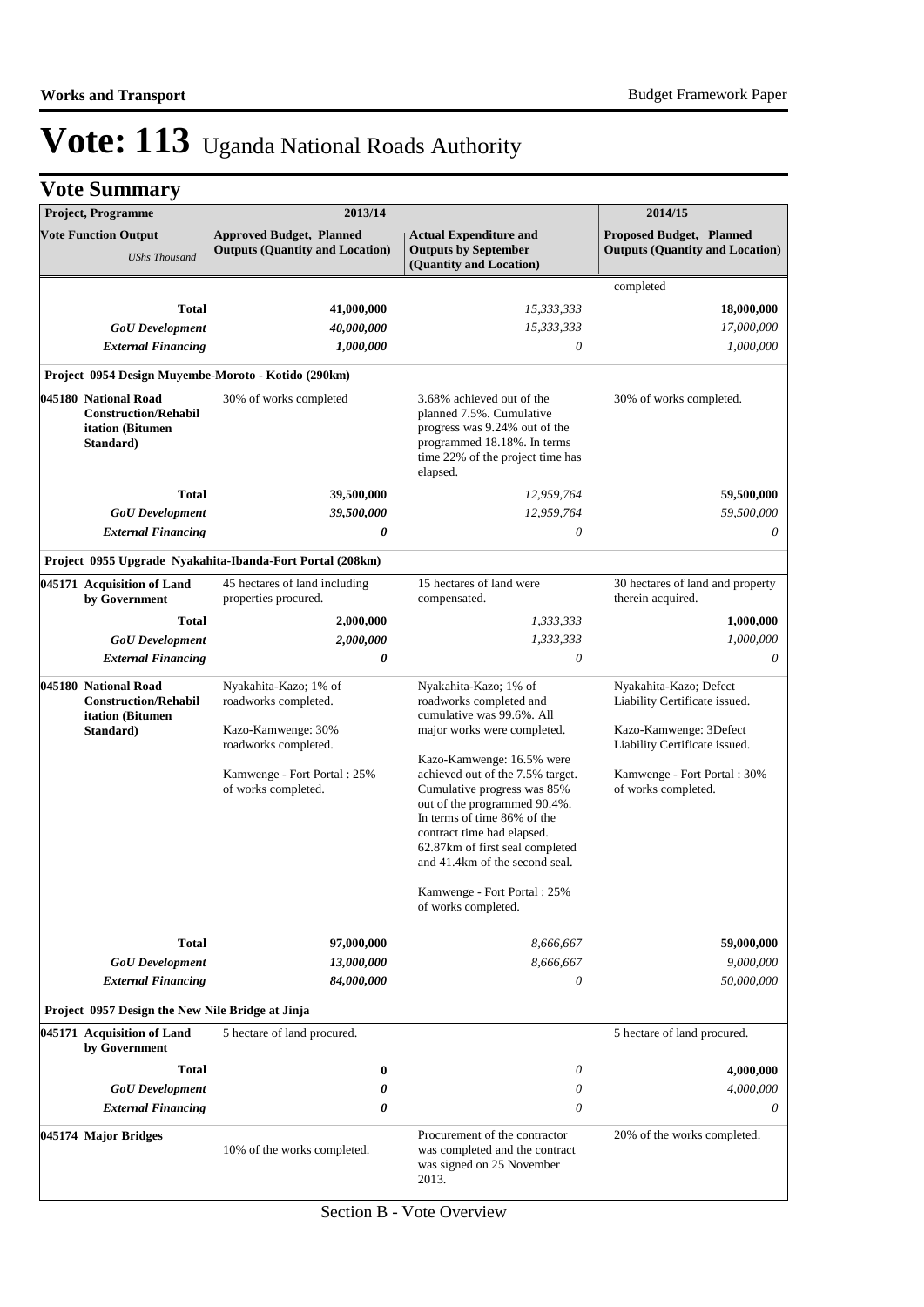|  | <b>Vote Summary</b> |  |
|--|---------------------|--|
|--|---------------------|--|

| <b>Project, Programme</b>                                                            | 2013/14                                                                                                                                         |                                                                                                                                                                                                                                           | 2014/15                                                                                          |
|--------------------------------------------------------------------------------------|-------------------------------------------------------------------------------------------------------------------------------------------------|-------------------------------------------------------------------------------------------------------------------------------------------------------------------------------------------------------------------------------------------|--------------------------------------------------------------------------------------------------|
| <b>Vote Function Output</b><br><b>UShs Thousand</b>                                  | <b>Approved Budget, Planned</b><br><b>Outputs (Quantity and Location)</b>                                                                       | <b>Actual Expenditure and</b><br><b>Outputs by September</b><br>(Quantity and Location)                                                                                                                                                   | <b>Proposed Budget, Planned</b><br><b>Outputs (Quantity and Location)</b>                        |
| Total<br><b>GoU</b> Development                                                      | 67,500,000<br>12,500,000                                                                                                                        | 4,166,667<br>4,166,667                                                                                                                                                                                                                    | 67,000,000<br>12,000,000                                                                         |
| <b>External Financing</b>                                                            | 55,000,000                                                                                                                                      | $\theta$                                                                                                                                                                                                                                  | 55,000,000                                                                                       |
|                                                                                      | <b>Project 0959 Pilot Output &amp; Performance Based RM contracts</b>                                                                           |                                                                                                                                                                                                                                           |                                                                                                  |
| 045180 National Road<br><b>Construction/Rehabil</b><br>itation (Bitumen<br>Standard) | Pilot the implementation of<br>1500km in eastern Uganda.                                                                                        |                                                                                                                                                                                                                                           | 90% of the Tororo - Mbale -<br>Soroti - Lira - Kamdini corridor<br>maintained in good condition. |
| Total                                                                                | 0                                                                                                                                               | 0                                                                                                                                                                                                                                         | 50,000,000                                                                                       |
| <b>GoU</b> Development                                                               | 0                                                                                                                                               | 0                                                                                                                                                                                                                                         | 0                                                                                                |
| <b>External Financing</b>                                                            | 0                                                                                                                                               | $\theta$                                                                                                                                                                                                                                  | 50,000,000                                                                                       |
|                                                                                      | Project 1031 Upgrade Gulu - Atiak - Bibia/ Nimule (104km)                                                                                       |                                                                                                                                                                                                                                           |                                                                                                  |
| 045171 Acquisition of Land<br>by Government                                          | Gulu-Atiak: 40 hectares of land<br>and properties therein procured.<br>Atiak-Nimule: 50 hectares of<br>land and properties therein<br>procured. | 10 hectares we acquired during<br>the quarter.                                                                                                                                                                                            | ulu- Atiak: 40 hectares of land<br>and properties therein acquired<br>in Gulu Municipality       |
| Total                                                                                | 3,200,000                                                                                                                                       | 598,097                                                                                                                                                                                                                                   | 5,000,000                                                                                        |
| <b>GoU</b> Development                                                               | 3,200,000                                                                                                                                       | 598,097                                                                                                                                                                                                                                   | 5,000,000                                                                                        |
| <b>External Financing</b>                                                            | 0                                                                                                                                               | $\theta$                                                                                                                                                                                                                                  | 0                                                                                                |
| 045180 National Road<br><b>Construction/Rehabil</b><br>itation (Bitumen<br>Standard) | Gulu-Atiak: 30% of road works<br>completed.<br>Atiak-Nimule:                                                                                    | 5.4% achieved out of the<br>planned 7.5%. Cumulative<br>progress was 24.33% out of the<br>programmed 26.1%. In terms of                                                                                                                   | Gulu-Atiak: 30% of road works<br>completed.<br>Atiak-Nimule:                                     |
|                                                                                      | 30% of works completed                                                                                                                          | time, 63% of the contract<br>duration had elapsed.                                                                                                                                                                                        | 30% of works completed                                                                           |
| Total                                                                                | 56,000,000                                                                                                                                      | 0                                                                                                                                                                                                                                         | 45,000,000                                                                                       |
| <b>GoU</b> Development                                                               | 0                                                                                                                                               | $\theta$                                                                                                                                                                                                                                  |                                                                                                  |
| <b>External Financing</b>                                                            | 56,000,000                                                                                                                                      | $\theta$                                                                                                                                                                                                                                  | 45,000,000                                                                                       |
|                                                                                      | Project 1032 Upgrade Vurra - Arua - Koboko - Oraba (92km)                                                                                       |                                                                                                                                                                                                                                           |                                                                                                  |
| 045171 Acquisition of Land<br>by Government                                          | 200 hectares of land including<br>properties therein procured.                                                                                  | 30 hectares acquired.                                                                                                                                                                                                                     | 300 hectares of land including<br>properties therein procured.                                   |
| <b>Total</b>                                                                         | 3,500,000                                                                                                                                       | 562,353                                                                                                                                                                                                                                   | 5,000,000                                                                                        |
| <b>GoU</b> Development                                                               | 3,500,000                                                                                                                                       | 562,353                                                                                                                                                                                                                                   | 5,000,000                                                                                        |
| <b>External Financing</b>                                                            | 0                                                                                                                                               | 0                                                                                                                                                                                                                                         | 0                                                                                                |
| 045180 National Road<br><b>Construction/Rehabil</b><br>itation (Bitumen<br>Standard) | 30% of road works completed.                                                                                                                    | 11.25% achieved out of the<br>planned target of 7.5%.<br>Cumulative progress was<br>47.28% out of the programmed<br>47.19%. In terms of time,<br>69.5% of the contract duration<br>had elapsed. 30.6km of first seal<br>completed todate. | 30% of road works completed.                                                                     |
| Total                                                                                | 35,419,998                                                                                                                                      | 0                                                                                                                                                                                                                                         | 25,419,998                                                                                       |
| <b>GoU</b> Development                                                               | 0                                                                                                                                               | 0                                                                                                                                                                                                                                         |                                                                                                  |
| <b>External Financing</b>                                                            | 35,419,998                                                                                                                                      | 0                                                                                                                                                                                                                                         | 25,419,998                                                                                       |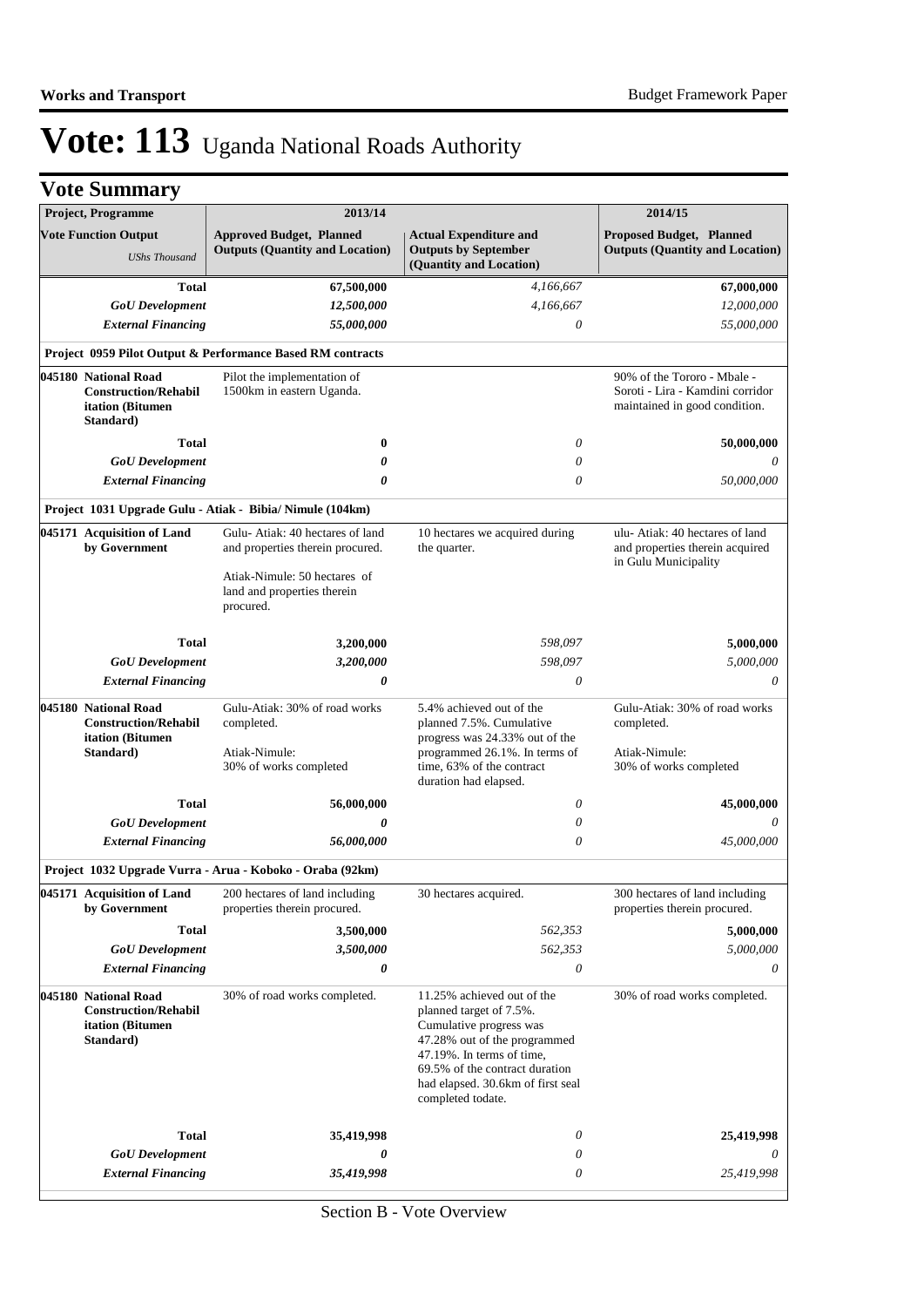| Project, Programme                                                                   |                      | 2013/14                                                                   |                                                                                                                                                                                                                                                                  | 2014/15                                                            |
|--------------------------------------------------------------------------------------|----------------------|---------------------------------------------------------------------------|------------------------------------------------------------------------------------------------------------------------------------------------------------------------------------------------------------------------------------------------------------------|--------------------------------------------------------------------|
| <b>Vote Function Output</b>                                                          | <b>UShs Thousand</b> | <b>Approved Budget, Planned</b><br><b>Outputs (Quantity and Location)</b> | <b>Actual Expenditure and</b><br><b>Outputs by September</b><br>(Quantity and Location)                                                                                                                                                                          | Proposed Budget, Planned<br><b>Outputs (Quantity and Location)</b> |
| Project 1033 Design Hoima - Kaiso -Tonya (85km)                                      |                      |                                                                           |                                                                                                                                                                                                                                                                  |                                                                    |
| 045171 Acquisition of Land<br>by Government                                          |                      | 50 hectares of land and<br>properties therein procured.                   | 15 hectares were acquired.                                                                                                                                                                                                                                       | 37 hectares of land and<br>properties therein acquired.            |
|                                                                                      | <b>Total</b>         | 2,000,000                                                                 | 965,987                                                                                                                                                                                                                                                          | 1,500,000                                                          |
| <b>GoU</b> Development                                                               |                      | 2,000,000                                                                 | 965,987                                                                                                                                                                                                                                                          | 1,500,000                                                          |
| <b>External Financing</b>                                                            |                      | 0                                                                         | 0                                                                                                                                                                                                                                                                | 0                                                                  |
| 045180 National Road<br><b>Construction/Rehabil</b><br>itation (Bitumen<br>Standard) |                      | 30% of road works completed.                                              | 20.1% achieved out of the<br>programmed 7.5%. Cumulative<br>progress was 59.4% out of the<br>programmed 71.6%. In terms of<br>time, 59% of the contract time<br>had elapsed. 41 km of first seal<br>completed.                                                   | 30% of road works completed.                                       |
|                                                                                      | <b>Total</b>         | 65,000,000                                                                | 42,988,155                                                                                                                                                                                                                                                       | 78,500,000                                                         |
| <b>GoU</b> Development                                                               |                      | 65,000,000                                                                | 42,988,155                                                                                                                                                                                                                                                       | 78,500,000                                                         |
| <b>External Financing</b>                                                            |                      | 0                                                                         | 0                                                                                                                                                                                                                                                                | 0                                                                  |
|                                                                                      |                      | Project 1034 Design of Mukono-Katosi-Nyenga (72km)                        |                                                                                                                                                                                                                                                                  |                                                                    |
| 045171 Acquisition of Land<br>by Government                                          |                      | 160 hectares of land and<br>properties therein procured                   | Procurement of RAP<br>implementation consultant<br>commenced and was expected<br>to be completed by the end of<br>December 2013.                                                                                                                                 | 160 hectares of land and<br>properties therein procured            |
|                                                                                      | <b>Total</b>         | 6,000,000                                                                 | 679,210                                                                                                                                                                                                                                                          | 10,000,000                                                         |
| <b>GoU</b> Development                                                               |                      | 6,000,000                                                                 | 679,210                                                                                                                                                                                                                                                          | 10,000,000                                                         |
| <b>External Financing</b>                                                            |                      | 0                                                                         | $\theta$                                                                                                                                                                                                                                                         | 0                                                                  |
| 045180 National Road<br><b>Construction/Rehabil</b><br>itation (Bitumen<br>Standard) |                      | Contractor procured<br>5% of the works completed                          | The procurement of the works<br>contractor was completed. The<br>contract was signed on 22<br>November 2013.                                                                                                                                                     | 20% of the works completed.                                        |
|                                                                                      | Total                | 34,000,000                                                                | 11,000,000                                                                                                                                                                                                                                                       | 50,000,000                                                         |
| <b>GoU</b> Development                                                               |                      | 34,000,000                                                                | 11,000,000                                                                                                                                                                                                                                                       | 50,000,000                                                         |
| <b>External Financing</b>                                                            |                      | 0                                                                         | 0                                                                                                                                                                                                                                                                | 0                                                                  |
|                                                                                      |                      | Project 1035 Design Mpigi-Kabulasoka-Maddu (135 km)                       |                                                                                                                                                                                                                                                                  |                                                                    |
| 045171 Acquisition of Land<br>by Government                                          |                      | 249 hectares of land and<br>properties therein procured                   | Procurement of the RAP<br>implementation consultant<br>commenced.                                                                                                                                                                                                | 249 hectares of land and<br>properties therein procured            |
|                                                                                      | <b>Total</b>         | 10,000,000                                                                | 3,333,333                                                                                                                                                                                                                                                        | 10,000,000                                                         |
| <b>GoU</b> Development                                                               |                      | 10,000,000                                                                | 3,333,333                                                                                                                                                                                                                                                        | 10,000,000                                                         |
| <b>External Financing</b>                                                            |                      | 0                                                                         | $\boldsymbol{\mathit{0}}$                                                                                                                                                                                                                                        | 0                                                                  |
| 045180 National Road<br><b>Construction/Rehabil</b><br>itation (Bitumen<br>Standard) |                      | <b>Contractor and Consultant</b><br>procured.<br>5% of works completed    | Mpigi - Kanoni (66km) -<br>Procurement of the contractor<br>was completed. The contract<br>was signed on 10th October<br>2013. The contractor was<br>mobilizing and physical works<br>are expected to commence in<br>January 2014.<br>Kanoni - Sembabule section | 20% of works completed                                             |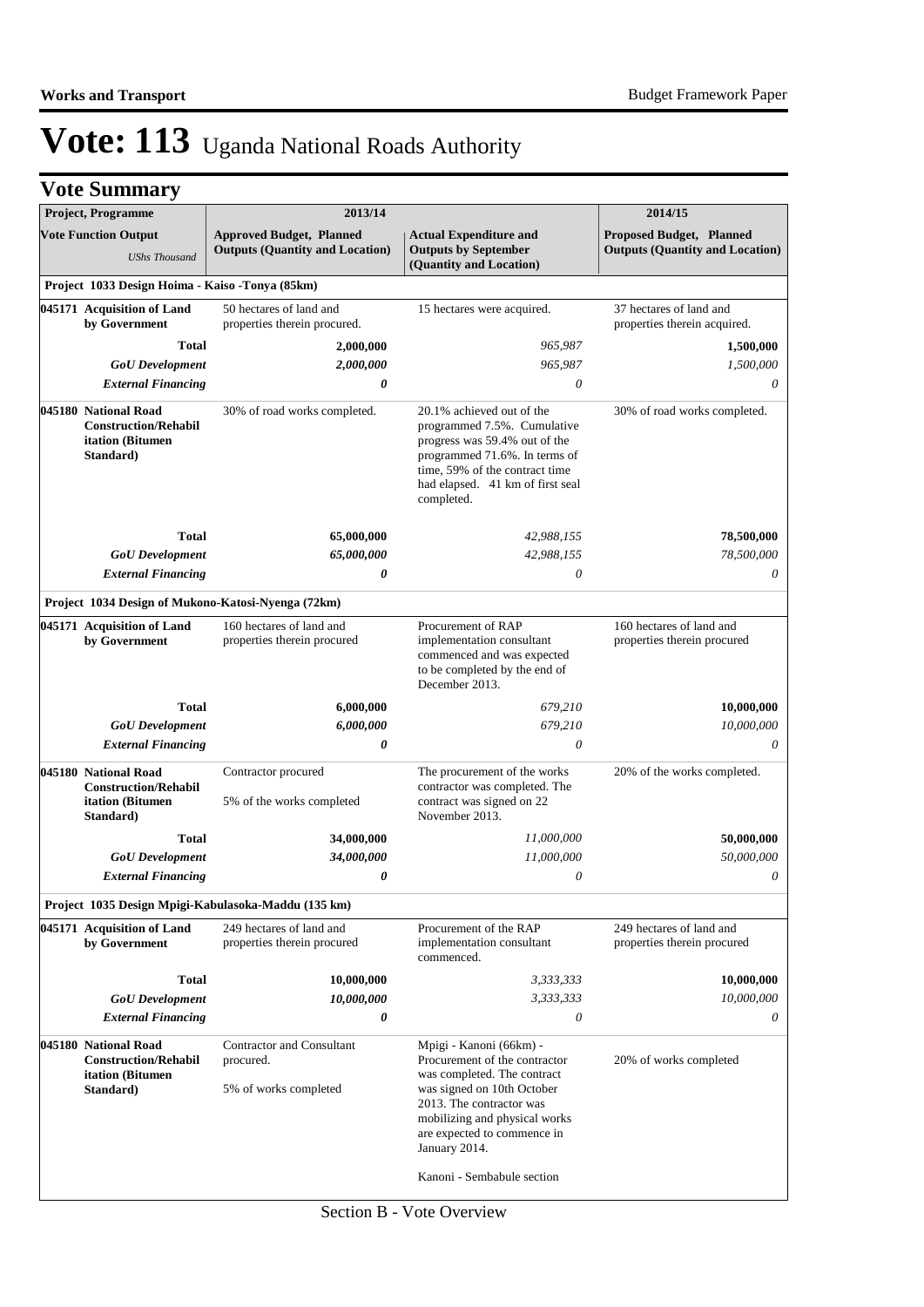| Project, Programme                                                                   | 2013/14                                                                   |                                                                                                                                                                                 | 2014/15                                                                   |
|--------------------------------------------------------------------------------------|---------------------------------------------------------------------------|---------------------------------------------------------------------------------------------------------------------------------------------------------------------------------|---------------------------------------------------------------------------|
| <b>Vote Function Output</b><br><b>UShs Thousand</b>                                  | <b>Approved Budget, Planned</b><br><b>Outputs (Quantity and Location)</b> | <b>Actual Expenditure and</b><br><b>Outputs by September</b><br>(Quantity and Location)                                                                                         | <b>Proposed Budget, Planned</b><br><b>Outputs (Quantity and Location)</b> |
|                                                                                      |                                                                           | $(69km)$ - The procurement of<br>the contractor was ongoing.<br>Invitation of bids was advertised<br>and bids were aspected by 11<br>December 2013.                             |                                                                           |
| Total                                                                                | 50,000,000                                                                | 16,000,000                                                                                                                                                                      | 70,000,000                                                                |
| <b>GoU</b> Development                                                               | 50,000,000                                                                | 16,000,000                                                                                                                                                                      | 70,000,000                                                                |
| <b>External Financing</b>                                                            | 0                                                                         | 0                                                                                                                                                                               | 0                                                                         |
|                                                                                      | Project 1036 Design of Mbale-Magale-Rwakhakha (41km)                      |                                                                                                                                                                                 |                                                                           |
| 045171 Acquisition of Land<br>by Government                                          |                                                                           |                                                                                                                                                                                 | 125 hectares of land and<br>properties therein acquired                   |
| <b>Total</b>                                                                         | $\bf{0}$                                                                  | 0                                                                                                                                                                               | 5,000,000                                                                 |
| <b>GoU</b> Development                                                               | 0                                                                         | $\theta$                                                                                                                                                                        | 5,000,000                                                                 |
| <b>External Financing</b>                                                            | 0                                                                         | $\theta$                                                                                                                                                                        | 0                                                                         |
| 045180 National Road<br><b>Construction/Rehabil</b>                                  | Contractor Procured.                                                      |                                                                                                                                                                                 | Design review completed.                                                  |
| itation (Bitumen<br>Standard)                                                        |                                                                           |                                                                                                                                                                                 | Contractor procured and<br>advance paid.                                  |
| <b>Total</b>                                                                         | $\bf{0}$                                                                  | $\theta$                                                                                                                                                                        | 5,000,000                                                                 |
| <b>GoU</b> Development                                                               | 0                                                                         | $\theta$                                                                                                                                                                        | 5,000,000                                                                 |
| <b>External Financing</b>                                                            | 0                                                                         | $\theta$                                                                                                                                                                        | 0                                                                         |
| Project 1037 Upgrade Mbarara-Kikagata (70km)                                         |                                                                           |                                                                                                                                                                                 |                                                                           |
| 045171 Acquisition of Land<br>by Government                                          | 280 hectares of land and<br>properties therein procured                   | 80 hechares were procured.                                                                                                                                                      | 30 hectares of land and<br>properties therein acquired                    |
| <b>Total</b>                                                                         | 10,000,000                                                                | 6,263,779                                                                                                                                                                       | 1,000,000                                                                 |
| <b>GoU</b> Development                                                               | 10,000,000                                                                | 6,263,779                                                                                                                                                                       | 1,000,000                                                                 |
| <b>External Financing</b>                                                            | 0                                                                         | $\theta$                                                                                                                                                                        | 0                                                                         |
| 045180 National Road<br><b>Construction/Rehabil</b><br>itation (Bitumen<br>Standard) | 30% of Works completed                                                    | 12.7% achieved out of the<br>planned 7.5%. Cumulative<br>progress was 48.2% out of the<br>programmed 57.2%. In terms<br>of time, 75.1% of the contract<br>duration had elapsed. | 30% of Works completed                                                    |
| Total                                                                                | 57,000,000                                                                | 36,000,000                                                                                                                                                                      | 39,000,000                                                                |
| <b>GoU</b> Development                                                               | 57,000,000                                                                | 36,000,000                                                                                                                                                                      | 39,000,000                                                                |
| <b>External Financing</b>                                                            | 0                                                                         | 0                                                                                                                                                                               | 0                                                                         |
| Project 1038 Design Ntungamo-Mirama Hills (37km)                                     |                                                                           |                                                                                                                                                                                 |                                                                           |
| 045171 Acquisition of Land<br>by Government                                          | 77 hectares including properties<br>therein acquired.                     | Verification of the project<br>affected persons completed and<br>payments commenced.                                                                                            | 77 hectares including properties<br>therein acquired.                     |
| <b>Total</b>                                                                         | 3,000,000                                                                 | 1,000,000                                                                                                                                                                       | 2,000,000                                                                 |
| <b>GoU</b> Development                                                               | 3,000,000                                                                 | 1,000,000                                                                                                                                                                       | 2,000,000                                                                 |
| <b>External Financing</b>                                                            | 0                                                                         | 0                                                                                                                                                                               | 0                                                                         |
| 045180 National Road<br><b>Construction/Rehabil</b><br>itation (Bitumen<br>Standard) | Procure the contractor and<br>Consultant.<br>5% of Works completed        | The procurement was being<br>done by Trade Mark East<br>Africa. Bids were invited and<br>evaluation is ongoing.                                                                 | 25% of works completed                                                    |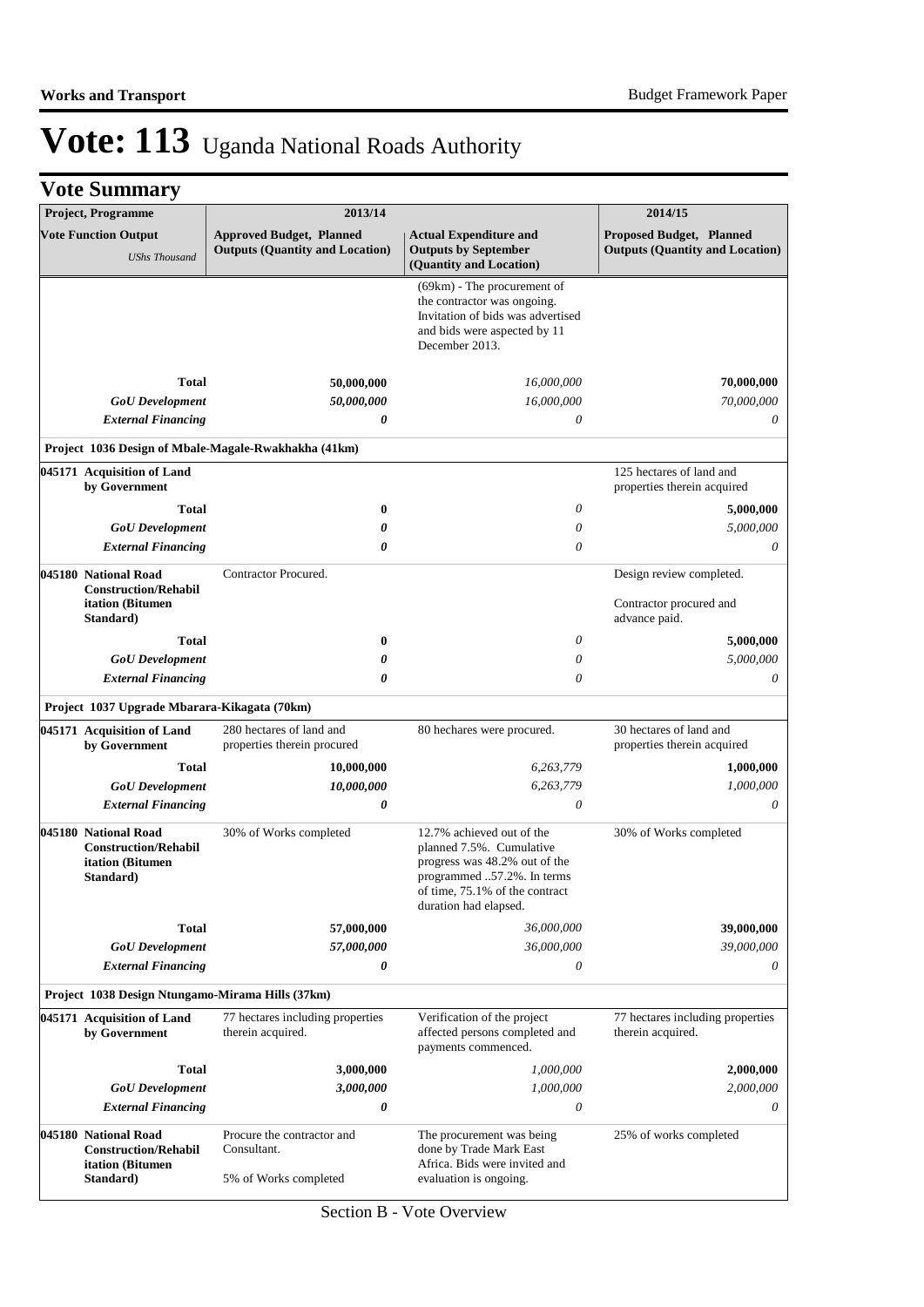| <b>Vote Summary</b>                                                                  |                                                                                                                                   |                                                                                                                                      |                                                                                                                                                 |
|--------------------------------------------------------------------------------------|-----------------------------------------------------------------------------------------------------------------------------------|--------------------------------------------------------------------------------------------------------------------------------------|-------------------------------------------------------------------------------------------------------------------------------------------------|
| Project, Programme                                                                   | 2013/14                                                                                                                           |                                                                                                                                      | 2014/15                                                                                                                                         |
| <b>Vote Function Output</b>                                                          | <b>Approved Budget, Planned</b><br><b>Outputs (Quantity and Location)</b>                                                         | <b>Actual Expenditure and</b><br><b>Outputs by September</b>                                                                         | <b>Proposed Budget, Planned</b><br><b>Outputs (Quantity and Location)</b>                                                                       |
| <b>UShs Thousand</b>                                                                 |                                                                                                                                   | (Quantity and Location)                                                                                                              |                                                                                                                                                 |
| <b>Total</b>                                                                         | 22,000,000                                                                                                                        | $\theta$                                                                                                                             | 28,000,000                                                                                                                                      |
| <b>GoU</b> Development                                                               | 2,000,000                                                                                                                         | 0                                                                                                                                    | 8,000,000                                                                                                                                       |
| <b>External Financing</b>                                                            | 20,000,000                                                                                                                        | $\theta$                                                                                                                             | 20,000,000                                                                                                                                      |
| Project 1040 Design Kapchorwa-Suam road (77km)                                       |                                                                                                                                   |                                                                                                                                      |                                                                                                                                                 |
| 045171 Acquisition of Land<br>by Government                                          |                                                                                                                                   |                                                                                                                                      | 250 hectares of land acquired.                                                                                                                  |
| Total                                                                                | $\bf{0}$                                                                                                                          | $\theta$                                                                                                                             | 5,000,000                                                                                                                                       |
| <b>GoU</b> Development                                                               | 0                                                                                                                                 | $\theta$                                                                                                                             | 5,000,000                                                                                                                                       |
| <b>External Financing</b>                                                            | 0                                                                                                                                 | $\theta$                                                                                                                             | 0                                                                                                                                               |
| 045180 National Road<br><b>Construction/Rehabil</b><br>itation (Bitumen<br>Standard) | Design review Consultant<br>procured for Kapchorwa -Suam<br>and Rukungiri- Kihihi- Ishasha-<br>Kambuga/Kihihi-Kanungu-<br>Kambuga | Procurement of the design<br>review consultant commenced.                                                                            | Kapchorwa -Suam and<br>Rukungiri- Kihihi- Ishasha-<br>Kambuga/Kihihi-Kanungu-<br>Kambuga design review<br>completed and contractor<br>procured. |
| <b>Total</b>                                                                         | 2,000,000                                                                                                                         | 0                                                                                                                                    | 7,000,000                                                                                                                                       |
| <b>GoU</b> Development                                                               | 0                                                                                                                                 | 0                                                                                                                                    | 5,000,000                                                                                                                                       |
| <b>External Financing</b>                                                            | 2,000,000                                                                                                                         | $\theta$                                                                                                                             | 2,000,000                                                                                                                                       |
|                                                                                      | Project 1041 Design Kyenjojo-Hoima-Masindi-Kigumba (238km)                                                                        |                                                                                                                                      |                                                                                                                                                 |
| 045171 Acquisition of Land<br>by Government                                          | 500 hectares of land and<br>properties therein acquired                                                                           | Procurement of the RAP<br>implementation consultant is<br>ongoing. Bids were invited.                                                | 500 hectares of land and<br>properties therein acquired                                                                                         |
| <b>Total</b>                                                                         | 10,000,000                                                                                                                        | 3,333,333                                                                                                                            | 10,000,000                                                                                                                                      |
| <b>GoU</b> Development                                                               | 10,000,000                                                                                                                        | 3,333,333                                                                                                                            | 10,000,000                                                                                                                                      |
| <b>External Financing</b>                                                            | 0                                                                                                                                 | $\theta$                                                                                                                             | 0                                                                                                                                               |
| 045180 National Road<br><b>Construction/Rehabil</b><br>itation (Bitumen<br>Standard) | Contractors for Kigumba-<br>Bulima and Bulima- Kabwoya<br>procured and mobilisation<br>completed                                  | Bids for Kigumba - Bulima and<br>Bulima to Kabwoya were<br>invited and evaluation<br>commenced.                                      | Kigumba-Bulima (25%) and<br>Bulima- Kabwoya (25%) works<br>completed.                                                                           |
|                                                                                      | 5% of works completed                                                                                                             |                                                                                                                                      | Design review for Kabwoya-<br>Kyenjojo completed and<br>contractor procured.                                                                    |
|                                                                                      | Design review for Kabwoya-<br>Kyenjojo completed                                                                                  |                                                                                                                                      |                                                                                                                                                 |
| <b>Total</b>                                                                         | 51,000,000                                                                                                                        | 0                                                                                                                                    | 80,000,000                                                                                                                                      |
| <b>GoU</b> Development                                                               | 11,000,000                                                                                                                        | 0                                                                                                                                    | 10,000,000                                                                                                                                      |
| <b>External Financing</b>                                                            | 40,000,000                                                                                                                        | 0                                                                                                                                    | 70,000,000                                                                                                                                      |
| Project 1042 Design Nyendo - Sembabule (48km)                                        |                                                                                                                                   |                                                                                                                                      |                                                                                                                                                 |
| 045171 Acquisition of Land<br>by Government                                          | 75 hectares of land and property<br>therein acquired                                                                              | Procurement of the RAP<br>implementation consultant was<br>ongoing. Negotations were held<br>and the contract is being<br>processed. | 75 hectares of land and property<br>therein acquired                                                                                            |
| <b>Total</b>                                                                         | 3,000,000                                                                                                                         | 915,728                                                                                                                              | 3,000,000                                                                                                                                       |
| <b>GoU</b> Development                                                               | 3,000,000                                                                                                                         | 915,728                                                                                                                              | 3,000,000                                                                                                                                       |
| <b>External Financing</b>                                                            | 0                                                                                                                                 | $\boldsymbol{\theta}$                                                                                                                | 0                                                                                                                                               |
| 045180 National Road<br><b>Construction/Rehabil</b>                                  | <b>Contractor Procured</b>                                                                                                        | Works bids were invited and the<br>deadline for submission was 13                                                                    | 20% of works completed                                                                                                                          |
| itation (Bitumen                                                                     | 5% of works completed                                                                                                             | December 2013.                                                                                                                       |                                                                                                                                                 |

Section B - Vote Overview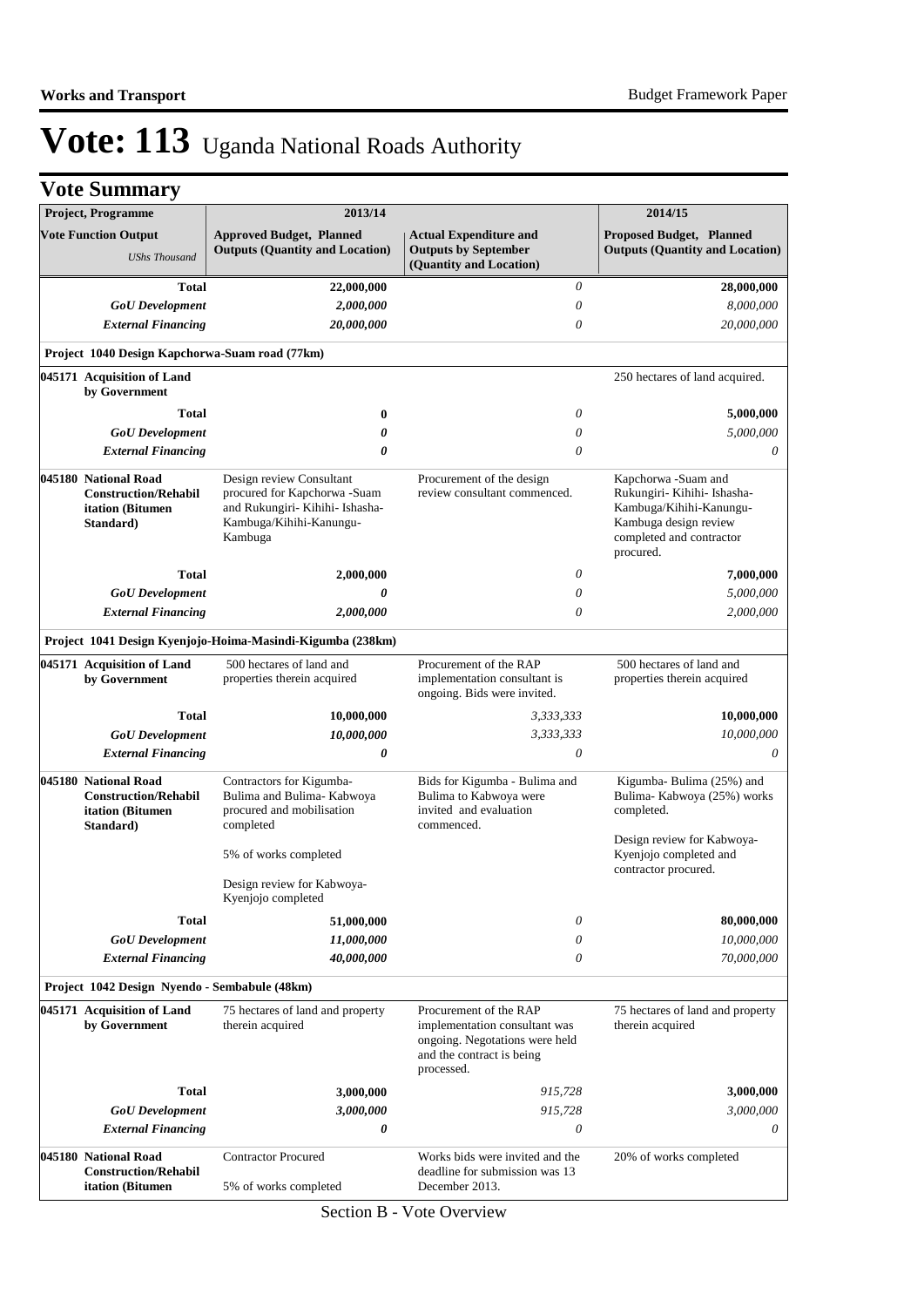| <b>Project, Programme</b>                                                            | 2013/14                                                                   |                                                                                              | 2014/15                                                                   |
|--------------------------------------------------------------------------------------|---------------------------------------------------------------------------|----------------------------------------------------------------------------------------------|---------------------------------------------------------------------------|
| <b>Vote Function Output</b><br><b>UShs Thousand</b>                                  | <b>Approved Budget, Planned</b><br><b>Outputs (Quantity and Location)</b> | <b>Actual Expenditure and</b><br><b>Outputs by September</b><br>(Quantity and Location)      | <b>Proposed Budget, Planned</b><br><b>Outputs (Quantity and Location)</b> |
| Standard)                                                                            |                                                                           |                                                                                              |                                                                           |
| Total                                                                                | 20,000,000                                                                | 6,333,333                                                                                    | 17,000,000                                                                |
| <b>GoU</b> Development                                                               | 20,000,000                                                                | 6,333,333                                                                                    | 17,000,000                                                                |
| <b>External Financing</b>                                                            | 0                                                                         | $\theta$                                                                                     | 0                                                                         |
| Project 1044 Design Ishaka-Kagamba (35km)                                            |                                                                           |                                                                                              |                                                                           |
| 045171 Acquisition of Land                                                           | 50 hectares of land properties                                            | 10 hectares were procured.                                                                   | 25 hectares of land properties                                            |
| by Government                                                                        | therein procured.                                                         |                                                                                              | therein acquired.                                                         |
| Total                                                                                | 2,000,000                                                                 | 0                                                                                            | 1,000,000                                                                 |
| <b>GoU</b> Development                                                               | 2,000,000                                                                 | 0                                                                                            | 1,000,000                                                                 |
| <b>External Financing</b>                                                            | 0                                                                         | 0                                                                                            | 0                                                                         |
| 045180 National Road<br><b>Construction/Rehabil</b><br>itation (Bitumen<br>Standard) | 30% of the works completed                                                | 8% of the works completed and<br>cumulative 30%.                                             | 30% of the works completed                                                |
| Total                                                                                | 30,000,000                                                                | 7,307,931                                                                                    | 49,000,000                                                                |
| <b>GoU</b> Development                                                               | 30,000,000                                                                | 7,307,931                                                                                    | 49,000,000                                                                |
| <b>External Financing</b>                                                            | 0                                                                         | 0                                                                                            | 0                                                                         |
| Project 1056 Transport Corridor Project                                              |                                                                           |                                                                                              |                                                                           |
| 045171 Acquisition of Land<br>by Government                                          | 125 hectares and properties<br>therein procured                           | 18.5 hectares were procured on<br>Kampala - Masaka roads (17)<br>and Busega - Mityana (1.5). | 50 hectares and properties<br>therein procured                            |
| <b>Total</b>                                                                         | 20,000,000                                                                | 9,013,879                                                                                    | 5,000,000                                                                 |
| <b>GoU</b> Development                                                               | 20,000,000                                                                | 9,013,879                                                                                    | 5,000,000                                                                 |
| <b>External Financing</b>                                                            | 0                                                                         | 0                                                                                            | 0                                                                         |
| 045180 National Road<br><b>Construction/Rehabil</b>                                  | Projects completed but having<br>debts                                    | Projects completed but having<br>debts                                                       | Ongoing projects :                                                        |
| itation (Bitumen<br>Standard)                                                        | Kampala - Masaka (Phase<br>1)63km                                         | Kampala - Masaka (Phase<br>1)63km) - Debt paid and retired.                                  | Kampala - Masaka Phase 2<br>$(51km) - 10%$                                |
|                                                                                      | Busega - Muduuma - Mityana<br>(57km)                                      | Busega - Muduuma - Mityana<br>(57km) - Debt paid                                             | Mbale - Soroti (103km) 20%                                                |
|                                                                                      |                                                                           |                                                                                              | Jinja - Kamuli (57km) 10%                                                 |
|                                                                                      | Kabale - Kisoro - Bunagana/<br>Kyanika (101km)                            | Kabale - Kisoro - Bunagana/<br>Kyanika (101km)- Debt paid.                                   | Kampala - Mukono - Jinja<br>$(80km) 20\%$ .                               |
|                                                                                      | Ongoing projects :                                                        | Ongoing projects:                                                                            | Kafu - Kiryandongo (43km) 30%                                             |
|                                                                                      | Malaba/ Busia - Bugiri<br>$(82km)24\%)$                                   | Malaba/ Busia - Bugiri<br>(82km)20% completed and<br>cumulative 95.8% complete.              | Luuku (Masaka) - Kalangala<br>(66km) - Staged upgrading -<br>30%          |
|                                                                                      | Kampala - Masaka Phase 2<br>$(51km) - 30\%$                               | Kampala - Masaka Phase 2<br>(51km) -10% completed and                                        | Mukono - Kayunga - Njeru<br>$(94km) - 20%$                                |
|                                                                                      | Tororo - Mbale (49km) 30%<br>Mbale - Soroti (103km) 30%                   | cumulative 75% completed.<br>Tororo - Mbale (49km) - 10%                                     | Kiryandongo - Kamdini<br>$(58km) - 30%$                                   |
|                                                                                      | Jinja - Kamuli (57km) 30%                                                 | completed and cumulative 72%.                                                                | Kamdini - Gulu (65km)-30%                                                 |
|                                                                                      | Kampala - Mukono - Jinja<br>(80km) 30%.                                   | Mbale - Soroti (103km) - 8%<br>completed and cumulative 58%                                  | Kyenjojo - Fort Portal (50km) -<br>20%                                    |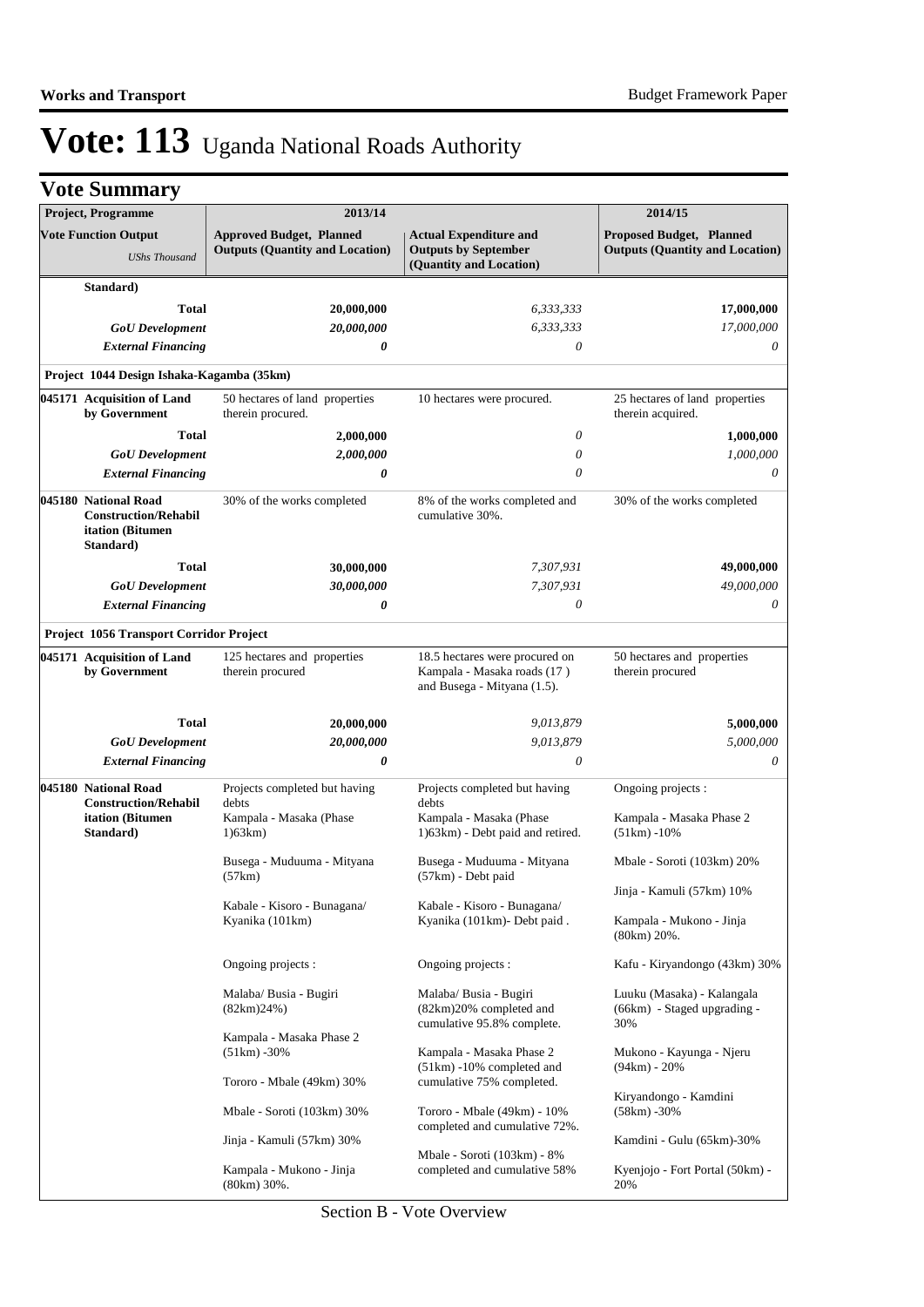### **Vote Summary**

| <b>Project, Programme</b>                           | 2013/14                                                                                                                                                                                                                                                                             |                                                                                                                                                                                                                                                                                                                              | 2014/15                                                                                                                   |
|-----------------------------------------------------|-------------------------------------------------------------------------------------------------------------------------------------------------------------------------------------------------------------------------------------------------------------------------------------|------------------------------------------------------------------------------------------------------------------------------------------------------------------------------------------------------------------------------------------------------------------------------------------------------------------------------|---------------------------------------------------------------------------------------------------------------------------|
| <b>Vote Function Output</b><br><b>UShs Thousand</b> | <b>Approved Budget, Planned</b><br><b>Outputs (Quantity and Location)</b>                                                                                                                                                                                                           | <b>Actual Expenditure and</b><br><b>Outputs by September</b><br>(Quantity and Location)                                                                                                                                                                                                                                      | <b>Proposed Budget, Planned</b><br><b>Outputs (Quantity and Location)</b>                                                 |
|                                                     | Kafu - Kiryandongo (43km) 30%                                                                                                                                                                                                                                                       | Jinja - Kamuli (57km) 7%<br>completed and cumulative 62%                                                                                                                                                                                                                                                                     | Ishaka - Rugazi - Katunguru<br>(55km) -20%                                                                                |
|                                                     | Luuku (Masaka) - Kalangala<br>(66km) - Staged upgrading -<br>30%                                                                                                                                                                                                                    | Kampala - Mukono - Jinja<br>(80km) 7% completed and<br>cumulative 45%.                                                                                                                                                                                                                                                       | Sironko - Namunsi - Muyembe<br>$(32km) - 20%$                                                                             |
|                                                     | Mukono - Kayunga - Njeru<br>$(94km) - 5%$                                                                                                                                                                                                                                           | Kafu - Kiryandongo (43km) 8%<br>completed and cumulative 30%                                                                                                                                                                                                                                                                 | Nansana - Busunju (47km) -20%                                                                                             |
|                                                     | Kiryandongo - Kamdini<br>$(58km) - 5%$                                                                                                                                                                                                                                              | Mukono - Kayunga - Njeru<br>$(94km)$ - scoping of works<br>commenced.                                                                                                                                                                                                                                                        | Pakwach - Nebbi (30km) - 30%<br>Mbale - Nkokonjeru (20km) -<br>20%                                                        |
|                                                     | Kamdini - Gulu (65km)-5%                                                                                                                                                                                                                                                            |                                                                                                                                                                                                                                                                                                                              |                                                                                                                           |
|                                                     | Kyenjojo - Fort Portal (50km) -<br>5%                                                                                                                                                                                                                                               | Kiryandongo - Kamdini (58km)<br>and Kamdini - Gulu (65km)<br>procurement of the contractor                                                                                                                                                                                                                                   | Complete the design for the<br>following roads:                                                                           |
|                                                     | Ishaka - Rugazi - Katunguru<br>$(55km) - 5%$                                                                                                                                                                                                                                        | ongoing. Evaluation of bids<br>commenced.<br>Kyenjojo - Fort Portal (50km)                                                                                                                                                                                                                                                   | kabwohe - Bwizibwera/ Nsika -<br>Ibanda-Kabujogera-Masyoro-<br>Rwenjaza/Kyambura (85km),<br>Atiak-Kitgum (108km), Pajule- |
|                                                     | Sironko - Namunsi - Muyembe<br>$(32km) - 5%$                                                                                                                                                                                                                                        | scoping of works commenced.                                                                                                                                                                                                                                                                                                  | Pader (18km), Kotido-Kaabong<br>(64km), Angatun-Lokapel                                                                   |
|                                                     | Nansana - Busunju (47km) -5%                                                                                                                                                                                                                                                        | Ishaka - Rugazi - Katunguru<br>$(55km)$ - scoping of works<br>commenced.                                                                                                                                                                                                                                                     | (47km), Jinja-Mbulamuti-<br>Kamuli (80km), Kashozi-<br>Buremba-Kariro (53km),                                             |
|                                                     | Pakwach - Nebbi (30km) - 5%                                                                                                                                                                                                                                                         | Sironko - Namunsi - Muyembe                                                                                                                                                                                                                                                                                                  | Kashwa-Kashongi-Ruhumba<br>(33km), Kisubi-Nakawuka-                                                                       |
|                                                     | Mbale - Nkokonjeru (20km) -<br>5%                                                                                                                                                                                                                                                   | $(32km)$ -commenced.                                                                                                                                                                                                                                                                                                         | Natete(27km), Nakawuka-<br>Kasanje-Mpigi (20km),                                                                          |
|                                                     | Complete the design for the<br>following roads:                                                                                                                                                                                                                                     | Nansana - Busunju (47km)<br>Scoping of works ongoing.                                                                                                                                                                                                                                                                        | Nakawuka-Mawugulu-Nanziga-<br>Maya (15km), Kasanje-Buwaya<br>(9km), Bududa circular road                                  |
|                                                     | Roads for upgrading from gravel<br>to bitumen standard                                                                                                                                                                                                                              | Pakwach - Nebbi (30km) -<br>scoping of the works ongoing.                                                                                                                                                                                                                                                                    | (28km), Muhanga - Kisiizi<br>-Rwashamaire.                                                                                |
|                                                     | kabwohe - Bwizibwera/ Nsika -                                                                                                                                                                                                                                                       | Mbale - Nkokonjeru (20km)<br>scoping of the works ongoing.                                                                                                                                                                                                                                                                   | Roads for capacity improvement                                                                                            |
|                                                     | Ibanda-Kabujogera-Masyoro-<br>Rwenjaza/Kyambura (85km),<br>Atiak-Kitgum (108km), Pajule-<br>Pader (18km), Kotido-Kaabong                                                                                                                                                            | Complete the design for the<br>following roads:                                                                                                                                                                                                                                                                              | Kampala Southern Bypass<br>(18km), Kampala - Bombo<br>$(35km)$ ,                                                          |
|                                                     | (64km), Angatun-Lokapel<br>(47km), Jinja-Mbulamuti-<br>Kamuli (80km), Kashozi-<br>Buremba-Kariro (53km),                                                                                                                                                                            | The procurement of the design<br>consultants for the following<br>roads is ongoing:                                                                                                                                                                                                                                          |                                                                                                                           |
|                                                     | Kashwa-Kashongi-Ruhumba<br>(33km), Kisubi-Nakawuka-<br>Natete(27km), Nakawuka-<br>Kasanje-Mpigi (20km),<br>Nakawuka-Mawugulu-Nanziga-<br>Maya (15km), Kasanje-Buwaya<br>(9km), Bududa circular road<br>(28km), Muhanga - Kisiizi<br>-Rwashamaire.<br>Roads for capacity improvement | kabwohe - Bwizibwera/ Nsika -<br>Ibanda-Kabujogera-Masyoro-<br>Rwenjaza/Kyambura (85km),<br>Atiak-Kitgum (108km), Pajule-<br>Pader (18km), Kotido-Kaabong<br>(64km), Angatun-Lokapel<br>(47km), Jinja-Mbulamuti-<br>Kamuli (80km), Kashozi-<br>Buremba-Kariro (53km),<br>Kashwa-Kashongi-Ruhumba<br>(33km), Kisubi-Nakawuka- |                                                                                                                           |
|                                                     | Kibuye - Busega - Mpigi<br>(33km), Kampala Southern<br>Bypass (18km), Kampala -<br>Bombo (35km),                                                                                                                                                                                    | Natete(27km), Nakawuka-<br>Kasanje-Mpigi (20km),<br>Nakawuka-Mawugulu-Nanziga-<br>Maya (15km), Kasanje-Buwaya<br>(9km), Bududa circular road                                                                                                                                                                                 |                                                                                                                           |

Section B - Vote Overview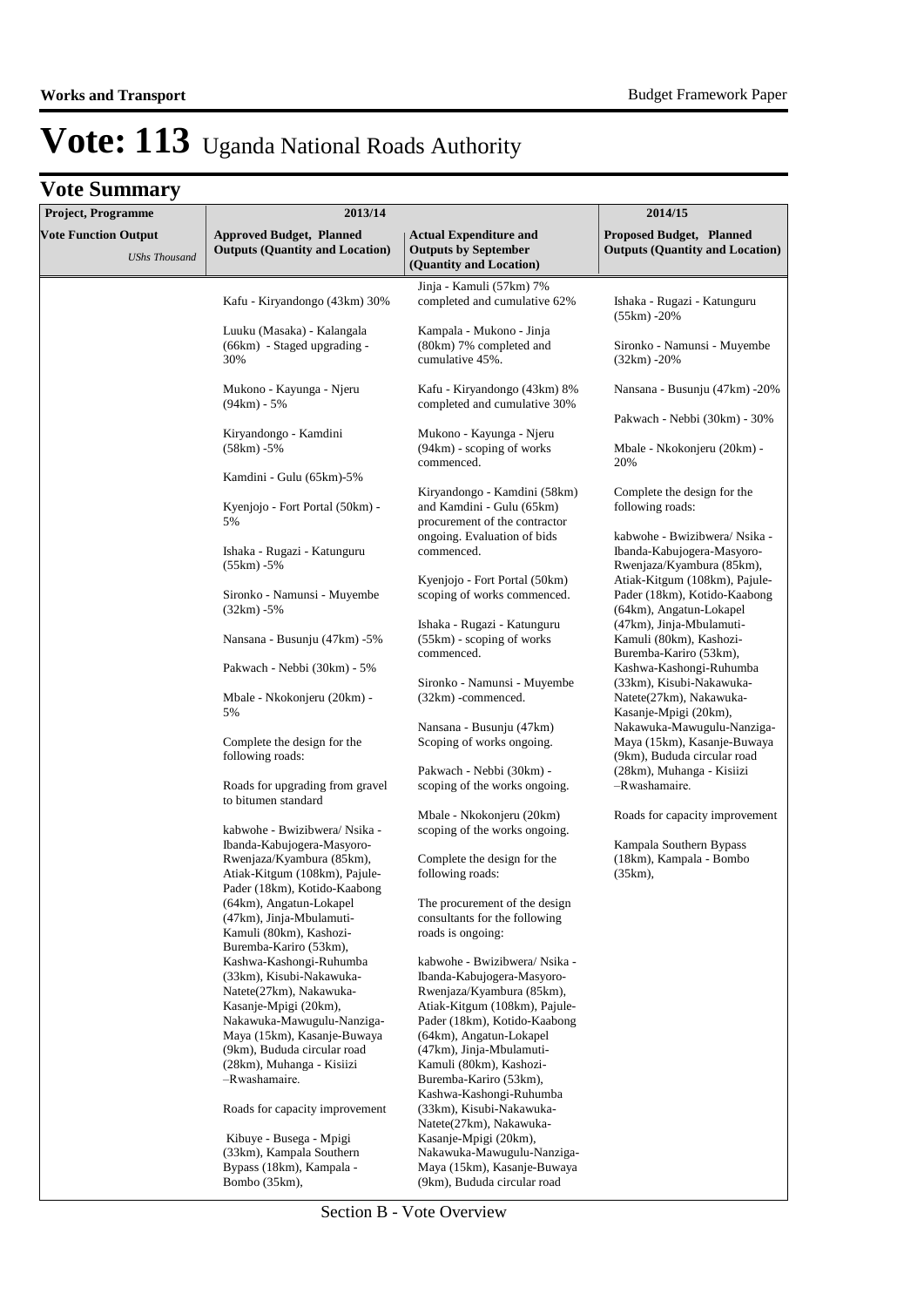| Project, Programme                                                                   | 2013/14                                                                          |                                                                                                                                                                                                                                                              | 2014/15                                                                          |
|--------------------------------------------------------------------------------------|----------------------------------------------------------------------------------|--------------------------------------------------------------------------------------------------------------------------------------------------------------------------------------------------------------------------------------------------------------|----------------------------------------------------------------------------------|
| <b>Vote Function Output</b><br><b>UShs Thousand</b>                                  | <b>Approved Budget, Planned</b><br><b>Outputs (Quantity and Location)</b>        | <b>Actual Expenditure and</b><br><b>Outputs by September</b><br>(Quantity and Location)                                                                                                                                                                      | Proposed Budget, Planned<br><b>Outputs (Quantity and Location)</b>               |
|                                                                                      | Kampala - Jinja (77Km)                                                           | (28km), Muhanga - Kisiizi                                                                                                                                                                                                                                    |                                                                                  |
|                                                                                      | Complete the construction of<br>Awoja Bridge, and Nalubale                       | -Rwashamaire.<br>Roads for capacity improvement                                                                                                                                                                                                              |                                                                                  |
|                                                                                      | <b>Bridges</b>                                                                   | Kibuye - Busega - Mpigi<br>$(33km)$ - designs ongoing.<br>Kampala Southern Bypass<br>$(18km)$ - designs ongoing,<br>Kampala - Bombo (35km) -<br>procurement of the design<br>consultant ongoing.<br>Kampala - Jinja (77Km)- Draft<br>designs were submitted. |                                                                                  |
|                                                                                      |                                                                                  | Complete the construction of<br>Awoja Bridge - 90% of the<br>works were completed and<br>Nalubale Bridges - works were<br>completed.                                                                                                                         |                                                                                  |
| <b>Total</b>                                                                         | 330,547,400                                                                      | 169,698,267                                                                                                                                                                                                                                                  | 239,600,000                                                                      |
| <b>GoU</b> Development                                                               | 329,547,400                                                                      | 169,698,267                                                                                                                                                                                                                                                  | 239,600,000                                                                      |
| <b>External Financing</b>                                                            | 1,000,000                                                                        | 0                                                                                                                                                                                                                                                            | 0                                                                                |
|                                                                                      | Project 1099 Design for Reconstruction of Tororo - Soroti road                   |                                                                                                                                                                                                                                                              |                                                                                  |
| 045180 National Road<br><b>Construction/Rehabil</b><br>itation (Bitumen<br>Standard) | Feasibility study and<br>preliminary design Reports.                             | The design services were<br>restructures from reconstruction<br>to OPRC. The OPRC design<br>was ongoing.                                                                                                                                                     | The designs for OPRC project<br>completed.                                       |
| Total                                                                                | 1,000,000                                                                        | 0                                                                                                                                                                                                                                                            | 1,000,000                                                                        |
| <b>GoU</b> Development                                                               | 0                                                                                | 0                                                                                                                                                                                                                                                            | 0                                                                                |
| <b>External Financing</b>                                                            | 1,000,000                                                                        | $\theta$                                                                                                                                                                                                                                                     | 1,000,000                                                                        |
|                                                                                      | Project 1100 Design for reconst of Lira - Kamudini - Gulu road                   |                                                                                                                                                                                                                                                              |                                                                                  |
| 045180 National Road<br><b>Construction/Rehabil</b><br>itation (Bitumen<br>Standard) | Feasibility study and<br>preliminary design Reports.                             | The contract was restructures to<br>cover the OPRC project. The<br>design for OPRC commenced.                                                                                                                                                                | Finalise the design of the OPRC<br>project                                       |
| Total                                                                                | 1,000,000                                                                        | 0                                                                                                                                                                                                                                                            | 1,000,000                                                                        |
| <b>GoU</b> Development                                                               | 0                                                                                | 0                                                                                                                                                                                                                                                            |                                                                                  |
| <b>External Financing</b>                                                            | 1,000,000                                                                        | 0                                                                                                                                                                                                                                                            | 1,000,000                                                                        |
| Project 1104 Construct Selected Bridges (BADEA)                                      |                                                                                  |                                                                                                                                                                                                                                                              |                                                                                  |
| 045174 Major Bridges                                                                 | Commence the construction of<br>the following Bridges                            | Pakwala, Nyacyara, Goli,<br>Nyagak-3 (Nebbi), Enyau-3<br>and Alla (Arua) Bridges - works<br>were ongoing and so far 30%                                                                                                                                      | Works will be<br>completed/continued on the<br>following Bridges:                |
|                                                                                      | Pakwala, Nyacyara, Goli,<br>Nyagak-3 (Nebbi), Enyau-3<br>and Alla (Arua) Bridges | completed.<br>Daca, Ure, Eventre and Uzurugo                                                                                                                                                                                                                 | Pakwala, Nyacyara, Goli,<br>Nyagak-3 (Nebbi), Enyau-3<br>and Alla (Arua) Bridges |
|                                                                                      | Daca, Ure, Eventre and Uzurugo<br>on Wandi - Yumbe road                          | on Wandi - Yumbe road -<br>Works were ongoing and so far<br>50% completed.                                                                                                                                                                                   | Daca, Ure, Eventre and Uzurugo<br>on Wandi - Yumbe road                          |
|                                                                                      | Birara Bridge (Kanungu)                                                          | Birara Bridge (Kanungu) -<br>Contract awarded and the                                                                                                                                                                                                        | Apak bridge on Lira - Moroto<br>road                                             |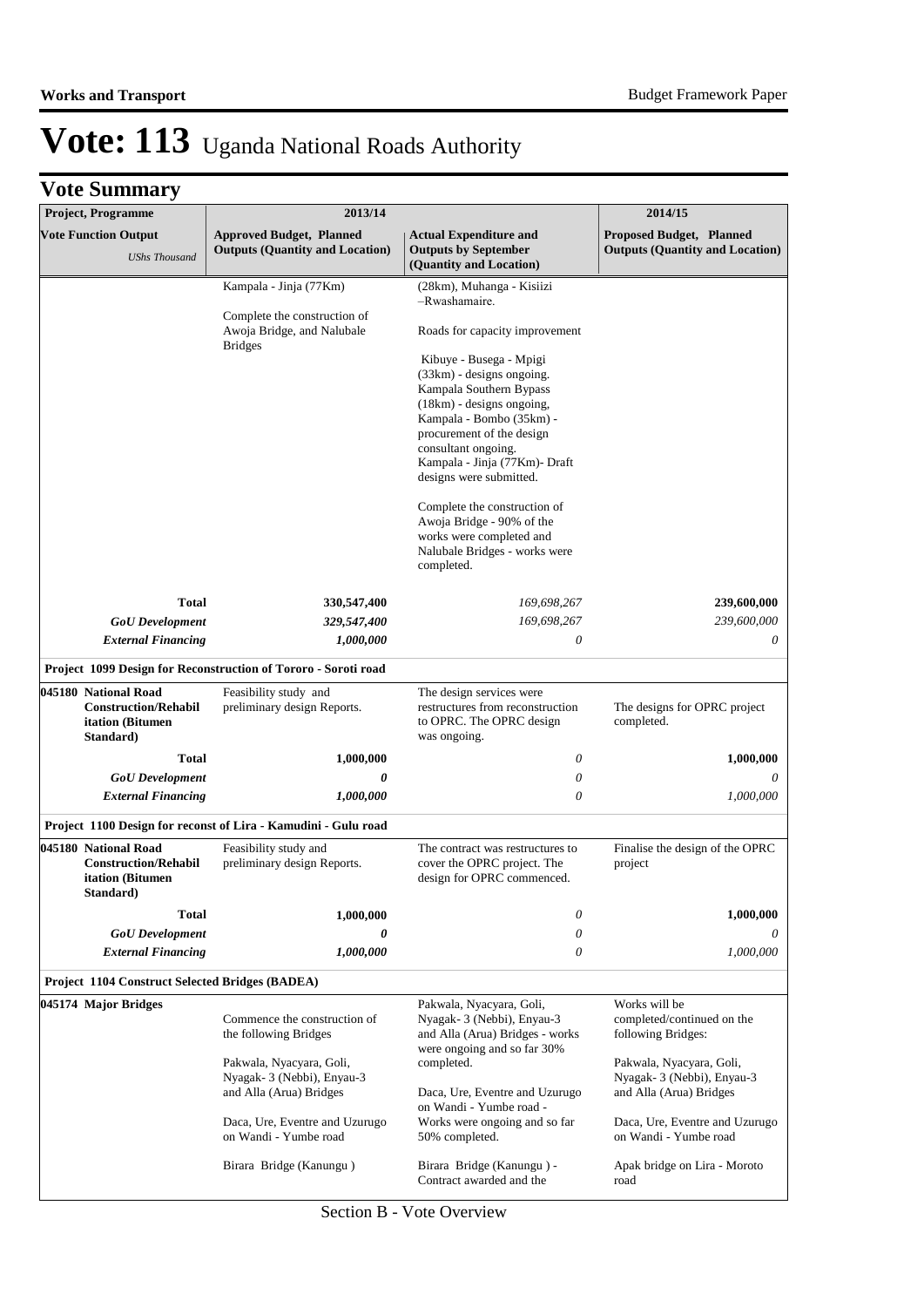| Project, Programme                                  | 2013/14                                                                                                                          |                                                                                         | 2014/15                                                                 |
|-----------------------------------------------------|----------------------------------------------------------------------------------------------------------------------------------|-----------------------------------------------------------------------------------------|-------------------------------------------------------------------------|
| <b>Vote Function Output</b><br><b>UShs Thousand</b> | <b>Approved Budget, Planned</b><br><b>Outputs (Quantity and Location)</b>                                                        | <b>Actual Expenditure and</b><br><b>Outputs by September</b><br>(Quantity and Location) | Proposed Budget, Planned<br><b>Outputs (Quantity and Location)</b>      |
|                                                     | Ntungwe bridge Ishasha -<br>Katunguru road (Kanungu)                                                                             | contractor is mobilising.                                                               | Birara Bridge (Kanungu)                                                 |
|                                                     | Mitano bridgeRukunguri -<br>Kanungu road                                                                                         | Ntungwe and Mitaano Bridges<br>(Kanungu) - The procurement<br>was halted by the court   | Ntungwe bridge Ishasha -<br>Katunguru road (Kanungu)                    |
|                                                     | Apak bridge on Lira - Moroto<br>road                                                                                             | injunction following complaint<br>by one of the bidders.                                | Mitano bridgeRukunguri -<br>Kanungu road                                |
|                                                     | Kabaale (linking Kyankwanzi to<br>Ngoma in Nakaseke)                                                                             | Apak bridge on Lira - Moroto<br>road - contract signed and works<br>are ongoing.        | Kabaale (linking Kyankwanzi to<br>Ngoma in Nakaseke)                    |
|                                                     | Kasozi (Lugogo) Bridge (linking<br>Ngoma - Buruli)                                                                               | Kabaale (linking Kyankwanzi to<br>Ngoma in Nakaseke) - works<br>were advertised.        | Kasozi (Lugogo) Bridge (linking<br>Ngoma - Buruli)                      |
|                                                     | Nalakasi-Ariamoi-Kotido-<br>Kabong-Kapedo road,<br>Kaabong District                                                              | Kasozi (Lugogo) Bridge (linking<br>Ngoma - Buruli ) - works were<br>advertised.         | Nalakasi-Ariamoi-Kotido-<br>Kabong-Kapedo road,<br>Kaabong District     |
|                                                     | Nyamugasani (Kasese)-<br>Kinyamaseke-Kisinga-<br>Kyarumba-Kibirizi road                                                          | Nalakasi-Ariamoi-Kotido-<br>Kabong-Kapedo road,<br>Kaabong District - Bidding           | Nyamugasani (Kasese)-<br>Kinyamaseke-Kisinga-<br>Kyarumba-Kibirizi road |
|                                                     | Kyanzuki-Kasese-Kilembe road                                                                                                     | documents finalised.                                                                    | Kyanzuki-Kasese-Kilembe road                                            |
|                                                     | Kaboong (Kaboong)-Ariamoi-<br>Kotido-Kabong-Kapedo road                                                                          | Nyamugasani (Kasese)-<br>Kinyamaseke-Kisinga-<br>Kyarumba-Kibirizi road -               | Kaboong (Kaboong)-Ariamoi-<br>Kotido-Kabong-Kapedo road                 |
|                                                     | Lopei-Ariamoi-Kotido-Kabong-<br>Kapedo road                                                                                      | Works were tendered out.                                                                | Lopei-Ariamoi-Kotido-Kabong-<br>Kapedo road                             |
|                                                     | Maliba-Nkenda – Bugoye –<br>Nyakalingijo road, Kasese                                                                            |                                                                                         | Maliba-Nkenda $-$ Bugoye $-$<br>Nyakalingijo road, Kasese               |
|                                                     | Ruboni-Only access to Mt<br>Mageritta tourist site, Kasese                                                                       |                                                                                         | Ruboni-Only access to Mt<br>Mageritta tourist site, Kasese              |
|                                                     | Cido-Nebbi-Goli, Nebbi District                                                                                                  |                                                                                         | Cido-Nebbi-Goli, Nebbi District                                         |
|                                                     | Leresi (Butaleja)-Butaleja-<br>Leresi-Budaka road                                                                                |                                                                                         | Leresi (Butaleja)-Butaleja-<br>Leresi-Budaka road                       |
|                                                     | Nyaliti -Kapchorwa-Suam<br>(Designed)                                                                                            |                                                                                         | Nyaliti -Kapchorwa-Suam<br>(Designed)                                   |
|                                                     | Mubuku Bridge on Kasese-<br>Rwimi road                                                                                           |                                                                                         | Mubuku Bridge on Kasese-<br>Rwimi road                                  |
|                                                     | Kilembe Bridge on Kasese -<br>Kirembe road                                                                                       |                                                                                         | Kilembe Bridge on Kasese -<br>Kirembe road                              |
|                                                     | <b>Emergency Response Materials</b><br>(Compact panel bailey Bridges<br>(4) and 50 Metalitic Pipe<br>Culverts (of 2.8m diameter) |                                                                                         |                                                                         |
| Total                                               | 42,796,000                                                                                                                       | 11,396,798                                                                              | 54,000,000                                                              |
| <b>GoU</b> Development                              | 36,296,000                                                                                                                       | 11,396,798                                                                              | 50,000,000                                                              |
| <b>External Financing</b>                           | 6,500,000                                                                                                                        | 0                                                                                       | 4,000,000                                                               |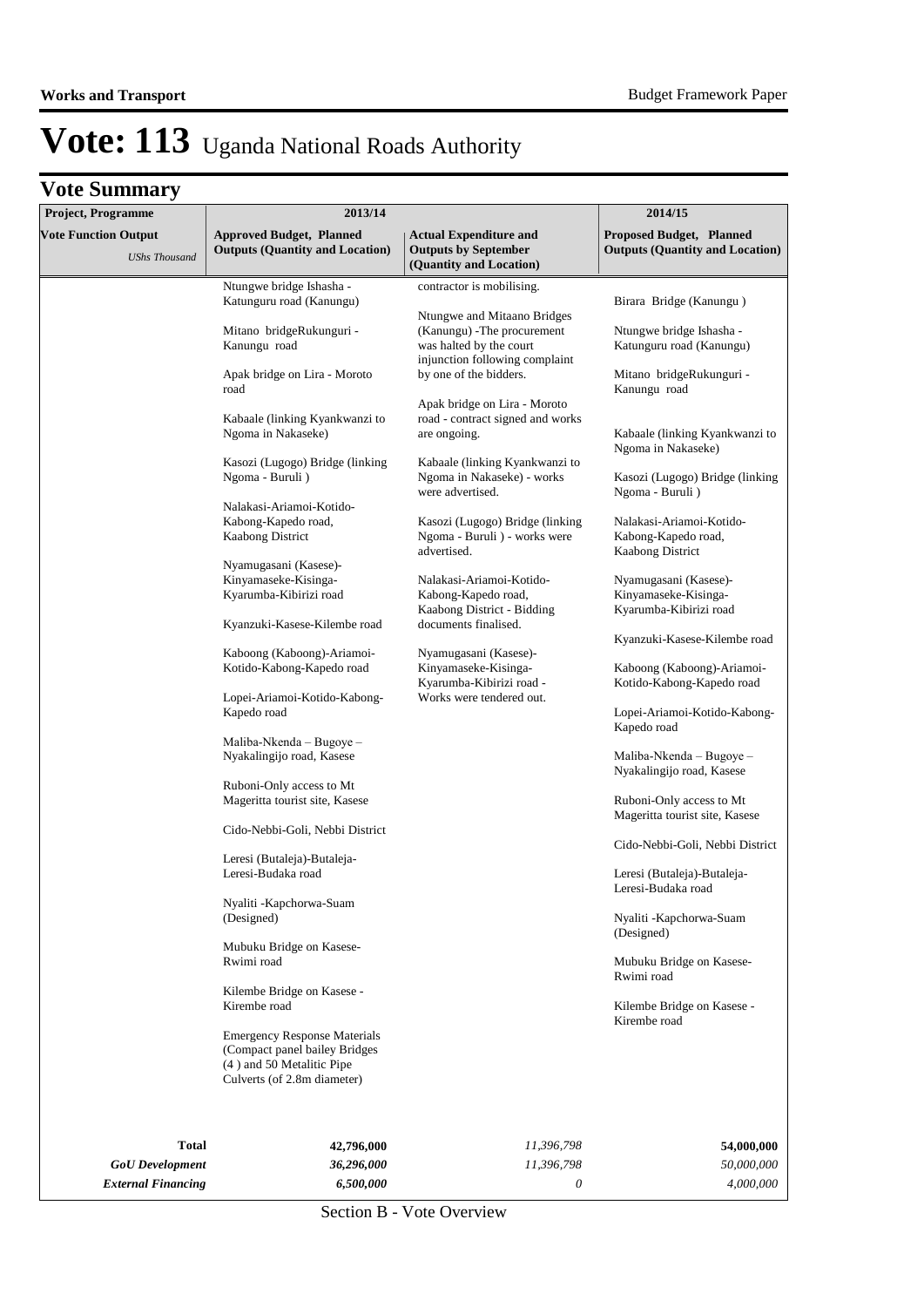|  | <b>Vote Summary</b> |  |
|--|---------------------|--|
|--|---------------------|--|

| Project, Programme |                                                                                      | 2013/14                                                                                            |                                                                                                                                                                                                                   | 2014/15                                                                                                                                                                                                               |
|--------------------|--------------------------------------------------------------------------------------|----------------------------------------------------------------------------------------------------|-------------------------------------------------------------------------------------------------------------------------------------------------------------------------------------------------------------------|-----------------------------------------------------------------------------------------------------------------------------------------------------------------------------------------------------------------------|
|                    | <b>Vote Function Output</b><br><b>UShs Thousand</b>                                  | <b>Approved Budget, Planned</b><br><b>Outputs (Quantity and Location)</b>                          | <b>Actual Expenditure and</b><br><b>Outputs by September</b><br>(Quantity and Location)                                                                                                                           | Proposed Budget, Planned<br><b>Outputs (Quantity and Location)</b>                                                                                                                                                    |
|                    |                                                                                      | Project 1105 Road Sector Institu. Capacity Dev. Proj.                                              |                                                                                                                                                                                                                   |                                                                                                                                                                                                                       |
|                    | 045172 Government<br><b>Buildings and</b><br>Administrative<br><b>Infrastructure</b> | Rennovation of 9 stations<br>(Kotido, Moroto, Tororo, Lira,<br>Kitgum, Moyo, Kabale and<br>Kasese) | <b>Evaluation of Bids was</b><br>completed and processing of the<br>contracts was ongoing. The<br>stations to be rehabilitated<br>include:<br>Kotido, Moroto, Tororo, Lira,<br>Kitgum, Moyo, Kabale and<br>Kasese | Rennovation of 7 stations<br>(Soroti, Jinja, Mpigi, Mubende,<br>Masaka, Hoima and Arua)<br>commenced<br>Rennovation of 9 stations<br>(Kotido, Moroto, Tororo, Lira,<br>Kitgum, Moyo, Kabale and<br>Kasese) completed. |
|                    |                                                                                      |                                                                                                    |                                                                                                                                                                                                                   | Construction of Regional<br>Offices at Mbale, Mbarara,<br>Gulu, Fort Portal and Kampala                                                                                                                               |
|                    | <b>Total</b>                                                                         | 3,000,000                                                                                          | $\boldsymbol{\mathit{0}}$                                                                                                                                                                                         | 5,000,000                                                                                                                                                                                                             |
|                    | <b>GoU</b> Development                                                               | 3,000,000                                                                                          | $\boldsymbol{\mathit{0}}$                                                                                                                                                                                         | 2,500,000                                                                                                                                                                                                             |
|                    | <b>External Financing</b>                                                            | 0                                                                                                  | $\theta$                                                                                                                                                                                                          | 2,500,000                                                                                                                                                                                                             |
| 045177 Purchase of | <b>Specialised</b><br>Machinery &<br>Equipment                                       | Motor grader (150hp 13 Ton)-<br>16<br>Truck loaders-16                                             | The first set of equipment<br>comprising 8 graders were<br>delivered.                                                                                                                                             | Procurement of sixteen units of<br>new road construction<br>equipment with capacity for<br>rapid response to emergencies<br>on the national road network                                                              |
|                    |                                                                                      | Hydraulic excavator (12 ton)-8                                                                     |                                                                                                                                                                                                                   |                                                                                                                                                                                                                       |
|                    |                                                                                      | Bulldozer (180hp)-2                                                                                |                                                                                                                                                                                                                   | Motor grader (150hp 13 Ton)-<br>16                                                                                                                                                                                    |
|                    |                                                                                      | Single Drum Vibro Roller (15<br>$ton) - 6$                                                         |                                                                                                                                                                                                                   | Truck loaders-16                                                                                                                                                                                                      |
|                    |                                                                                      | Tipper trucks $(15 \text{ ton})-40$                                                                |                                                                                                                                                                                                                   | Hydraulic excavator (12 ton)-8<br>Bulldozer (180hp)-2                                                                                                                                                                 |
|                    |                                                                                      | Water bowsers (10,000 litres)-<br>16                                                               |                                                                                                                                                                                                                   | Single Drum Vibro Roller (15<br>$ton) - 6$                                                                                                                                                                            |
|                    |                                                                                      | Light fuel trucks (2000 litres) -16                                                                |                                                                                                                                                                                                                   | Tipper trucks (15 ton)-40                                                                                                                                                                                             |
|                    |                                                                                      | Crane trucks-8<br>Pedestrian rollers-8                                                             |                                                                                                                                                                                                                   | Water bowsers (10,000 litres)-<br>16                                                                                                                                                                                  |
|                    |                                                                                      | Long reach excavators-4                                                                            |                                                                                                                                                                                                                   | Light fuel trucks (2,000litres) -<br>16                                                                                                                                                                               |
|                    |                                                                                      | Self loader trucks (20 ton)-8<br>Tampers-8                                                         |                                                                                                                                                                                                                   | Crane trucks-8                                                                                                                                                                                                        |
|                    |                                                                                      |                                                                                                    |                                                                                                                                                                                                                   | Pedestrian rollers-8                                                                                                                                                                                                  |
|                    |                                                                                      |                                                                                                    |                                                                                                                                                                                                                   | Long reach excavators-4                                                                                                                                                                                               |
|                    |                                                                                      |                                                                                                    |                                                                                                                                                                                                                   | Self loader trucks (20 ton)-8                                                                                                                                                                                         |
|                    | <b>Total</b>                                                                         |                                                                                                    | 0                                                                                                                                                                                                                 | Tampers-8                                                                                                                                                                                                             |
|                    | <b>GoU</b> Development                                                               | 30,000,000<br>30,000,000                                                                           | 0                                                                                                                                                                                                                 | 29,000,000<br>29,000,000                                                                                                                                                                                              |
|                    | <b>External Financing</b>                                                            | 0                                                                                                  | 0                                                                                                                                                                                                                 | 0                                                                                                                                                                                                                     |
|                    |                                                                                      | Project 1158 Reconstruction of Mbarara-Katuna road (155 Km)                                        |                                                                                                                                                                                                                   |                                                                                                                                                                                                                       |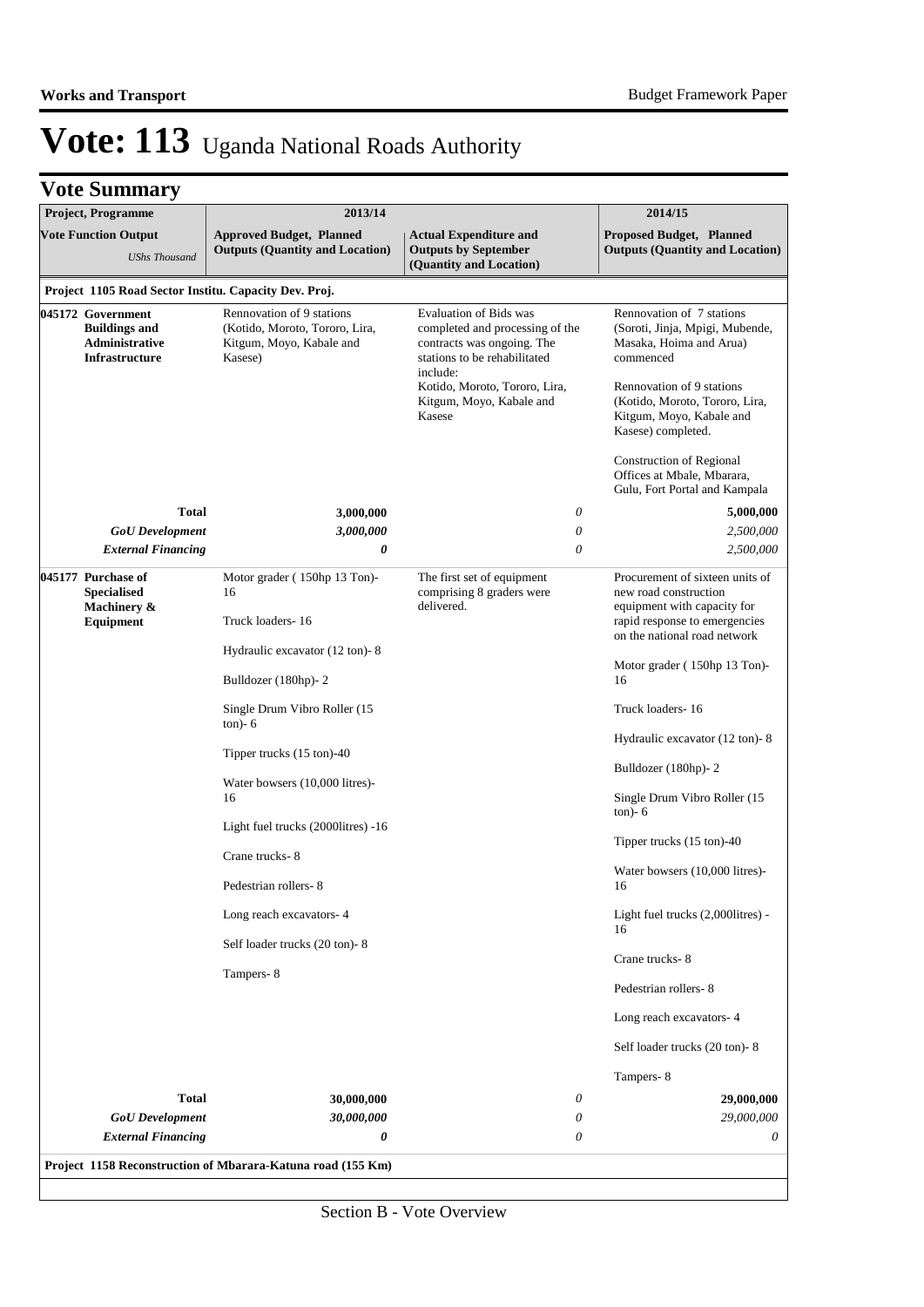| <b>Project, Programme</b><br><b>Vote Function Output</b><br><b>UShs Thousand</b> |                                                                                                                    | 2013/14                                                                       | 2014/15                                                                                 |                                                                           |
|----------------------------------------------------------------------------------|--------------------------------------------------------------------------------------------------------------------|-------------------------------------------------------------------------------|-----------------------------------------------------------------------------------------|---------------------------------------------------------------------------|
|                                                                                  |                                                                                                                    | <b>Approved Budget, Planned</b><br><b>Outputs (Quantity and Location)</b>     | <b>Actual Expenditure and</b><br><b>Outputs by September</b><br>(Quantity and Location) | <b>Proposed Budget, Planned</b><br><b>Outputs (Quantity and Location)</b> |
|                                                                                  | 045171 Acquisition of Land<br>by Government                                                                        | 390 hectares of land and<br>properties therein procured.                      | No land acquired during the<br>quarter                                                  | 100 hectares of land and<br>properties therein acquired.                  |
|                                                                                  | <b>Total</b>                                                                                                       | 15,000,000                                                                    | 7,411,026                                                                               | 5,000,000                                                                 |
|                                                                                  | <b>GoU</b> Development                                                                                             | 15,000,000                                                                    | 7,411,026                                                                               | 5,000,000                                                                 |
|                                                                                  | <b>External Financing</b>                                                                                          | 0                                                                             | $\theta$                                                                                | $\theta$                                                                  |
|                                                                                  | 045180 National Road<br><b>Construction/Rehabil</b><br>itation (Bitumen                                            | Mbarara - Ntungamo (Lot 2) -<br>30% of works completed                        | Mbarara - Ntungamo (59km) -<br>14.15% of the works achieved<br>and cumulative 54%.      | Mbarara - Ntungamo (Lot 2) -<br>30% of works completed;                   |
|                                                                                  | Standard)                                                                                                          | Ntungamo - Katuna (lot 3) -<br>30% of works completed.                        | Ntungamo - Katuna (64) - 10%<br>completed and cumulative was                            | Ntungamo - Katuna (lot 3) -<br>30% of works completed, and                |
|                                                                                  |                                                                                                                    | Mbarara Bypass (lot 1) - 20% of<br>works completed                            | 37.4%.                                                                                  | Mbarara Bypass (lot 1) - 30% of<br>works completed.                       |
|                                                                                  | <b>Total</b>                                                                                                       | 130,000,000                                                                   | 5,532,184                                                                               | 117,194,948                                                               |
|                                                                                  | <b>GoU</b> Development                                                                                             | 10,000,000                                                                    | 5,532,184                                                                               | 15,000,000                                                                |
|                                                                                  | <b>External Financing</b>                                                                                          | <i>120,000,000</i>                                                            | $\theta$                                                                                | 102,194,948                                                               |
|                                                                                  | Project 1175 Kayunga-Galiraya (111Km)                                                                              |                                                                               |                                                                                         |                                                                           |
|                                                                                  | 045180 National Road<br><b>Construction/Rehabil</b><br>itation (Bitumen<br>Standard)                               | Feasibility Study and<br>preliminary design Reports.                          | Feasibility study report was<br>submitted. Detailed design<br>ongoing.                  | Feasibility Study and design<br>Reports.                                  |
|                                                                                  | <b>Total</b>                                                                                                       | 1,000,000                                                                     | 0                                                                                       | 1,000,000                                                                 |
|                                                                                  | <b>GoU</b> Development                                                                                             | $\boldsymbol{\theta}$                                                         | 0                                                                                       | 0                                                                         |
|                                                                                  | <b>External Financing</b>                                                                                          | 1,000,000                                                                     | $\theta$                                                                                | 1,000,000                                                                 |
|                                                                                  | Project 1180 Kampala Entebbe Express Highway                                                                       |                                                                               |                                                                                         |                                                                           |
|                                                                                  | 045171 Acquisition of Land<br>by Government                                                                        | 200 hectares and properties<br>17 hectares were acquired<br>therein procured. |                                                                                         | 200 hectares and properties<br>therein procured.                          |
|                                                                                  | <b>Total</b>                                                                                                       | 60,000,000                                                                    | 13,022,706                                                                              | 60,000,000                                                                |
|                                                                                  | <b>GoU</b> Development                                                                                             | 60,000,000                                                                    | 13,022,706                                                                              | 60,000,000                                                                |
|                                                                                  | <b>External Financing</b>                                                                                          | 0                                                                             | $\boldsymbol{\mathit{0}}$                                                               | $\theta$                                                                  |
|                                                                                  | 045180 National Road<br><b>Construction/Rehabil</b><br><i>itation</i> (Bitumen)<br>Standard)                       | 20% of the road works<br>completed.                                           | 7% of the works completed                                                               | 30% of the road works<br>completed.                                       |
|                                                                                  | Total                                                                                                              | 140,000,000                                                                   | 19,333,333                                                                              | 127,000,000                                                               |
|                                                                                  | <b>GoU</b> Development                                                                                             | 30,000,000                                                                    | 19,333,333                                                                              | 30,000,000                                                                |
|                                                                                  | <b>External Financing</b>                                                                                          | 110,000,000                                                                   | $\theta$                                                                                | 97,000,000                                                                |
|                                                                                  | Project 1274 Musita-Lumino-Busia/Majanji Road                                                                      |                                                                               |                                                                                         |                                                                           |
|                                                                                  | 045171 Acquisition of Land<br>by Government                                                                        | 100 hectares of land and<br>properties therein procured                       | Procurement of the RAP<br>implementation consultant<br>commenced.                       | 100 hectares of land and<br>properties therein procured                   |
|                                                                                  | <b>Total</b>                                                                                                       | 5,000,000                                                                     | 0                                                                                       | 5,000,000                                                                 |
|                                                                                  | <b>GoU</b> Development                                                                                             | 5,000,000                                                                     | 0                                                                                       | 5,000,000                                                                 |
|                                                                                  | <b>External Financing</b>                                                                                          | 0                                                                             | $\theta$                                                                                | 0                                                                         |
|                                                                                  | 045180 National Road<br>5% of road works completed<br><b>Construction/Rehabil</b><br>itation (Bitumen<br>Standard) |                                                                               | Bids were invited and the<br>deadline for submission was 13<br>December 2013.           | 30% of road works completed                                               |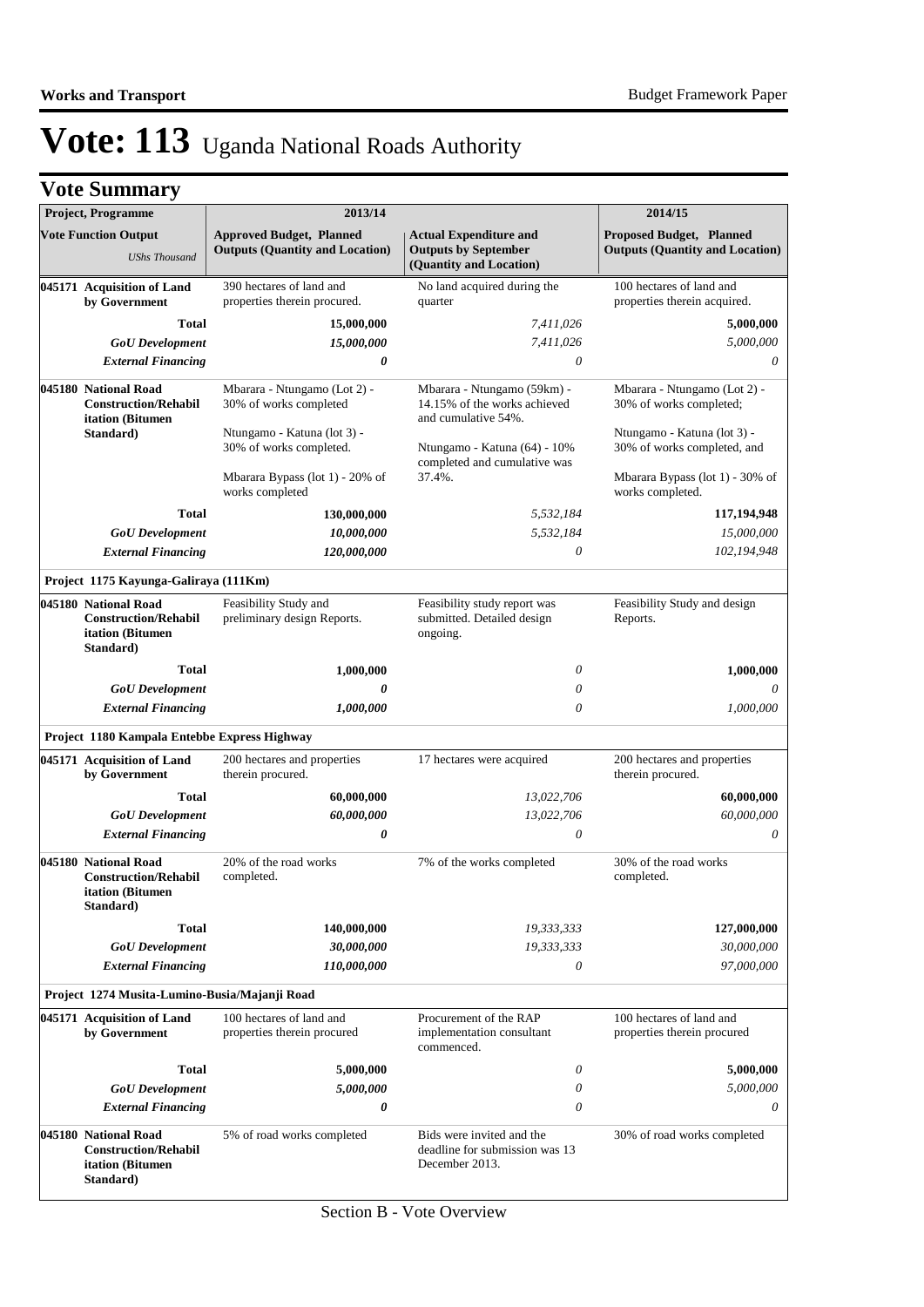| <b>Project, Programme</b>                                                            | 2013/14                                                                   |                                                                                           | 2014/15                                                                   |
|--------------------------------------------------------------------------------------|---------------------------------------------------------------------------|-------------------------------------------------------------------------------------------|---------------------------------------------------------------------------|
| <b>Vote Function Output</b><br><b>UShs Thousand</b>                                  | <b>Approved Budget, Planned</b><br><b>Outputs (Quantity and Location)</b> | <b>Actual Expenditure and</b><br><b>Outputs by September</b>                              | <b>Proposed Budget, Planned</b><br><b>Outputs (Quantity and Location)</b> |
|                                                                                      |                                                                           | (Quantity and Location)                                                                   |                                                                           |
| <b>Total</b>                                                                         | 50,000,000                                                                | 16,329,477                                                                                | 45,000,000                                                                |
| <b>GoU</b> Development                                                               | 50,000,000                                                                | 16,329,477                                                                                | 45,000,000                                                                |
| <b>External Financing</b>                                                            | 0                                                                         | $\theta$                                                                                  | $\theta$                                                                  |
| Project 1275 Olwiyo-Gulu-Kitgum Road                                                 |                                                                           |                                                                                           |                                                                           |
| 045171 Acquisition of Land<br>by Government                                          | 300 hectares of land and<br>properties therein acquired                   | Procurement of the RAP<br>consultant is ongoing.                                          | 300 hectares of land and<br>properties therein acquired                   |
| <b>Total</b>                                                                         | 10,000,000                                                                | 3,333,333                                                                                 | 10,000,000                                                                |
| <b>GoU</b> Development                                                               | 10,000,000                                                                | 3,333,333                                                                                 | 10,000,000                                                                |
| <b>External Financing</b>                                                            | 0                                                                         | $\theta$                                                                                  | $\theta$                                                                  |
| 045180 National Road<br><b>Construction/Rehabil</b><br>itation (Bitumen<br>Standard) | 5% of road works completed                                                | Bidding documents were<br>finalised and bids were invited.                                | 30% of road works completed                                               |
| Total                                                                                | 60,000,000                                                                | 12,177,410                                                                                | 110,000,000                                                               |
| <b>GoU</b> Development                                                               | 60,000,000                                                                | 12,177,410                                                                                | 110,000,000                                                               |
| <b>External Financing</b>                                                            | 0                                                                         | $\theta$                                                                                  | $\theta$                                                                  |
| Project 1276 Mubende-Kakumiro-Kagadi Road                                            |                                                                           |                                                                                           |                                                                           |
| 045171 Acquisition of Land<br>by Government                                          | 100 hectares of land and<br>properties therein acquired                   | This is a design and build<br>project. Land acquisition is part<br>of the works contract. | 100 hectares of land and<br>properties therein acquired                   |
| <b>Total</b>                                                                         | 3,000,000                                                                 | 745,892                                                                                   | 3,000,000                                                                 |
| <b>GoU</b> Development                                                               | 3,000,000                                                                 | 745,892                                                                                   | 3,000,000                                                                 |
| <b>External Financing</b>                                                            | 0                                                                         | $\theta$                                                                                  | $\theta$                                                                  |
| 045180 National Road<br><b>Construction/Rehabil</b><br>itation (Bitumen<br>Standard) | 2% of road works completed                                                | Bidding documents finalised<br>and tenders were invited.                                  | 20% of road works completed                                               |
| <b>Total</b>                                                                         | 22,000,000                                                                | 2,778,587                                                                                 | 47,000,000                                                                |
| <b>GoU</b> Development                                                               | 22,000,000                                                                | 2,778,587                                                                                 | 47,000,000                                                                |
| <b>External Financing</b>                                                            | 0                                                                         | $\theta$                                                                                  | 0                                                                         |
| Project 1277 Kampala Northern Bypass Phase 2                                         |                                                                           |                                                                                           |                                                                           |
| 045171 Acquisition of Land<br>by Government                                          | 40 hectares of land and<br>properties therein procured                    | Procurement of the RAP<br>implementation consultant<br>ongoing.                           | 20 Hectares of land and<br>properties theirin acquired                    |
| <b>Total</b>                                                                         | 40,000,000                                                                | 11,970,571                                                                                | 20,000,000                                                                |
| <b>GoU</b> Development                                                               | 40,000,000                                                                | 11,970,571                                                                                | 20,000,000                                                                |
| <b>External Financing</b>                                                            | 0                                                                         | $\boldsymbol{\mathit{0}}$                                                                 | $\theta$                                                                  |
| 045180 National Road<br><b>Construction/Rehabil</b><br>itation (Bitumen<br>Standard) | 5% of road works completed                                                | Bids were invited and<br>evaluation is ongoing.                                           | 20% of road works completed                                               |
| <b>Total</b>                                                                         | 55,000,000                                                                | $\theta$                                                                                  | 67,050,000                                                                |
| <b>GoU</b> Development                                                               | 0                                                                         | 0                                                                                         | 10,000,000                                                                |
| <b>External Financing</b>                                                            | 55,000,000                                                                | $\theta$                                                                                  | 57,050,000                                                                |
|                                                                                      | Project 1278 Kampala-Jinja Expressway                                     |                                                                                           |                                                                           |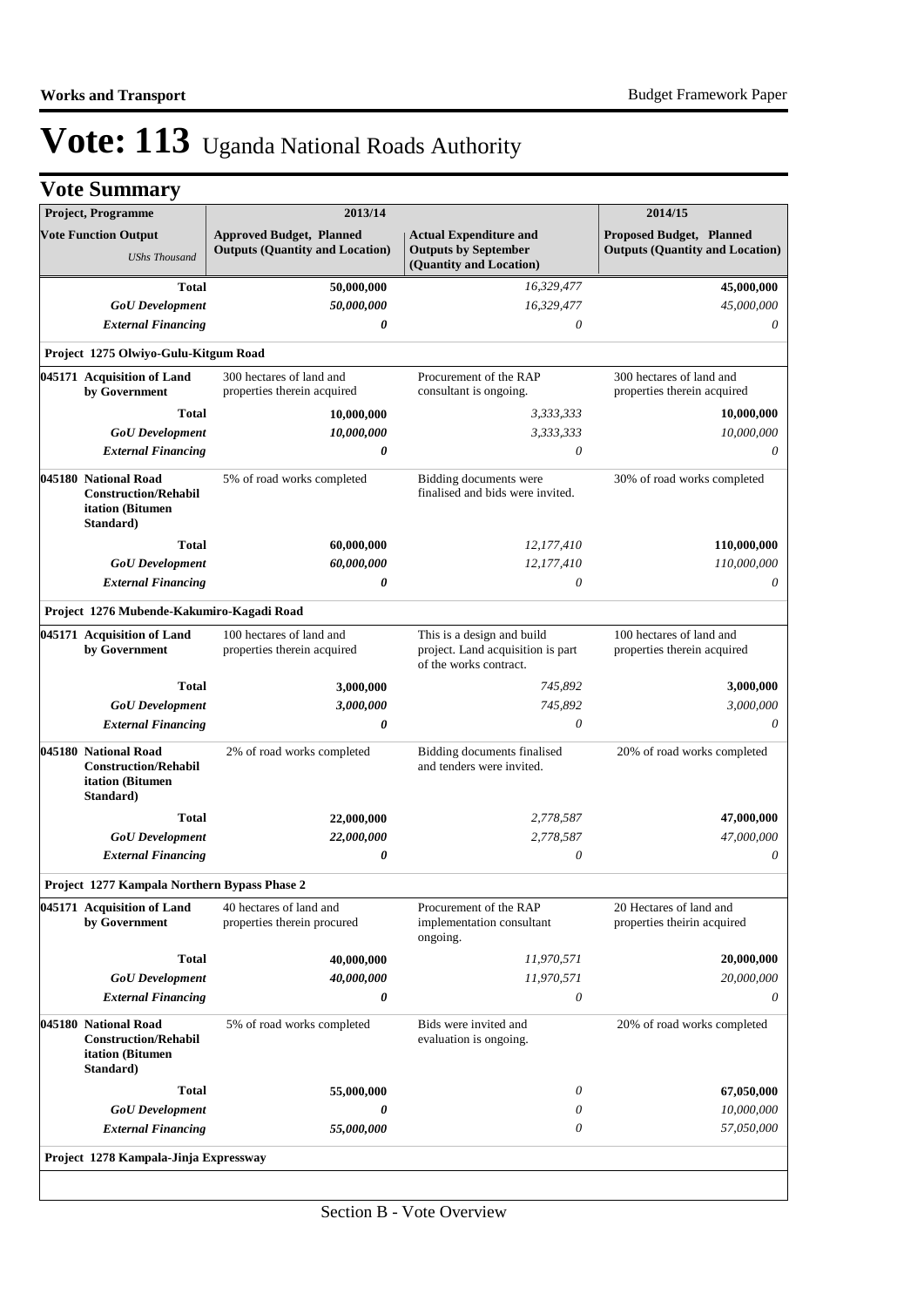|  | <b>Vote Summary</b> |  |
|--|---------------------|--|
|--|---------------------|--|

| Project, Programme                                                                                                                              |                                                              | 2013/14                                                                   | 2014/15                                                                                                                                 |                                                                           |  |
|-------------------------------------------------------------------------------------------------------------------------------------------------|--------------------------------------------------------------|---------------------------------------------------------------------------|-----------------------------------------------------------------------------------------------------------------------------------------|---------------------------------------------------------------------------|--|
| <b>Vote Function Output</b><br><b>UShs Thousand</b>                                                                                             |                                                              | <b>Approved Budget, Planned</b><br><b>Outputs (Quantity and Location)</b> | <b>Actual Expenditure and</b><br><b>Outputs by September</b><br>(Quantity and Location)                                                 | <b>Proposed Budget, Planned</b><br><b>Outputs (Quantity and Location)</b> |  |
| Final Detailed Design for<br>045180 National Road<br>Kampala- Jinja Express Way<br><b>Construction/Rehabil</b><br>itation (Bitumen<br>Standard) |                                                              | Draft final designs were<br>submitted.                                    | Final Detailed Design for<br>Kampala- Jinja Express Way                                                                                 |                                                                           |  |
|                                                                                                                                                 | <b>Total</b>                                                 | 5,000,000                                                                 | $\theta$                                                                                                                                | 597,600                                                                   |  |
|                                                                                                                                                 | <b>GoU</b> Development                                       | 5,000,000                                                                 | $\theta$                                                                                                                                | 597,600                                                                   |  |
|                                                                                                                                                 | <b>External Financing</b>                                    | $\boldsymbol{\theta}$                                                     | $\theta$                                                                                                                                | $\theta$                                                                  |  |
|                                                                                                                                                 |                                                              | Project 1279 Seeta-Kyaliwajjala-Matugga-Wakiso-Buloba-Nsangi              |                                                                                                                                         |                                                                           |  |
| 045180 National Road                                                                                                                            | <b>Construction/Rehabil</b><br>itation (Bitumen<br>Standard) | Feasibility Study and Draft<br><b>Preliminary Designs</b>                 | Procurement of the design<br>consultant commenced. TOR<br>were finalised.                                                               | Feasibility Study and Design<br>Report                                    |  |
|                                                                                                                                                 | <b>Total</b>                                                 | 1,000,000                                                                 | $\theta$                                                                                                                                | 1,500,000                                                                 |  |
|                                                                                                                                                 | <b>GoU</b> Development                                       | 1,000,000                                                                 | $\theta$                                                                                                                                | 1,500,000                                                                 |  |
| <b>External Financing</b><br>0                                                                                                                  |                                                              |                                                                           | $\theta$                                                                                                                                |                                                                           |  |
|                                                                                                                                                 |                                                              | Project 1280 Najjanankumbi-Busabala Road and Nambole-Namilyango-Seeta     |                                                                                                                                         |                                                                           |  |
| 045180 National Road                                                                                                                            | <b>Construction/Rehabil</b><br>itation (Bitumen<br>Standard) | Feasibility Study and Draft<br>Preliminary Design.                        | Procurement of the design<br>consultant ongoing. Terms of<br>reference were finalised.                                                  | Feasibility Study and Design<br>report.                                   |  |
|                                                                                                                                                 | <b>Total</b>                                                 | 500,000                                                                   | $\theta$                                                                                                                                | 1,500,000                                                                 |  |
|                                                                                                                                                 | <b>GoU</b> Development                                       | 500,000                                                                   | $\theta$                                                                                                                                | 1,500,000                                                                 |  |
| <b>External Financing</b>                                                                                                                       |                                                              | $\boldsymbol{\theta}$                                                     | $\theta$                                                                                                                                | $\theta$                                                                  |  |
|                                                                                                                                                 |                                                              | Project 1281 Tirinyi-Pallisa-Kumi/Kamonkoli Road                          |                                                                                                                                         |                                                                           |  |
|                                                                                                                                                 | 045171 Acquisition of Land<br>by Government                  |                                                                           |                                                                                                                                         | 200 hectares of land and<br>properties therein procured                   |  |
|                                                                                                                                                 | <b>Total</b>                                                 | 0                                                                         | $\theta$                                                                                                                                | 8,000,000                                                                 |  |
|                                                                                                                                                 | <b>GoU</b> Development                                       | 0                                                                         | $\theta$                                                                                                                                | 8,000,000                                                                 |  |
|                                                                                                                                                 | <b>External Financing</b>                                    | $\theta$                                                                  | $\theta$                                                                                                                                | 0                                                                         |  |
| 045180 National Road                                                                                                                            | <b>Construction/Rehabil</b><br>itation (Bitumen<br>Standard) | <b>Updated Design and Contractor</b><br>procured                          | Procurement of the design<br>review consultant is ongoing.<br>IDB approved the loan and it is<br>now before Parliament for<br>approval. | 20% of the works completed                                                |  |
|                                                                                                                                                 | <b>Total</b>                                                 | 1,500,000                                                                 | $\theta$                                                                                                                                | 32,470,000                                                                |  |
|                                                                                                                                                 | <b>GoU</b> Development                                       | 1,500,000                                                                 | $\theta$                                                                                                                                | 2,000,000                                                                 |  |
|                                                                                                                                                 | <b>External Financing</b>                                    | 0                                                                         | $\theta$                                                                                                                                | 30,470,000                                                                |  |

#### **(iv) Vote Actions to improve Priority Sector Outomes**

The following measures are planned to improve the vote performance:

Outsourcing the bid evaluation – this will reduce on the time taken in evaluating bids and the overall lead time required to conclude procurement. UNRA will also pursue procurement accreditation from PPDA. Providing for land acquisition under the works contracts – This has the advantage of the contractors prefinancing land compensation which reduces the burden of having cash up front.

**Table V2.7: Priority Vote Actions to Improve Sector Performance** 

| 2013/14 Planned Actions: | 2013/14 Actions by Sept: | 2014/15 Planned Actions: | <b>MT Strategy:</b> |
|--------------------------|--------------------------|--------------------------|---------------------|
|                          |                          |                          |                     |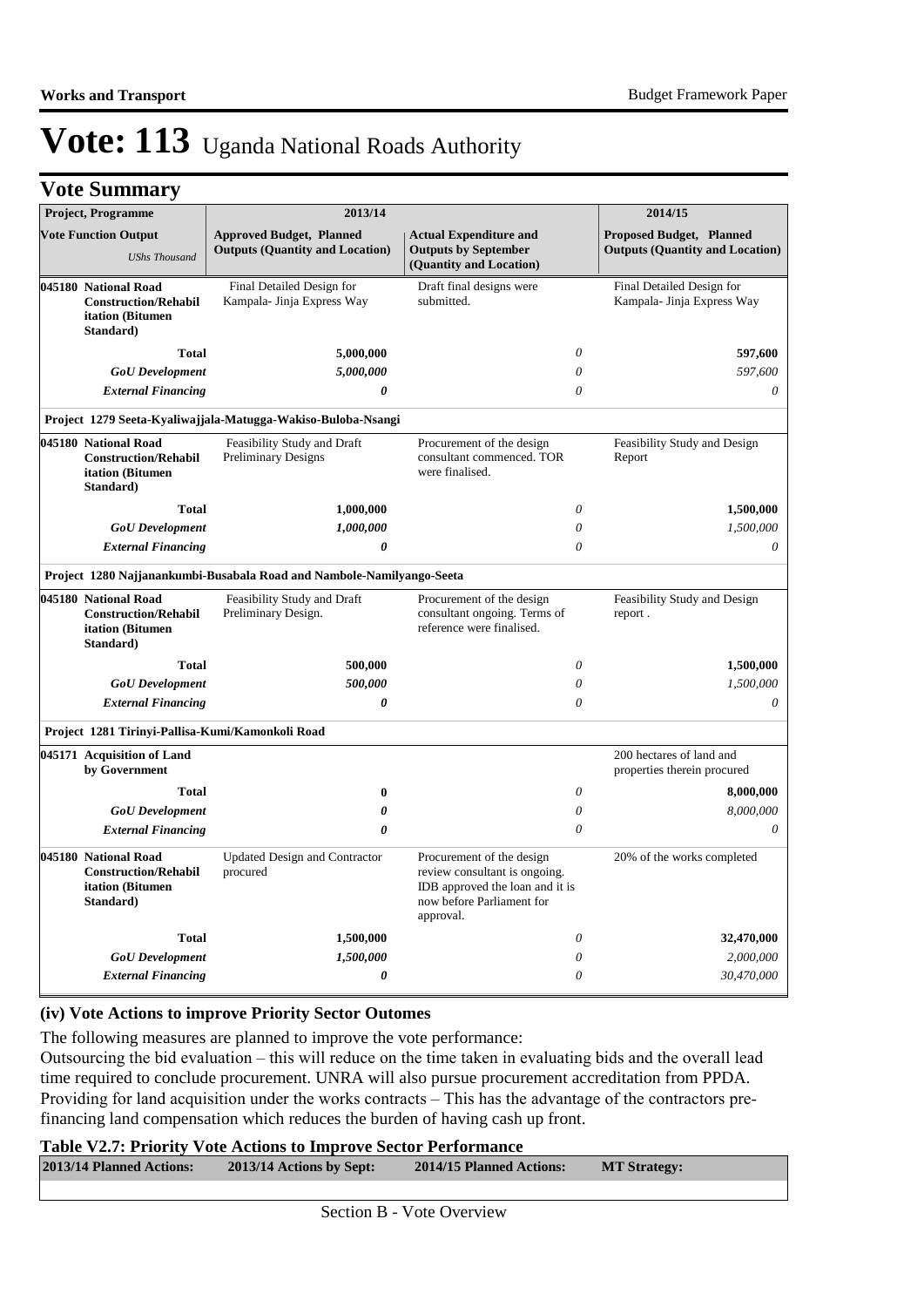### **Vote Summary**

| 2013/14 Planned Actions:                                                                                                                                                                                                                                                                  | 2013/14 Actions by Sept:                                                                                                                                                                                                                                                                  | 2014/15 Planned Actions:                                                                                                                                                                                                       | <b>MT Strategy:</b>                                                                                                                                                                                                                |  |  |  |
|-------------------------------------------------------------------------------------------------------------------------------------------------------------------------------------------------------------------------------------------------------------------------------------------|-------------------------------------------------------------------------------------------------------------------------------------------------------------------------------------------------------------------------------------------------------------------------------------------|--------------------------------------------------------------------------------------------------------------------------------------------------------------------------------------------------------------------------------|------------------------------------------------------------------------------------------------------------------------------------------------------------------------------------------------------------------------------------|--|--|--|
| Sector Outcome 1: Road network in good condition.                                                                                                                                                                                                                                         |                                                                                                                                                                                                                                                                                           |                                                                                                                                                                                                                                |                                                                                                                                                                                                                                    |  |  |  |
| Vote Function: $0451$ National Roads Maintenance & Construction                                                                                                                                                                                                                           |                                                                                                                                                                                                                                                                                           |                                                                                                                                                                                                                                |                                                                                                                                                                                                                                    |  |  |  |
| <b>VF Performance Issue:</b>                                                                                                                                                                                                                                                              | Inhibiting environment for private sector development.                                                                                                                                                                                                                                    |                                                                                                                                                                                                                                |                                                                                                                                                                                                                                    |  |  |  |
| The implementation of unit<br>cost matrix is onging. Some<br>of the recommendations being<br>implemented include design<br>and build on Malaba-Bugiri<br>road, Mbarara - Kikagati and<br>Kampala - Entebbe<br>Expressway. Development of<br>the redflag system, strengthen<br>contact mgt | The implementation of unit<br>cost matrix is onging. Some of<br>the recommendations being<br>implemented include design<br>and build on Malaba-Bugiri<br>road, Mbarara - Kikagati and<br>Kampala - Entebbe<br>Expressway. Development of<br>the redflag system, strengthen<br>contact mgt | Design and build for<br>Mbarara - Kikagati roads,<br>Kampala - Entebbe<br><b>Expressway and Mubende -</b><br>Kakumiro - Kagadi road.<br><b>Implementing. Parallel Bid</b><br>Evaluation and technical and<br>financial audits. | Collect data on contract<br>procurement and<br>implementation processes to<br>monitor cost and competition<br>trends. Prepare procedures<br>manual and clear<br>specifications detailing various<br>aspects of the projects cycle. |  |  |  |
| VF Performance Issue:                                                                                                                                                                                                                                                                     | Axle overloading.                                                                                                                                                                                                                                                                         |                                                                                                                                                                                                                                |                                                                                                                                                                                                                                    |  |  |  |
| The MoWT is working on the<br>amendment of the traffic and<br>road safety Act to<br>decriminalise axle<br>overloading.                                                                                                                                                                    | MoWT is working on the<br>amendment of the traffic and<br>road safety Act to<br>decriminalise axle overloading.                                                                                                                                                                           | <b>Outsource axle control</b><br>services.                                                                                                                                                                                     | Increase the number of<br>vehicles weighed by 10%<br>(compared to 2008/09) and<br>enforce existing laws.                                                                                                                           |  |  |  |
| VF Performance Issue:                                                                                                                                                                                                                                                                     | Increasing road maintenance backlog.                                                                                                                                                                                                                                                      |                                                                                                                                                                                                                                |                                                                                                                                                                                                                                    |  |  |  |
| Lobby Government to<br>increase funding for road<br>maintenance through<br>operationalisation of the Road<br>Fund as second generation<br>Fund.                                                                                                                                           | Lobbying URF to increase the<br>funds for road maintenance.                                                                                                                                                                                                                               | <b>Lobby Government to increase</b><br>funding for road maintenance<br>through operationalisation of<br>the Road Fund as second<br>generation Fund.                                                                            |                                                                                                                                                                                                                                    |  |  |  |

### *V3 Proposed Budget Allocations for 2014/15 and the Medium Term*

*This section sets out the proposed vote budget allocations for 2014/15 and the medium term, including major areas of expenditures and any notable changes in allocations.* 

#### **Table V3.1: Past Outturns and Medium Term Projections by Vote Function\***

|                                                  |                            | 2013/14 |                                           | <b>MTEF Budget Projections</b> |                                 |         |
|--------------------------------------------------|----------------------------|---------|-------------------------------------------|--------------------------------|---------------------------------|---------|
|                                                  | 2012/13<br><b>Outturn</b>  | Appr.   | <b>Spent by</b><br><b>Budget</b> End Sept | 2014/15                        | 2015/16                         | 2016/17 |
| Vote: 113 Uganda National Roads Authority        |                            |         |                                           |                                |                                 |         |
| 0451 National Roads Maintenance $&$ Construction | $1.193.642 \mid 1.933.667$ |         | 505.391                                   |                                | $1,925.862$ 1,635.698 1,638.645 |         |
| <b>Total for Vote:</b>                           | 1.193.642 1.933.667        |         | 505.391                                   |                                | 1,925,862 1,635,698 1,638,645   |         |

#### **(i) The Total Budget over the Medium Term**

The overall allocation in the medium term is as follows:

FY 2014/15 UGX 1,925.862 billion

FY 2015/16 UGX 1,635.698 billion

FY 2016/17 UGX 1,638 billion

### **(ii) The major expenditure allocations in the Vote for 2014/15**

The bulk of the budget has been allocated to projects for upgrading priority gravel roads to bitumen standard and rehabilitation of the old paved roads. Substantial resources were also allocated to the construction/ rehabilitation of Bridges on the national roads network.

### **(iii) The major planned changes in resource allocations within the Vote for 2014/15**

There were no major planned changes in resource allocation. The focus for the medium term is on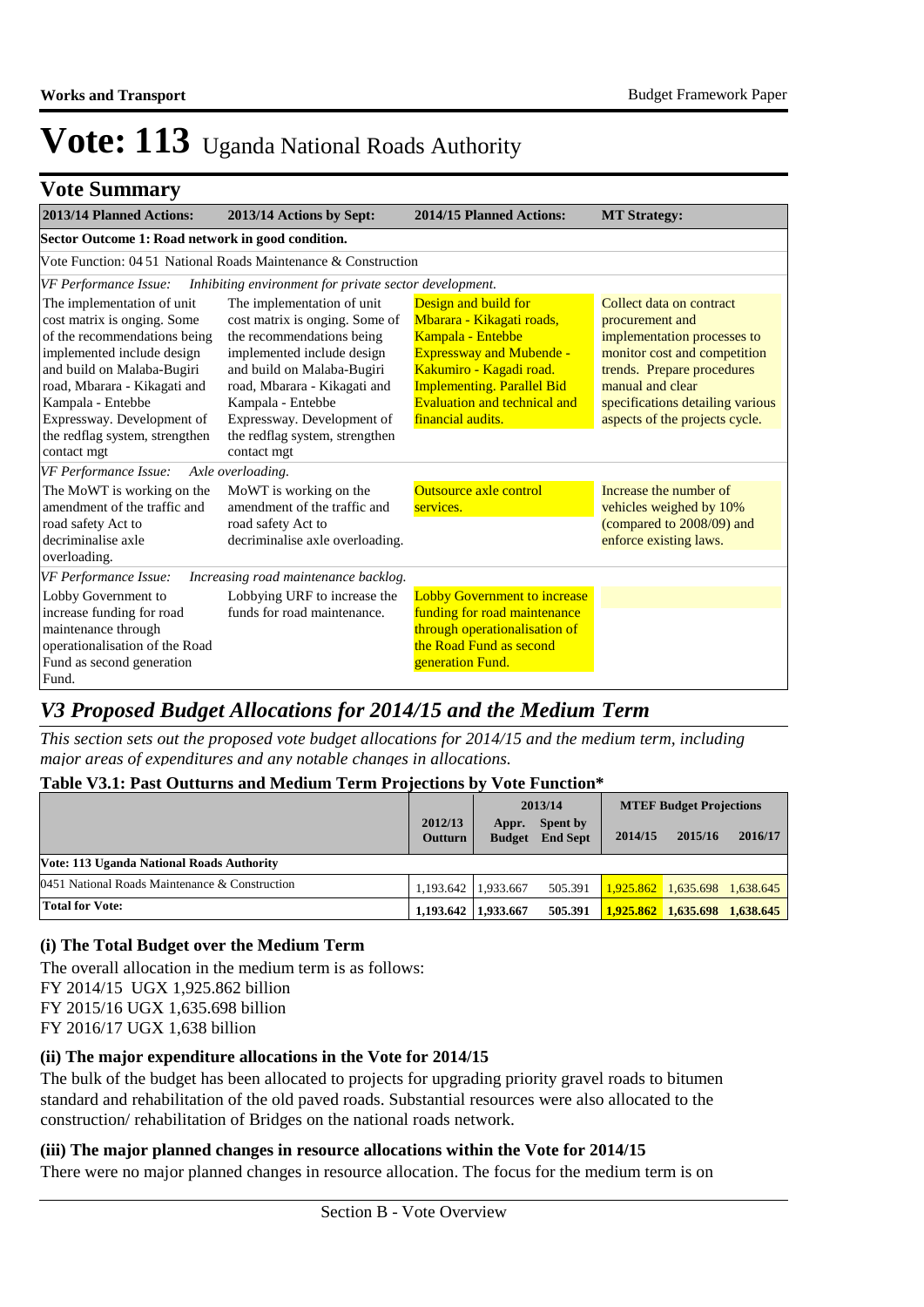### **Vote Summary**

upgrading to tarmac priority national roads and rehabilitant the old paved road.

|                                                      |                                  | Table V3.2: Key Changes in Vote Resource Allocation                               |                         |                          |                                         |                                                                                |
|------------------------------------------------------|----------------------------------|-----------------------------------------------------------------------------------|-------------------------|--------------------------|-----------------------------------------|--------------------------------------------------------------------------------|
|                                                      | 2014/15                          | <b>Changes in Budget Allocations and Outputs from 2013/14 Planned Levels:</b>     | 2015/16                 |                          | 2016/17                                 | <b>Justification for proposed Changes in</b><br><b>Expenditure and Outputs</b> |
|                                                      |                                  | Vote Function:0401 National Roads Maintenance & Construction                      |                         |                          |                                         |                                                                                |
| Output:                                              |                                  | 0451 01 Monitoring and Capacity Building Support                                  |                         |                          |                                         |                                                                                |
| <b>UShs Bn:</b>                                      |                                  | $-2.654$ UShs Bn:                                                                 |                         | $-6.638$ UShs Bn:        |                                         | -6.638 The studies and establishment of systems                                |
| The studies and                                      |                                  | The studies and                                                                   |                         |                          |                                         | would have been completed.                                                     |
|                                                      | establishment of systems         | establishment of systems<br>would have been completed. would have been completed. |                         |                          |                                         |                                                                                |
| Output:                                              |                                  | 0451 02 UNRA Support Services                                                     |                         |                          |                                         |                                                                                |
| <b>UShs Bn:</b>                                      |                                  | $-1.500$ UShs Bn:                                                                 |                         | $-11.293$ UShs Bn:       |                                         | -11.293 The slight decrease is due to Technical                                |
|                                                      | There will be a decrease in      | The slight decrease is due to                                                     |                         |                          |                                         | Assistance from EU is will end by March                                        |
| the Technical Assistance                             |                                  | TA from EU will have                                                              |                         |                          |                                         | 2014.                                                                          |
| from EU.                                             |                                  | ended.                                                                            |                         |                          |                                         |                                                                                |
| Output:                                              |                                  | 0451 72 Government Buildings and Administrative Infrastructure                    |                         |                          |                                         |                                                                                |
| <b>UShs Bn:</b>                                      |                                  | $2.000$ UShs Bn:                                                                  |                         | $6.000$ UShs Bn:         |                                         | <b>6.000</b> Decentralization of road maintenance                              |
| The increase is due to the                           |                                  | The increase is because of                                                        |                         |                          |                                         | activities to regions                                                          |
| construction of 5 No.                                |                                  | the need to build UNRA                                                            |                         |                          |                                         |                                                                                |
| regional offices                                     |                                  | headquarters                                                                      |                         |                          |                                         |                                                                                |
| Output:                                              |                                  | 0451 77 Purchase of Specialised Machinery & Equipment                             |                         |                          |                                         |                                                                                |
| <b>UShs Bn:</b>                                      |                                  | $-1.000$ UShs Bn:                                                                 |                         | $0.000$ UShs Bn:         |                                         | -30.000 The cuts is due to budgetary constraints                               |
|                                                      | <b>Funds were reallocated to</b> | No road maintenance                                                               |                         |                          |                                         |                                                                                |
| rehabilitation project                               |                                  | equipment would be bought.                                                        |                         |                          |                                         |                                                                                |
| Output:                                              |                                  | 0451 80 National Road Construction/Rehabilitation (Bitumen Standard)              |                         |                          |                                         |                                                                                |
| <b>UShs Bn:</b>                                      |                                  | $21.845$ UShs Bn:                                                                 |                         | $-262.004$ UShs Bn:      |                                         | -300.305 There are no changes in outputs because                               |
| The increase was from                                |                                  | The reduction was caused                                                          |                         | The reduction was caused |                                         | the budget remained the same. The                                              |
| additional donor funding for by reduced MTEF ceiling |                                  |                                                                                   | by reduced MTEF ceiling |                          | proposed outputs will contribute to the |                                                                                |
| Masaka - Bukakata.                                   |                                  |                                                                                   |                         |                          | NDP objective of improving the stock of |                                                                                |
| Kitgumba - Masindi-                                  |                                  |                                                                                   |                         |                          |                                         | transport infrastructure and the outcome                                       |
| Hoima - Kabwoya and                                  |                                  |                                                                                   |                         |                          |                                         | of improving the condition of the road                                         |
|                                                      | Kampala Bypass and the 6         |                                                                                   |                         |                          |                                         | network.                                                                       |
| new roads for upgrading.                             |                                  |                                                                                   |                         |                          |                                         |                                                                                |

### *V4: Vote Challenges for 2014/15 and the Medium Term*

*This section sets out the major challenges the vote faces in 2014/15 and the medium term which the vote has been unable to address in its spending plans.*

Understaffing in UNRA will affect effective supervision of road projects. Currently one Engineer is supervises more than two project.

Weak capacity of local contractors will affect the timely delivery of projects. Most of the contractors are unable to complete the road works on time.

Procurement delays caused by requests for procurement administrative reviews, court injunctions and investigations by IGG.

Delays in acquisition of the right of way (land) caused by disputes of values by land owners and court injunctions.

The unfunded priorities include:

Wage UGX 9.5 bn to enable UNRA recruit additional critical staff to bolster the supervision of road works; UGX 240 bn is required for contractor facilitated financed projects for land and property compensation. UGX 15 billion for pavement recycling equipment as directed by Cabinet 65 Bridges studied by Dawunas requires 350 billion over 4 years